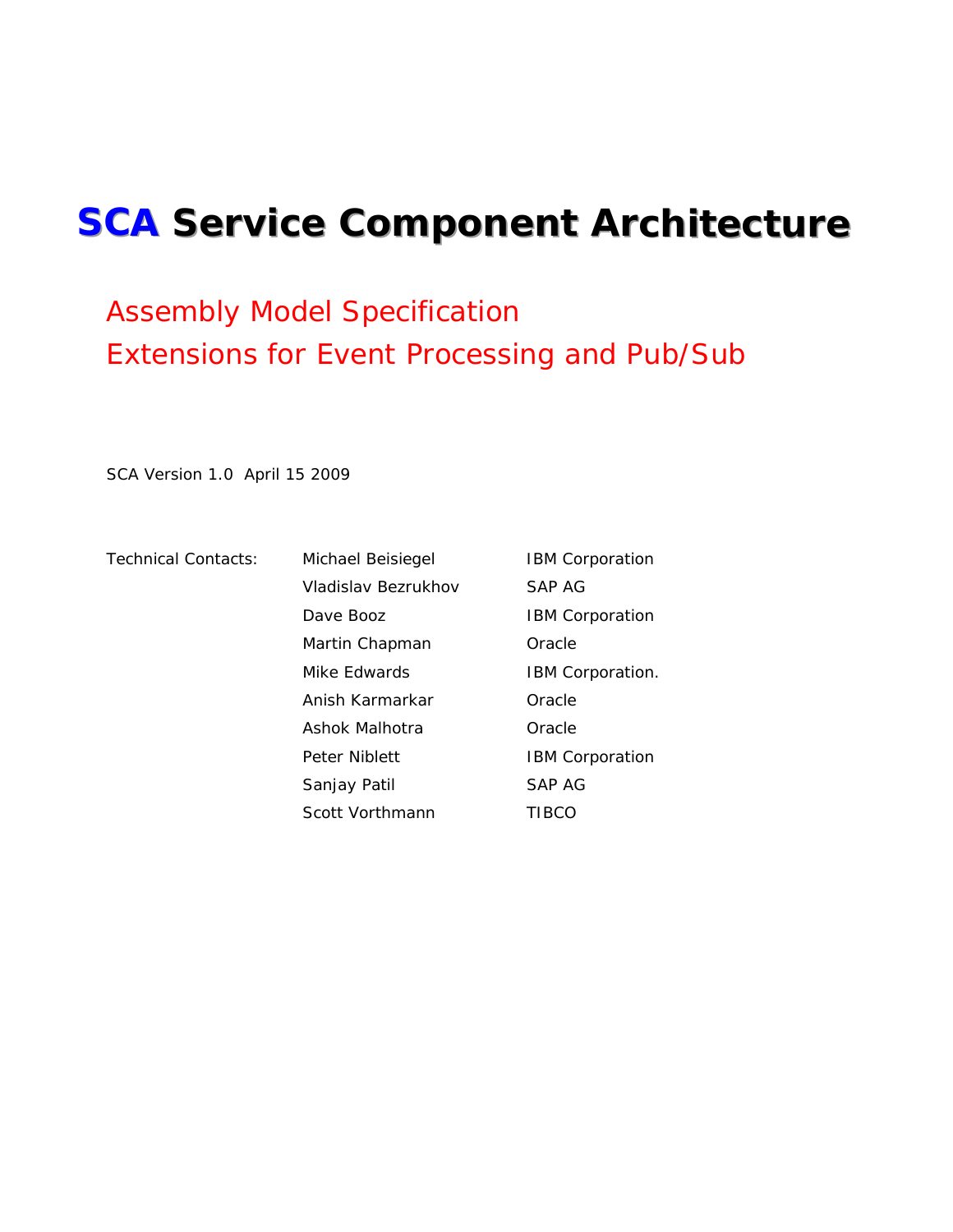### <span id="page-1-0"></span>*Copyright Notice*

**© Copyright Cape Clear Software, International Business Machines Corp, Interface21, IONA Technologies, Oracle, Primeton Technologies, Red Hat, SAP AG., Siemens AG., Software AG., Sun Microsystems, Inc., Sybase Inc., TIBCO Software Inc., 2005, 2009. All rights reserved.** 

### *License*

The SCA – Assembly Model Specification Extensions for Event Processing and Pub/Sub V1.0 Specification (the "Specification") is being provided by the copyright holders under the following license. By using and/or copying this work, you agree that you have read, understood and will comply with the following terms and conditions:

Permission to copy, display and distribute the Specification and/or portions thereof, without modification, in any medium without fee or royalty is hereby granted, provided that you include the following on ALL copies of the Specification, or portions thereof, that you make:

- 1. A link or URL to the Specification at this location:
	- <http://www.osoa.org/display/Main/Service+Component+Architecture+Specifications>
- 2. The full text of the copyright notice as shown in the Specification.

Cape Clear Software, International Business Machines Corp., Interface21, IONA Technologies, Oracle, Primeton Technologies, Red Hat, SAP AG, Siemens AG, Software AG., Sun Microsystems Inc., Sybase Inc., TIBCO Software Inc. (collectively, the "Authors") agree to grant you a royalty-free license, under reasonable, non-discriminatory terms and conditions to patents that they deem necessary to implement the Specification.

THE Specification IS PROVIDED "AS IS," AND THE AUTHORS MAKE NO REPRESENTATIONS OR WARRANTIES, EXPRESS OR IMPLIED, REGARDING THIS SPECIFICATION AND THE IMPLEMENTATION OF ITS CONTENTS, INCLUDING, BUT NOT LIMITED TO, WARRANTIES OF MERCHANTABILITY, FITNESS FOR A PARTICULAR PURPOSE, NON-INFRINGEMENT OR TITLE.

THE AUTHORS WILL NOT BE LIABLE FOR ANY DIRECT, INDIRECT, SPECIAL, INCIDENTAL OR CONSEQUENTIAL DAMAGES ARISING OUT OF OR RELATING TO ANY USE OR DISTRIBUTION OF THE Specification.

The name and trademarks of the Authors may NOT be used in any manner, including advertising or publicity pertaining to the Specification or its contents without specific, written prior permission. Title to copyright in the Specification will at all times remain with the Authors.

No other rights are granted by implication, estoppel or otherwise.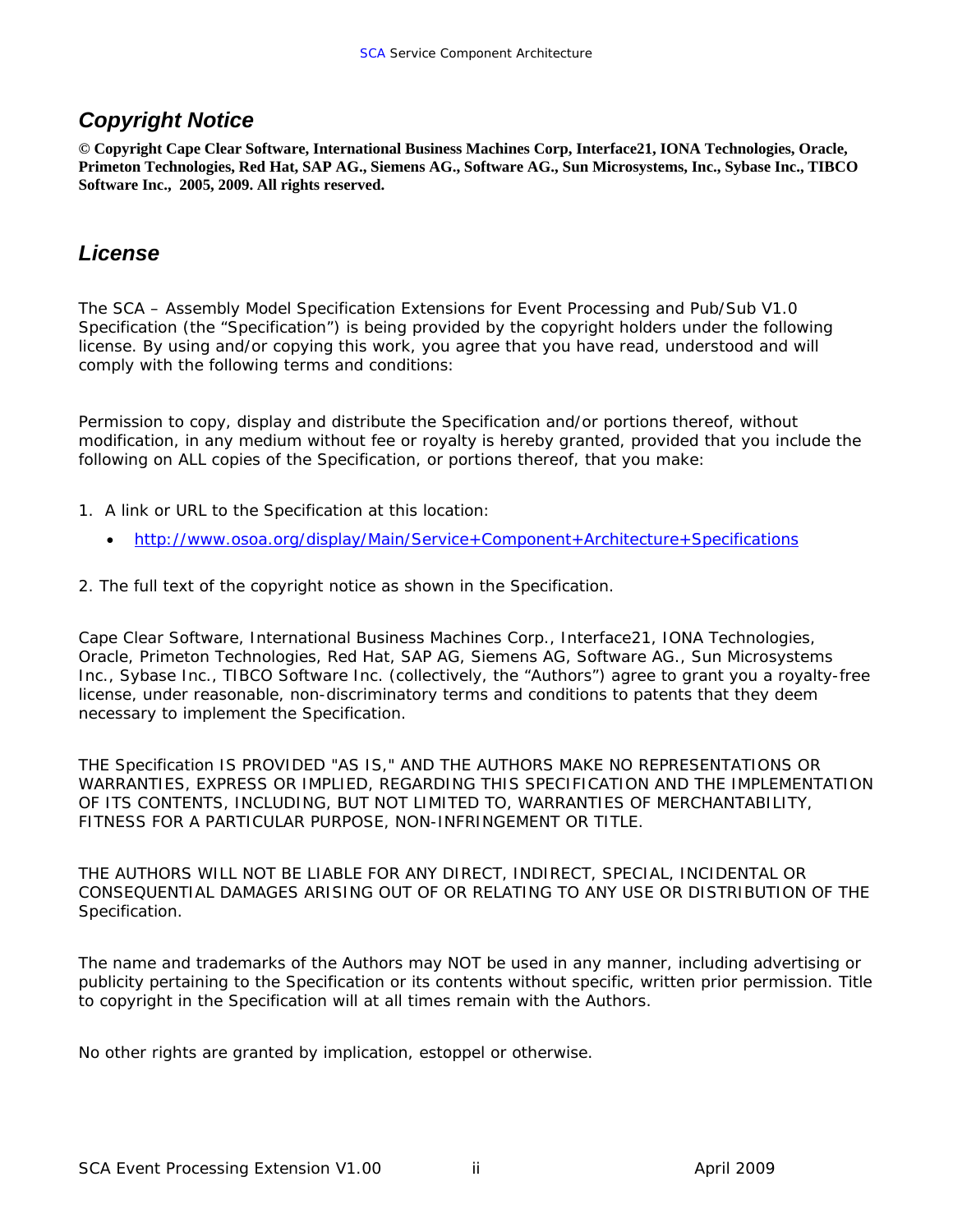## <span id="page-2-0"></span>*Status of this Document*

This specification is considered Final by the OSOA community. Feedback is no longer being solicited, but may be considered. If this specification has been provided to a standards organization for additional development or stewardship, you are encouraged to submit any comments and suggestions per that group's feedback process.

IBM is a registered trademark of International Business Machines Corporation in the United States, other countries, or both.

Cape Clear is a registered trademark of Cape Clear Software

IONA and IONA Technologies are registered trademarks of IONA Technologies plc.

Oracle is a registered trademark of Oracle USA, Inc.

Primeton is a registered trademark of Primeton Technologies, Ltd.

Red Hat is a registered trademark of Red Hat Inc.

SAP is a registered trademark of SAP AG.

SIEMENS is a registered trademark of SIEMENS AG

Software AG is a registered trademark of Software AG

Sun and Sun Microsystems are registered trademarks of Sun Microsystems, Inc.

Sybase is a registered trademark of Sybase, Inc.

TIBCO is a registered trademark of TIBCO Software Inc.

Java and all Java-based trademarks are trademarks of Sun Microsystems, Inc. in the United States, other countries, or both.

Other company, product, or service names may be trademarks or service marks of others.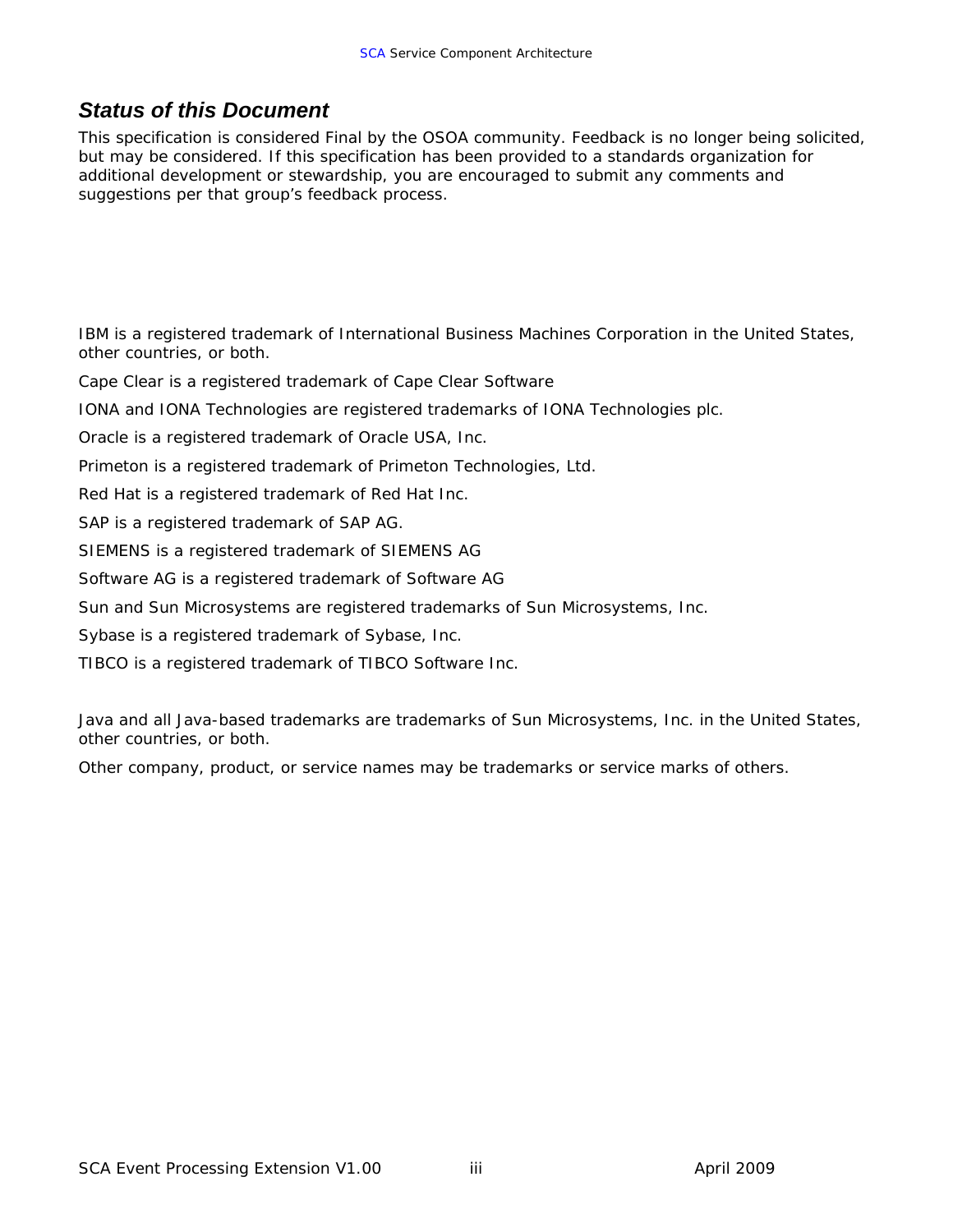# Table of Contents

| 1.2.3.1 Multiple Producers linked to multiple Consumers via a Channel - within a Composite  6 |  |
|-----------------------------------------------------------------------------------------------|--|
|                                                                                               |  |
|                                                                                               |  |
|                                                                                               |  |
|                                                                                               |  |
|                                                                                               |  |
|                                                                                               |  |
|                                                                                               |  |
|                                                                                               |  |
|                                                                                               |  |
|                                                                                               |  |
|                                                                                               |  |
|                                                                                               |  |
|                                                                                               |  |
|                                                                                               |  |
|                                                                                               |  |
|                                                                                               |  |
|                                                                                               |  |
| 1.6.7 Composites which Include Component Implementations of Multiple Types  21                |  |
|                                                                                               |  |
|                                                                                               |  |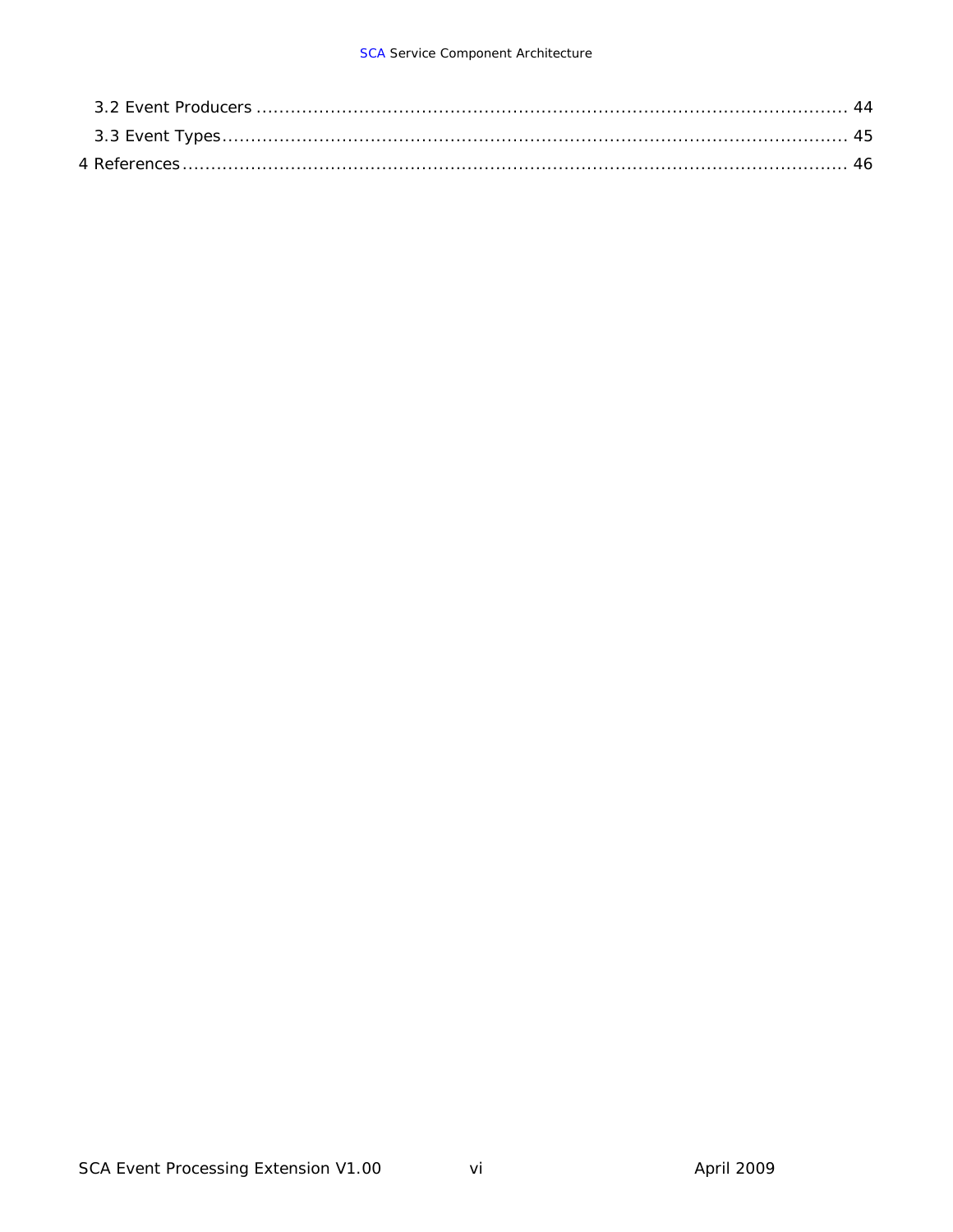# <span id="page-6-0"></span><sup>1</sup>**1 Assembly Model – Event Processing and Pub/Sub**  <sup>2</sup>**Extensions**

# 3

### 4 *1.1 Introduction*

5 6 This document describes the *Event Processing and Pub/Sub Extensions for the SCA Assembly Model*, which deals with

- 7 *Event Processing*, which is computing that performs operations on *events*, including creating, reading, transforming, and deleting events or event objects/representations. Event Processing components interact by creating event messages which are then distributed to other Event Processing components. An Event Processing component can, in addition, interact with other SCA components using SCA's regular service invocation mechanisms.
	- *Publication* and *Subscription* (often shortened to *Pub/Sub*), which is a particular style of organizing the components which produce and consume events in which the producing components are decoupled from the consuming components. Components that are interested in consuming events specify their interest through a subscription rather than an interface. The same event may be received by multiple subscribers.
- 16 17

23

18 19 20 21 22 The document starts with a description of the Event Processing and Pub/Sub extensions and then goes on to show the changes to the relevant parts of the SCA Assembly specification that are required by these extensions. This document is based on the OSOA SCA Assembly Specification V1.00 [1]. It does not incorporate any changes or additions made in the preparation of the OASIS version of the SCA Assembly specification [2].

### 24 **1.1.1 Terminology**

- *event* a message sent to zero or more parties that contains information about a situation that has occurred
- *producer* entity that creates events
- *consumer* entity that receives events
- *subscription* records a consumer's interest in receiving specific kinds of events from some location
- *source* the place from which a consumer receives events
	- *target* the place to which a producer sends events
	- *publication* the sending of an event from a producer to some targets
- *event type*  every event instance can have an associated event type. Each event type is identified by a unique QName and has an associated shape and optionally constraints on the event instance
	- *channel* –a mechanism to connect a set of producers with a set of consumers
	- *filter* a mechanism for refining the set of events received by a consumer. A filter may operate on business data within the event itself, or on metadata about the event.

### 41 **1.1.2 Event Processing Overview**

42 43 44 45 SCA defines *service invocation* as one mechanism through which two components communicate. With service invocation, one component, the client, invokes an operation on a service reference, which causes that operation to be invoked on a second component, the service provider. The significant charateristics of service invocation are that:

46 47 • Each invocation by the client on a reference operation causes one invocation of the operation on one service provider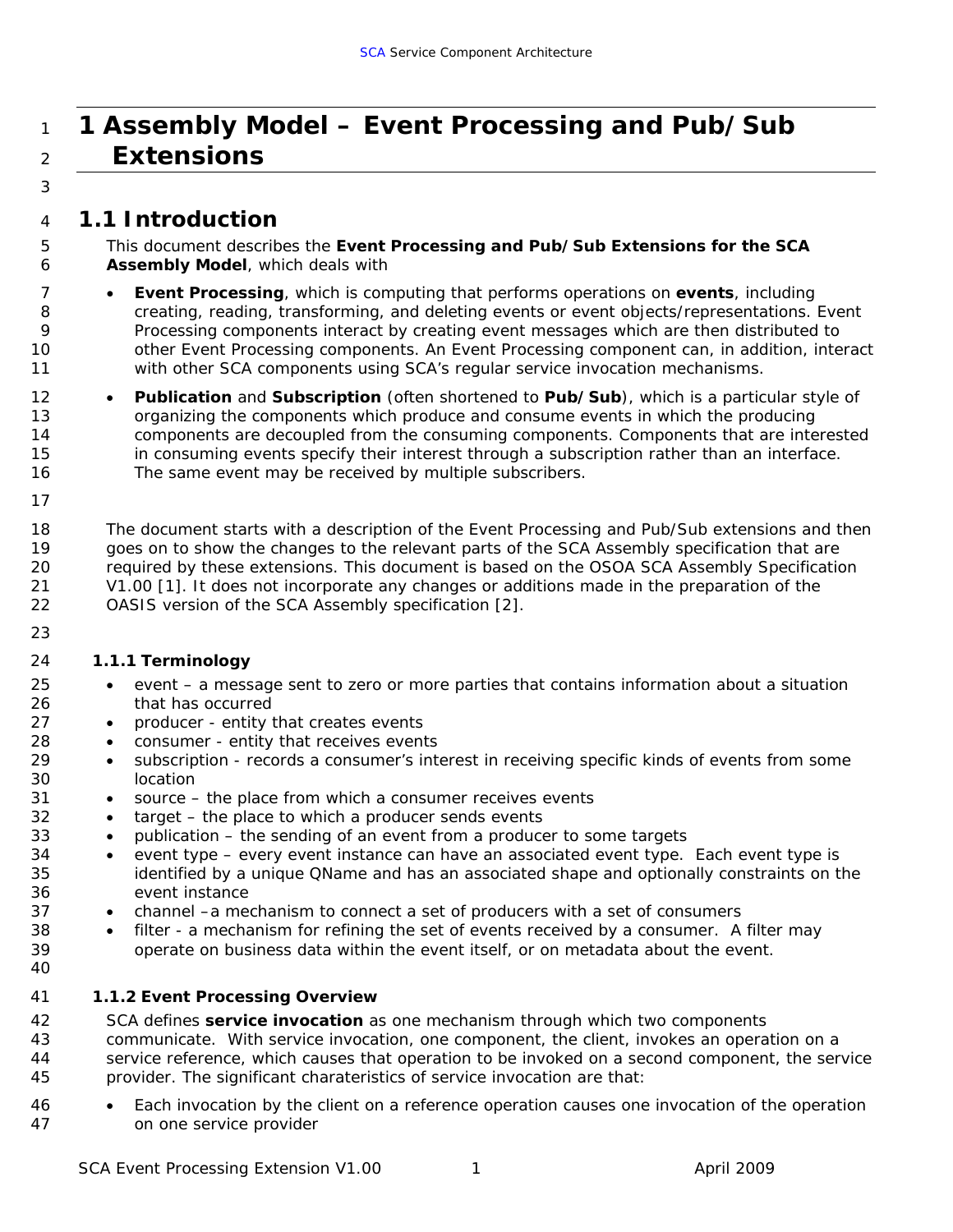- 48 49 50 • The operation itself typically has some implied semantics – the client is expecting some specific task to be performed by the service provider, possibly involving specific data being returned by the provider
- 51 52 53 54 55 • A particular operation is typically grouped with a set of other related operations, as defined by an interface, which as a whole make up the service offered by the provider. The need to implement the interface as a whole is a requirement for the code implementing the components. There is also a requirement that the complete set of operations declared on a reference is supplied by the service provider.
- 56 57 58 59 • The provider may respond to the operation invocation with zero or more response messages. These messages may be returned synchronously or asynchronously, but they are returned to the client component that made the original invocation. That they are returned is part of the service contract between the client and the provider
- 60 61 62 In contrast, in **event processing** applications one component, the producer, creates a message called an event, which is sent out and can be received by any number of other components, called consumers. The significant characteristics of this mechanism are that:
- 63 64 65 Each event created by a producer may be received by zero, one or many consumer components. The producer is unaware of the specific consumers or the number of consumers that receive any event.
- 66 67 68 69 • The consumer cannot respond to an event received – there is in principle no knowledge of the producer component and no route provided by which a response message could be sent to it. The component receiving an event can in turn send out events, but there is no implication that the original producer component will receive any of those events.
- 70 71 What is done when a consumer receives an event has no implied semantics – the consumer can do what it likes with the event and there are no semantics agreed with the producer
- 72 73 74 75 • There is no requirement that a consumer consumes all of the event types that can be produced by a given producer. Neither is there a requirement that a producer produces all of the event types that can be consumed by a consumer. Unlike services, there is no matching of an interface on the producer to an interface on the consumer.
- 77 78 79 There is also no direct relationship between event types and the implementation operations or methods used to produce or consume them - eg a single operation can handle one event type or many event types, as desired by the writer of the implementation code.
- 80 81 82 • A consumer can filter which events it is prepared to accept – there is no guarantee that it actually does anything with a given event. The filtering may be on the event type or on the business data within the event or on other metadata associated with the event.
- 83 84 85 86 87 88 89 Service operations which are *one-way* are close in nature to the sending and receiving of events, but it is notable that for one-way service operations the client component must be aware of the number of target services (multiplicity 0..n or 1..n specified) and the client has to call the operation once for each target. For an event, the producer component simply sends a single event once through its producer – the event is sent to all the consumer components that have expressed interest in that event and are connected (including none), without the producer component being aware of the number or of the recipients.
- 90 91 92 93 Event processing involves more loosely-coupled method of combining components into an application than using service interfaces. Events place fewer requirements on the components at each end of the communication. Effectively, in event processing it is only the event types that are shared between the producers and the consumers.
- 94 95 96 Loose coupling is futher emphasized through the use of *Pub/Sub*. With Pub/Sub, producers are not connected directly to any consumers – instead, a group of zero or more producers is connected with a group of zero or more consumers through a logical intermediary, called a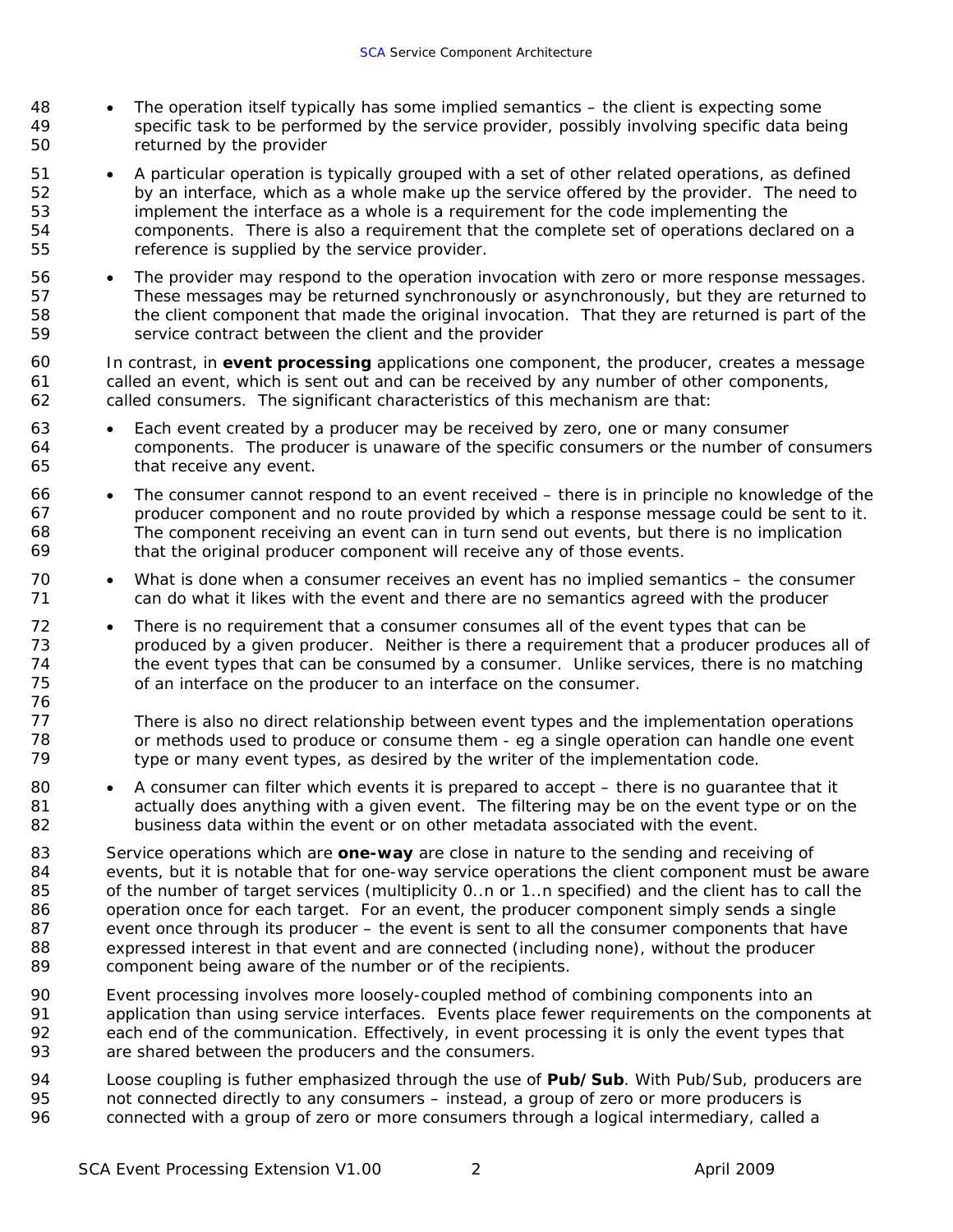- <span id="page-8-0"></span>97 98 99 *Channel*. The producers publish events to the channel and the consumers receive events from the channel. The actual origin of an event received by a consumer can be any of the producers – without the consumer being directly connected to any of the producers.
- 100 101 102 103 In SCA event processing, component implementations may have zero or more *producers* and zero or more *consumers*. The producers and consumers can indicate which event type(s) they deal with. SCA components configure implementations to express where producer events are published to and where consumer events are subscribed from.
- 104

### 105 *1.2 Overview*

- 106 This section remains unchanged from the original OSOA SCA Assembly Specification V1.00 [1].
- 107

#### 108 **1.2.1 Diagrams used to represent SCA Artifacts**

- 109 This document introduces diagrams to represent the various SCA artifacts, as a way of
- 110 visualizing the relationships between the artifacts in a particular assembly. These diagrams are
- 111 used in this document to accompany and illuminate the examples of SCA artifacts.
- 112 The following picture illustrates some of the features of an SCA component:



113

#### 114 **Figure 1 SCA Component Diagram**

- 115 116 The following picture illustrates some of the features of a composite assembled using a set of components:
- 117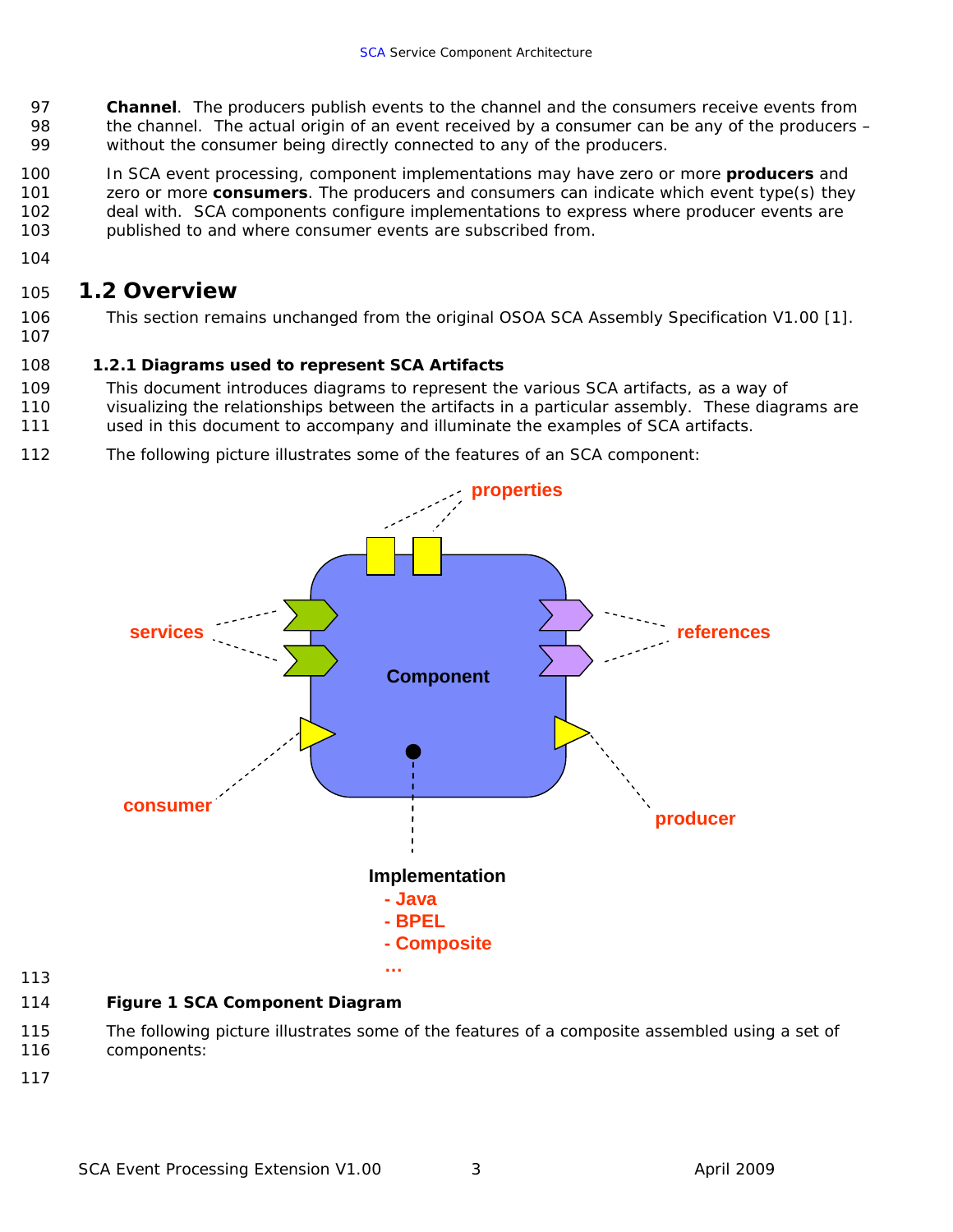

119 **Figure 2: SCA Composite Diagram** 

120

118

121 122 The following picture illustrates an SCA Domain assembled from a series of high-level composites, some of which are in turn implemented by lower-level composites:



123 124

## **Figure 3 SCA Domain Diagram**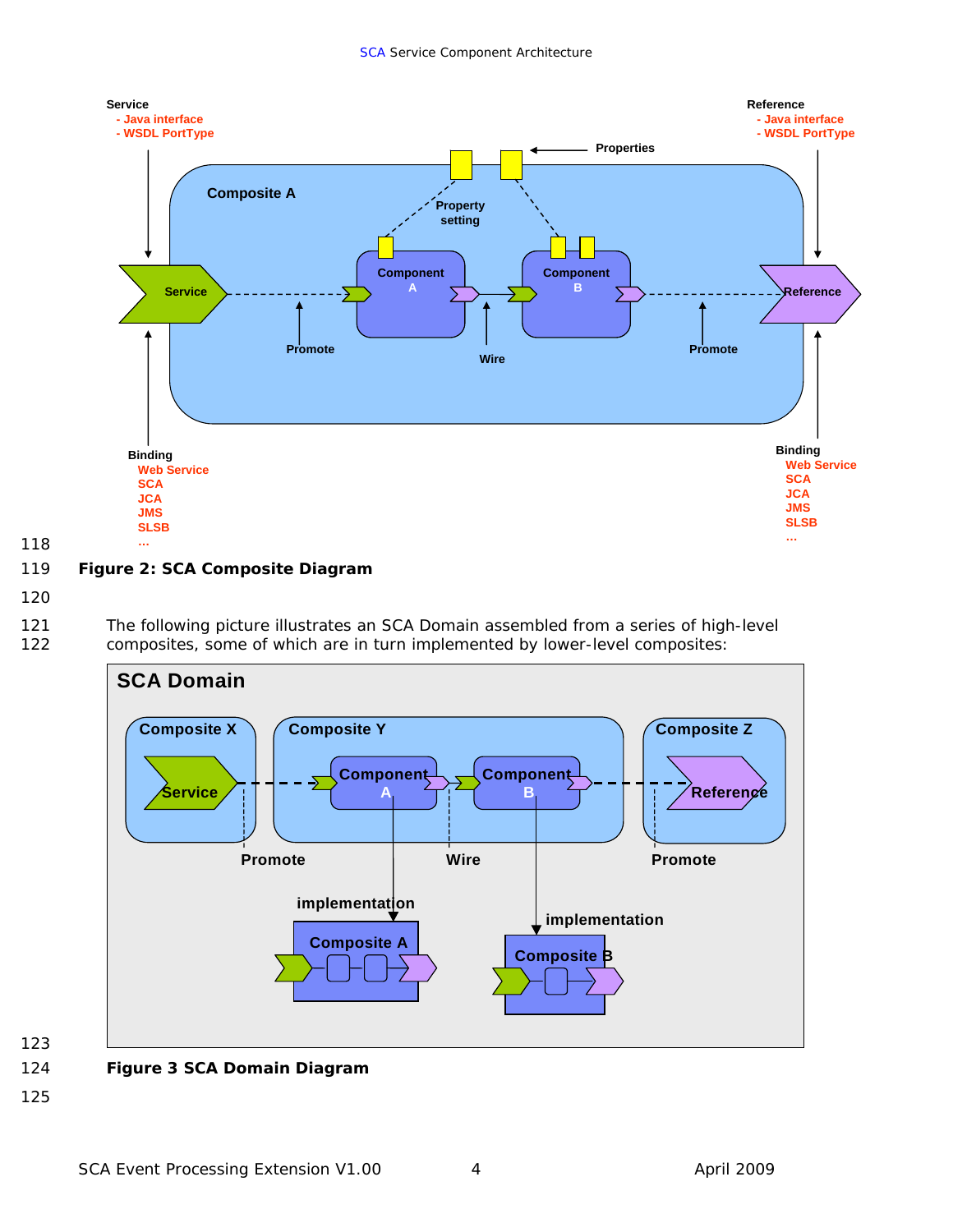<span id="page-10-0"></span>126 The following diagram shows an SCA composite involving components that communicate using

127 event processing:

128



#### 130 **Figure 14: SCA Composite Diagram with Event Processing**

131

#### 132 **1.2.2 Connections from Producers to Consumers**

133

134 In SCA, events flow from producers to consumers along routes that are defined by the

135 configuration of composites and the components and channels they contain. In particular,

136 137 components configure producers by declaring targets for the events created by the producer. Components configure consumers by specifying sources for the events received by the consumer

- 138 and specifying the kind of events that are of interest.
- 139

### 140 *1.2.2.1 Linking Producers to Consumers*

141 142 143 Event producers can be linked to event consumers via a third party called a channel, where producers are configured with the channel as a target and consumers are configured with the channel as a source. Using this mechanism, producers and consumers are not directly 144 connected. It is also possible for the producer(s) to connect to a Domain channel [\(See the](#page-30-0)  [section on Scopes of Channels](#page-30-0)) at a different time than when the consumer(s) connect to the same channel. 145 146

147 148 A producer declares where the messages it produces are sent through a list of one or more target URIs in its *@target* attribute. The form of the target URIs include:

- The URI of a channel in the same composite as the producer, in the form *channelName*
	- The URI of of a channel at the Domain level in the form *//channelName*
- 151 152

149 150

153 154 A consumer declares the sources for the messages it receives through a list of one or more source URIs in its *@source* attribute. The form of the source URIs include: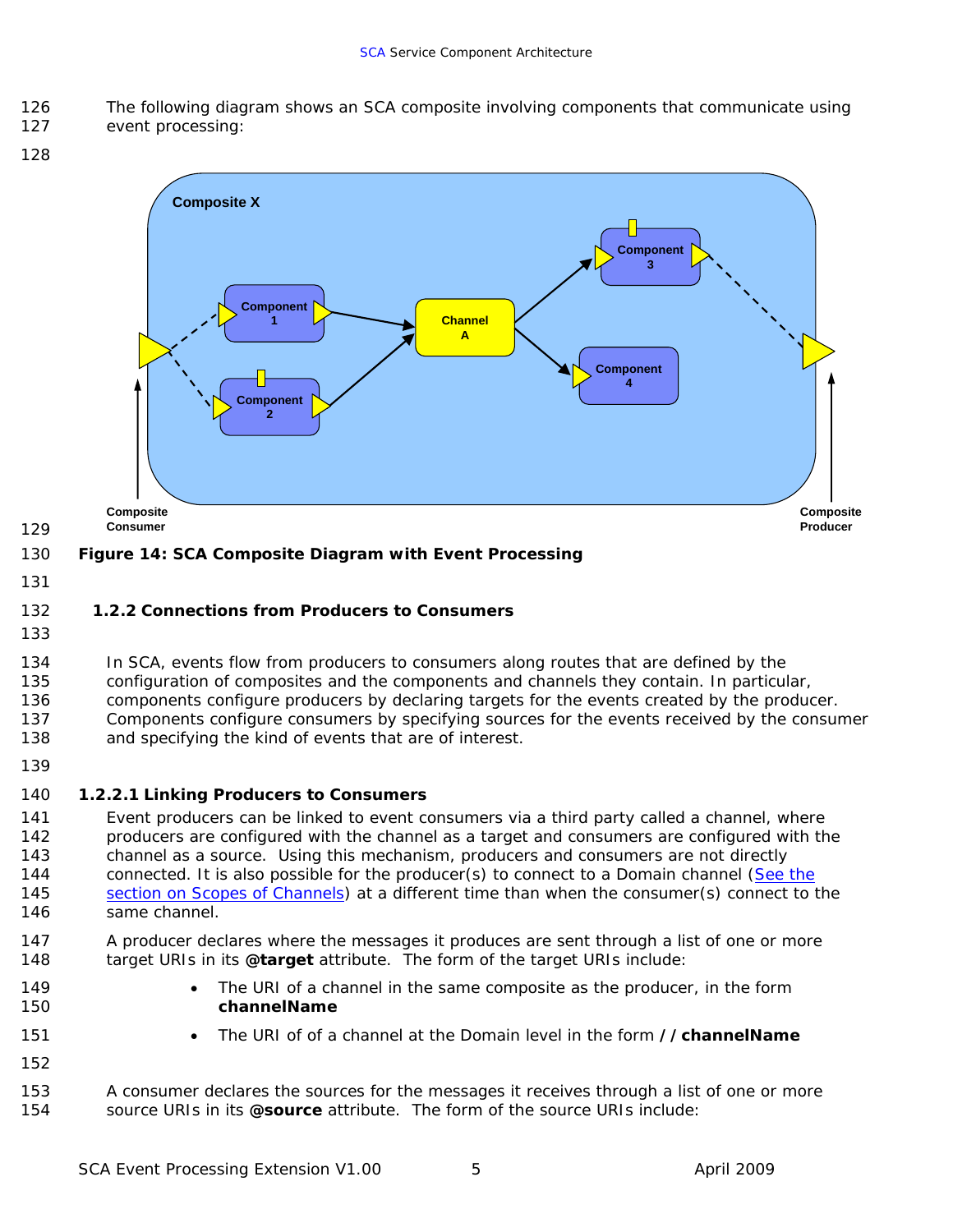- The URI of a channel in the same composite in the form *channelName*
- <span id="page-11-0"></span>155
- The URI of a channel at the Domain level in the form *//channelName*
- 156 157

### 158 *1.2.2.2 Producers, Consumers and Composites*

159

160 161 162 When an assembler creates a composite that is intended for use as an implementation, the assembler can decide whether consumers and producers within the composite are visible outside the scope of the composite or not.

163 164 165 166 The assembler can also decide on what level of control is given to the higher level component that is using the composite as its implementation – i.e., the assembler can decide what appears in the component type of the composite, which can then be configured by the higher level component.

- 167 168 169 One technique which enables component producers to send events outside the composite and for component consumers to receive events from outside the composite is to configure producers and/or consumers of components inside the composite to use domain channels – that is, channels at the Domain level. See [the section on Scopes of Channels](#page-30-0) for more details on domain channels. This approach "hard wires" the producers and consumers within the composite - the higher level component cannot reconfigure the sources and targets. 170 171 172
- 173 174 175 176 177 178 179 180 An alternative technique for configuring a component producer element is to declare a *composite producer* element which *promotes* the component producer. Similarly a component consumer can be configured by declaring a *composite consumer* element which *promotes* the component consumer. When producers and consumers are promoted in this way, and the composite is used as the implementation of some higher level component, the assembler of the higher level composite can control where the events flow to and from, through configuration of the higher level component. This technique promotes reuse of the lower level composite in different contexts.
- 181 182 183 Each producer and consumer can be connected to zero or more channels. If a producer is not connected then any events it produces are discarded and are not received by any consumer. If a consumer is not connected, then it never receives any events.
- 184 185 186 A Composite can contain one or more Channels. Events can be sent to a channel by producers within the composite and events may be received from a channel by consumers within the composite.
- 187

#### 188 **1.2.3 Event Processing Examples**

189

#### 191 190 *1.2.3.1 Multiple Producers linked to multiple Consumers via a Channel - within a Composite*

192

193 194 195 This example is of multiple component producers, which send events to multiple component consumers via a Channel, which decouples the producers from the consumers. The assembly is represented by the following diagram: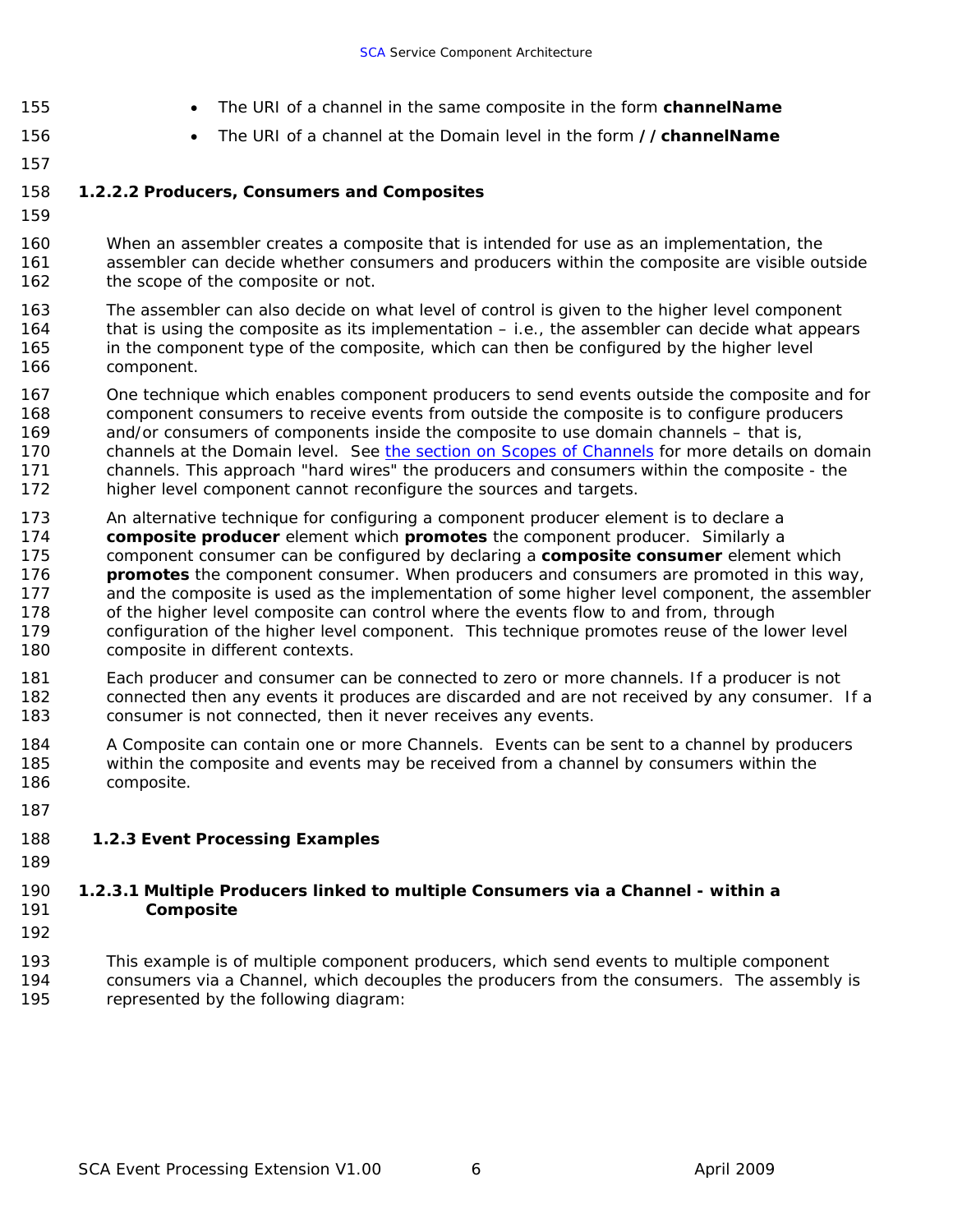

```
196
```
#### 197 **Figure 15: Producers linked to Consumers via a local Channel**

```
198 
          The corresponding XML for this example follows:
```

```
199 <?xml version="1.0" encoding="UTF-8"?><br>200 <composite name="CompositeX"
200 <composite name="CompositeX"<br>201 xmlns="http://www.osoa.or
201 xmlns="http://www.osoa.org/xmlns/sca/1.0"
              202 targetNamespace="http://example.org/example1">
203 
204 <component name="Component1">
205 <implementation.java class="org.example.Component1Impl"/><br>206 - <br/> <producer name="Foo Events" target="ChannelA"/>
                     206 <producer name="Foo_Events" target="ChannelA"/>
207 </component>
208 
209 <component name="Component2">
210 <implementation.java class="org.example.Component2Impl"/>
211 <producer name="Foo_Events" target="ChannelA"/><br>212 </component>
              </component>
213 
214 <component name="Component3">
215 > \langle \text{implementation.java class} = \text{org example.} \text{Component3Impl} \rangle > 216 > \langle \text{consumer name} = \text{Proof} \text{Handler} \text{ source} = \text{ChannelA} \rangle > 216216 <consumer name="Foo_Handling" source="ChannelA"/><br>217 </component>
              </component>
218 
219 <component name="Component4">
220 <implementation.java class="org.example.Component4Impl"/>
221 <consumer name="Foo_Handling" source="ChannelA"/><br>222 </component>
              </component>
223 
224 <channel name="ChannelA"/>
225 
226 </composite>
227
```
228 229 230 In this example, the @target attribute of the producers links them to ChannelA and the @source attribute of the consumers links them to ChannelA. All events from Component1 and Component2 are routed through the ChannelA and are sent to Component3 and Component4.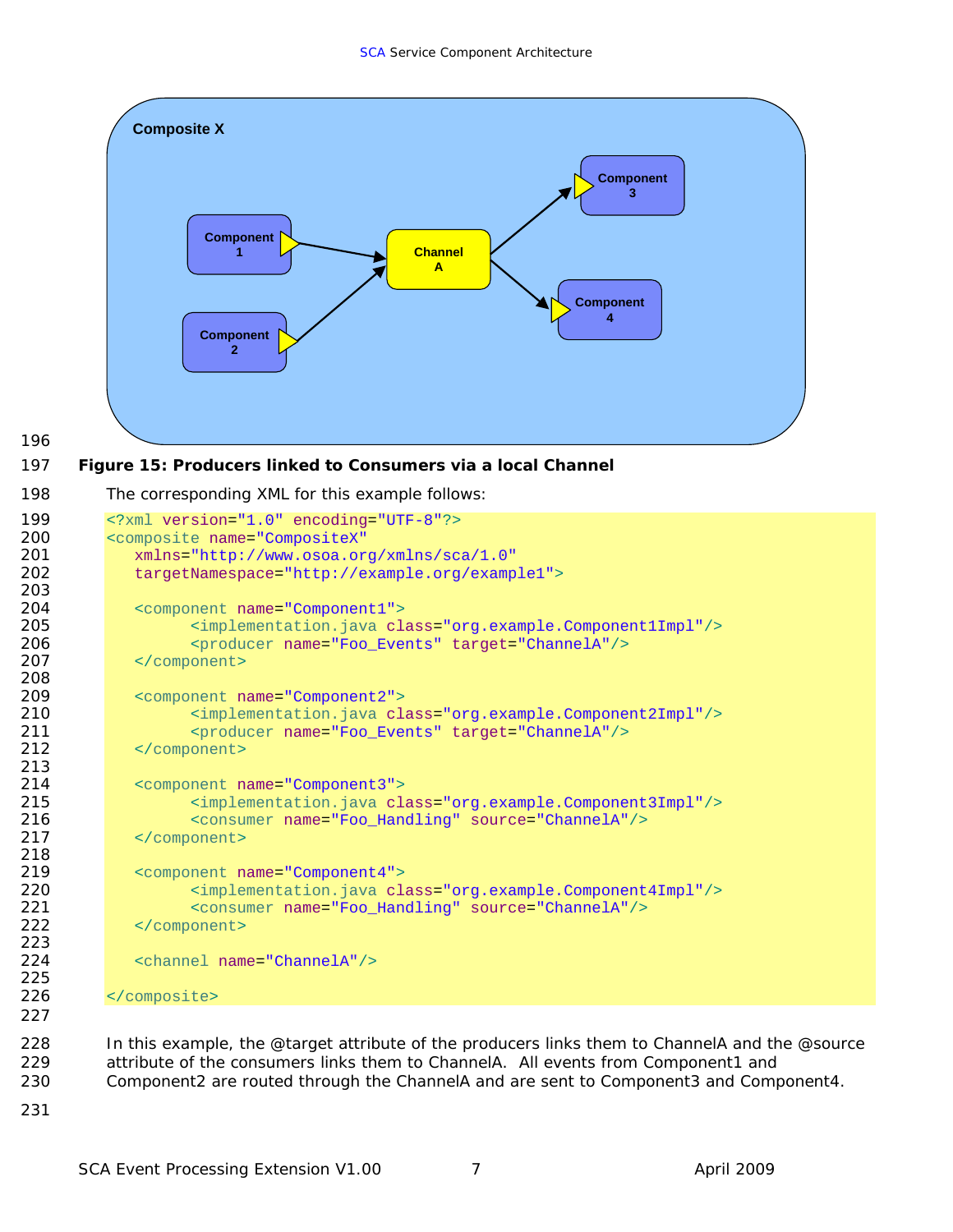### <span id="page-13-0"></span>232 *1.2.3.2 Producers linked to Consumers via Domain Channels*

233

234 235 236 In this example, component producers of components nested within a domain component transmit events via Domain Channels to component consumers which are also nested below the domain level within a second domain component. This is represented in the following diagram:

237



238

#### 239 **Figure 16: Producers linked to Consumers via Domain Channels**

240 The corresponding XML for this example follows:

#### 241 For CompositeX:

```
242 <composite name="CompositeX"
243 xmlns="http://www.osoa.org/xmlns/sca/1.0"<br>244 targetNamespace="http://example.org/examp
              244 targetNamespace="http://example.org/example1">
245 
246 <component name="Component1">
247 <implementation.java class="org.example.Component1Impl"/>
248 <producer name="Foo_Events" target="//ChannelA"/><br>249 </component>
              </component>
250 
251 <component name="Component2">
252 > \langleimplementation.java class="org.example.Component2Impl"/><br>253 > <producer name="Foo Events" target="//ChannelB"/>
253 <producer name="Foo_Events" target="//ChannelB"/><br>254 </component>
              </component>
255 
256 </composite>
257 For CompositeY: 
258 <composite name="CompositeY"
259 xmlns="http://www.osoa.org/xmlns/sca/1.0"
              targetNamespace="http://example.org/example1">
261 
262 <component name="Component3">
263 > \langle \text{implementation.java class="org.example.com} \rangle<br>264 > \langle \text{consumer name="Foo Handling" source="//ChannelA*/\rangle}264 <consumer name="Foo_Handling" source="//ChannelA"/><br>265 </component>
              </component>
266
```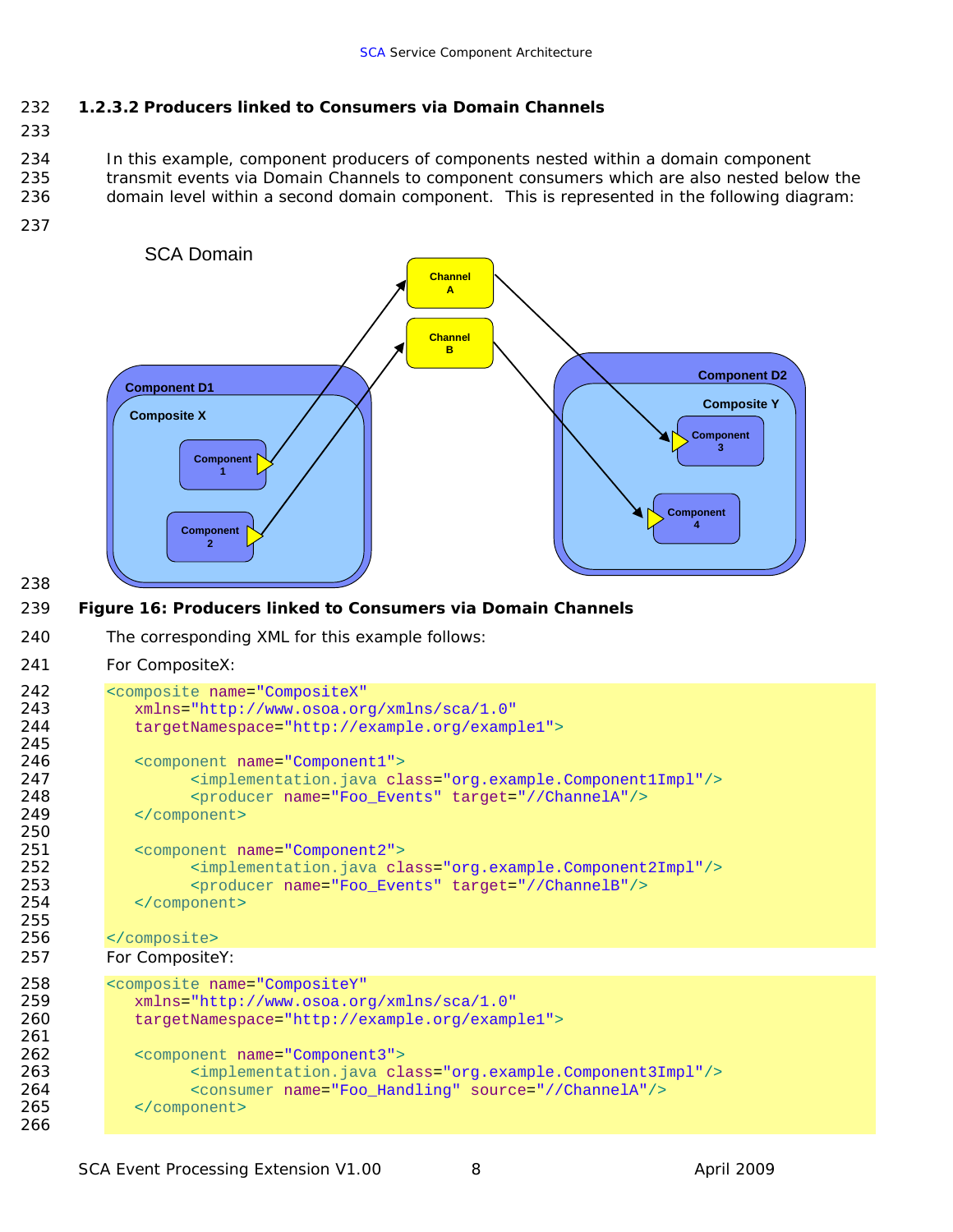<span id="page-14-0"></span>

```
298 
299 <composite name="ComponentD2Contribution"
300 xmlns="http://www.osoa.org/xmlns/sca/1.0"
301 targetNamespace="http://example.org/example1"
          302 xmlns:xmp="http://example.org/example1">
303 
304 <component name="ComponentD2">
305 <implementation.composite name="xmp:CompositeY"/>
          </component>
```

```
308 </composite>
```
 Note that the domain level components ComponentD1 and ComponentD2 are unable to configure the channels that are used as sources and targets by the components in the lower level composites.

### *1.2.3.3 Composite with Promotion of Producers and Consumers*

 This example shows how a composite can be constructed so that the composite promotes some component cosumers and promotes some component producers. This is represented in the following diagram: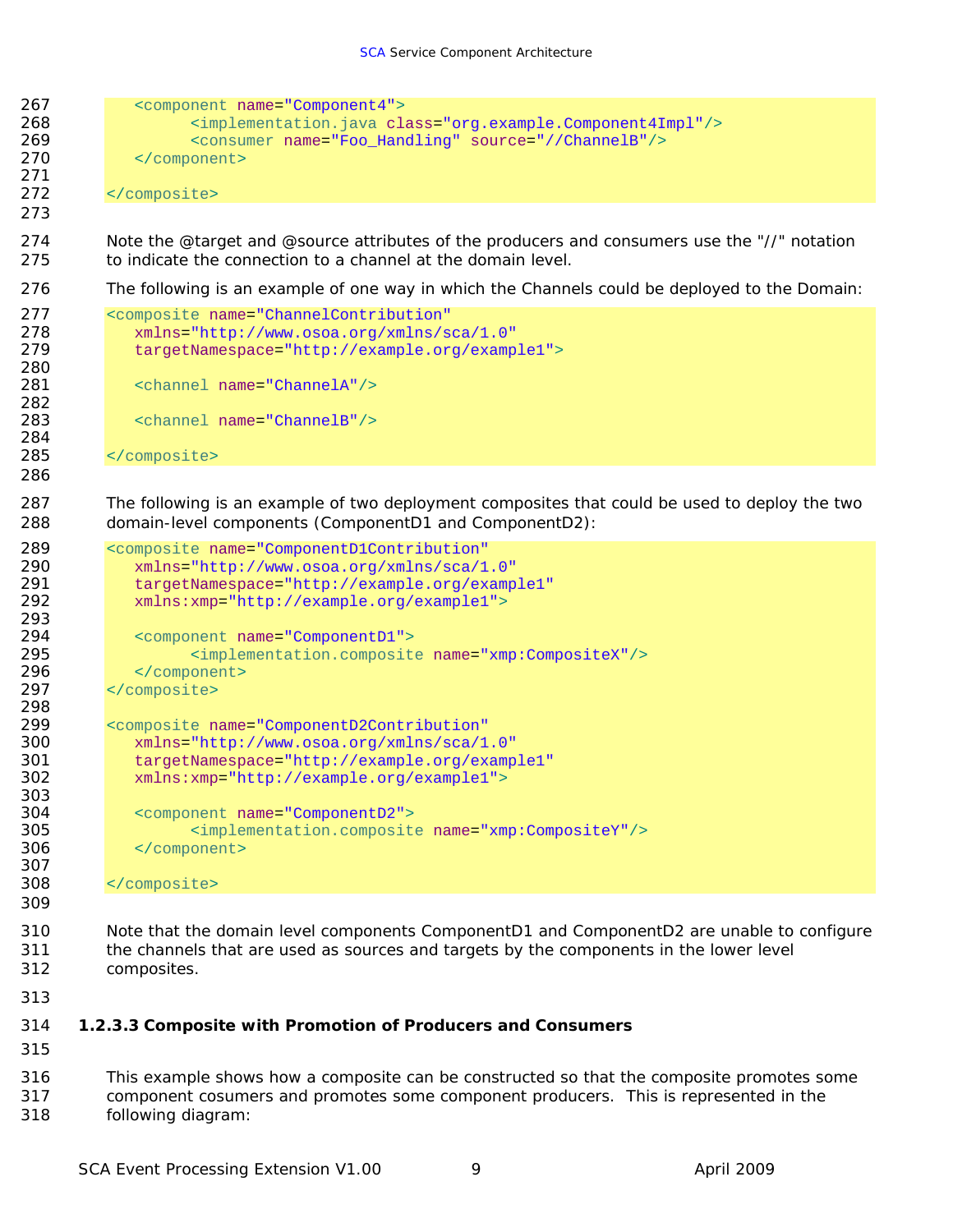



```
320 
321 
322 
     Figure 17: Promotion of Consumers and Producers by a Composite 
        The corresponding XML for this example follows: 
323 <?xml version="1.0" encoding="UTF-8"?>
324 <composite name="CompositeX"
325 xmlns="http://www.osoa.org/xmlns/sca/1.0"
           326 targetNamespace="http://example.org/example1">
327 
328 <consumer name="Bar_Handling" 
                   329 promotes="Component1/BarHandling Component2/Bar_Handling"/>
330 
331 <component name="Component1">
332 <implementation.java class="org.example.Component1Impl"/>
333 <consumer name="Bar_Handling"/>
334 <producer name="Foo_Events" target="ChannelA"/>
           335 </component>
336 
337 <component name="Component2">
338 <implementation.java class="org.example.Component2Impl"/>
339 <consumer name="Bar_Handling"/>
                340 <producer name="Foo_Events" target="ChannelA"/>
341 </component> 
342 
343 <channel name="ChannelA"/>
344 
345 <component name="Component3">
346 <implementation.java class="org.example.Component3Impl"/>
                347 <consumer name="Foo_Handling" source="ChannelA"/>
348 <producer name="Special_Events"/><br>349 </component>
           349 </component>
350 
351 <producer name="Special_Events" promotes="Component3/Special_Events"/>
352 
353 </composite>
354
```
 Here, CompositeX has a consumer element named Bar\_Handling and producer element named Special\_Events. The Bar\_Handling consumer promotes the consumers of Component1 and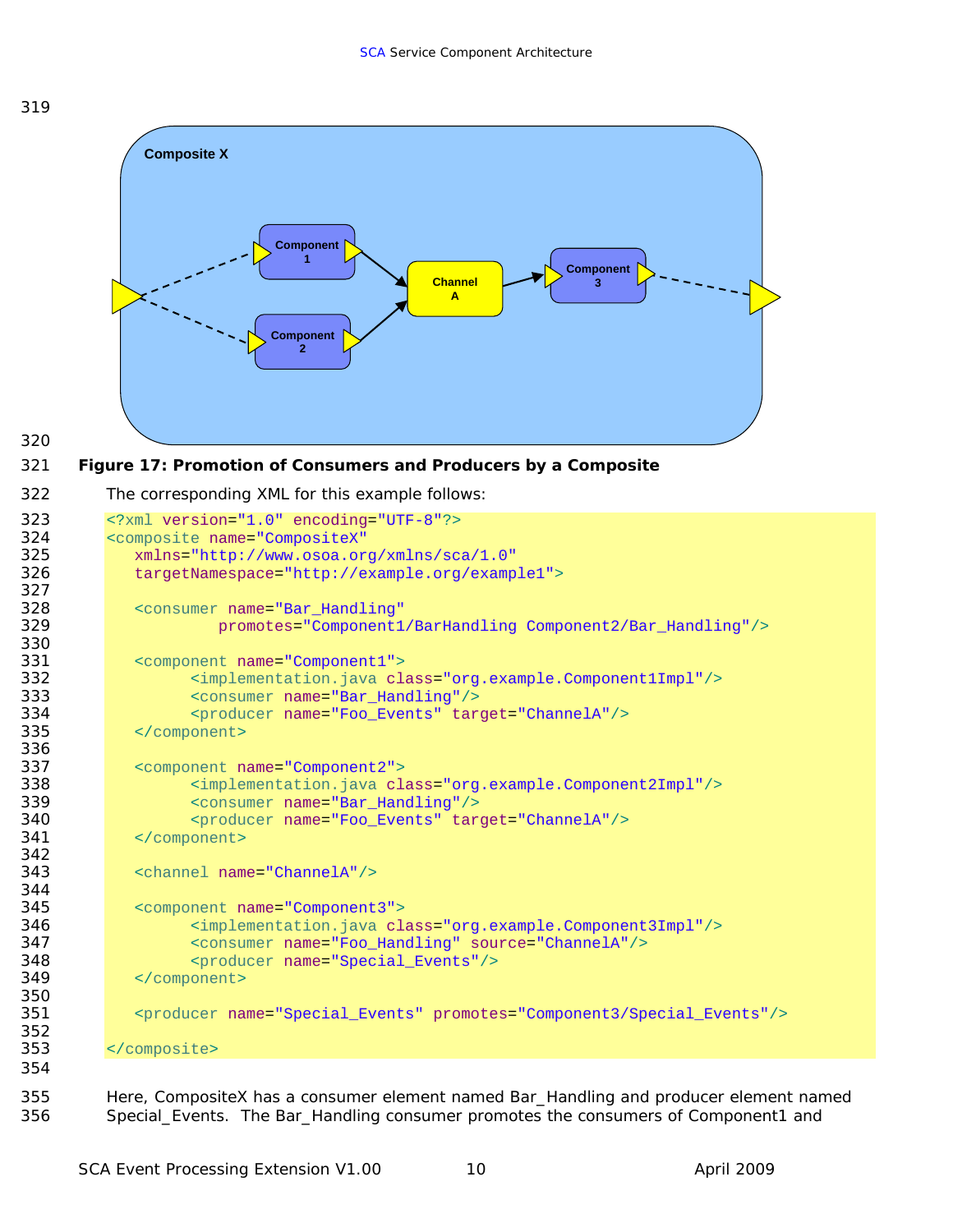- Component2. The Special\_Events producer promotes the producer of Component3.
- When CompositeX is used as an implementation by a higher-level component, the consumer and producer elements of the composite permit the assembler of the higher level component to control where the events relating to this composite are sent to and received from, through configuration of the higher level component. The Component Type of CompositeX above is as follows:

| 364 | $\sim$ component Type $xmlns="http://www.osoa.org/xmlns/sca/1.0"$ |
|-----|-------------------------------------------------------------------|
| 365 |                                                                   |
| 366 | <consumer name="Bar Handling"></consumer>                         |
| 367 |                                                                   |
| 368 | <producer name="Special Events />                                 |
| 369 |                                                                   |
| 370 |                                                                   |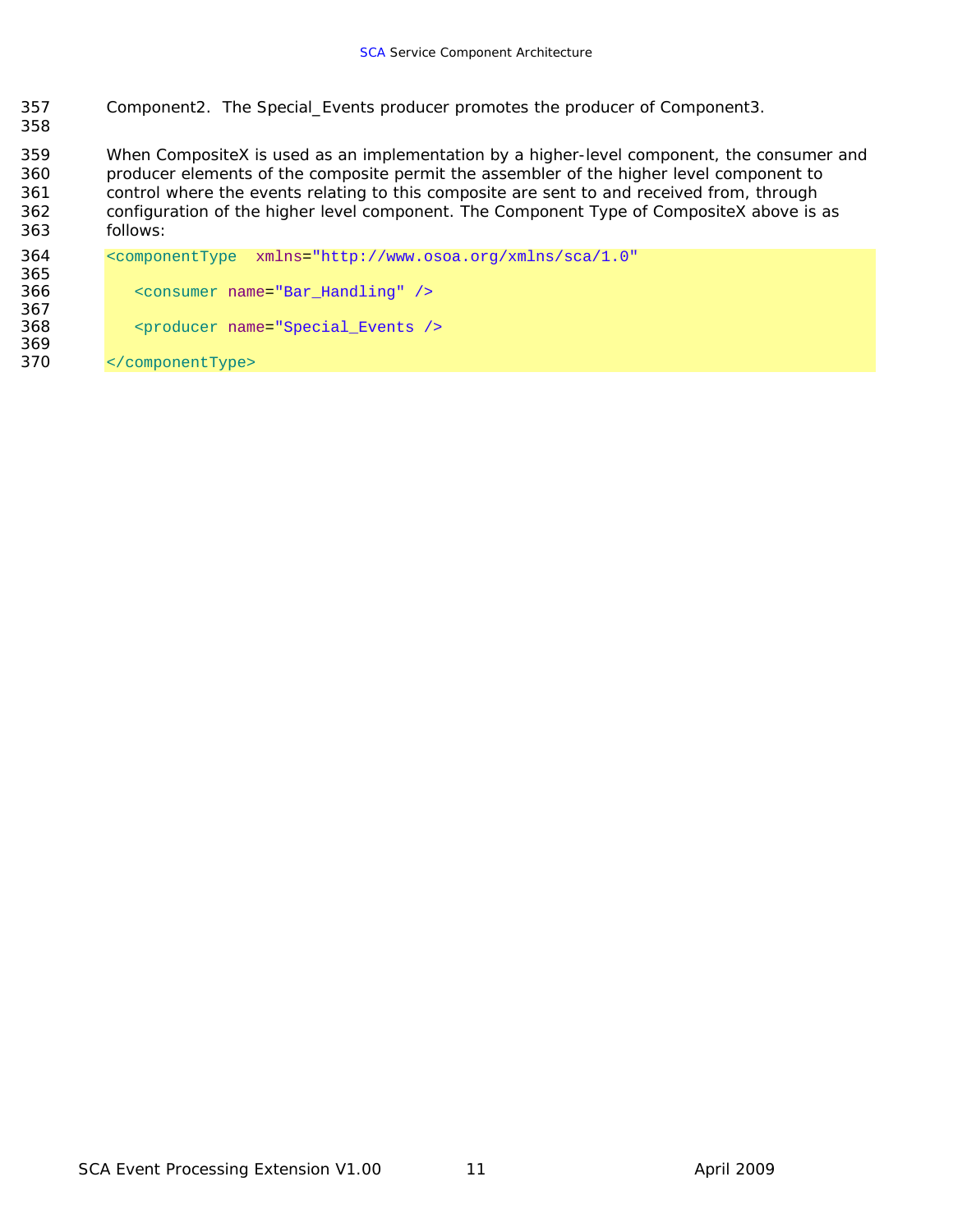### <span id="page-17-0"></span>*1.3 Component*

 *Components* are the basic elements of business function in an SCA assembly, which are combined into complete business solutions by SCA composites.

 *Components* are configured *instances* of *implementations.* Components provide and consume services. More than one component can use and configure the same implementation, where each component configures the implementation differently.

 Components are declared as subelements of a composite in an *xxx.composite* file. A component is represented by a *component element* which is a child of the composite element. There can be *zero or more* component elements within a composite. The following snippet shows the composite schema with the schema for the component child element. Note that this snippet, and the explanation that follows, focuses only on the additions made by this specification to the OSOA SCA Assembly Specification V1.00 [1] component schema. All existing elements/attributes in V1.00 are unaffected.

```
386 <?xml version="1.0" encoding="UTF-8"?><br>387 <!-- Component schema snippet -->
         387 <!-- Component schema snippet -->
388 <composite … > 
389 
390 ...
391 
392 <component ... >*<br>393 <component ...
393 \langle \text{implementation/>}\rangle<br>394 \langle \text{service}/\rangle394 \le 58 \le 58 \le 58 \le 58 \le 58 \le 58 \le 58 \le 58 \le 58 \le 58 \le 58 \le 58 \le 58 \le 58 \le 58 \le 58 \le 58 \le 58 \le 58 \le 58 \le 58 \le 
                  395 <reference … />*
396 \frac{396}{397} \frac{5}{100} \frac{397}{397}397 <consumer name="xs:NCName" source="list of xs:anyURI"?
                               398 requires="list of xs:QName"?
399 policySets="list of xs:QName"?>*
                         400 <filters/>?
401 <binding/>*
402 </consumer> 
403 <producer name="xs:NCName" target="list of xs:anyURI"? 
                               404 typeNames="list of xs:QName"? 
405 typeNamespaces="list of xs:anyURI"? 
406 requires="list of xs:QName"? 
407 policySets="list of xs:QName"?>*
408 <binding/>*
409 </producer> 
            </component>
411 
412 ...
413 
414 </composite> 
415 
416
```
 The component element can have *zero or more consumer elements* as children, which are used to configure the consumers of the component. The consumers that can be configured are defined by the implementation.

- 
- The consumer element has the following *attributes*: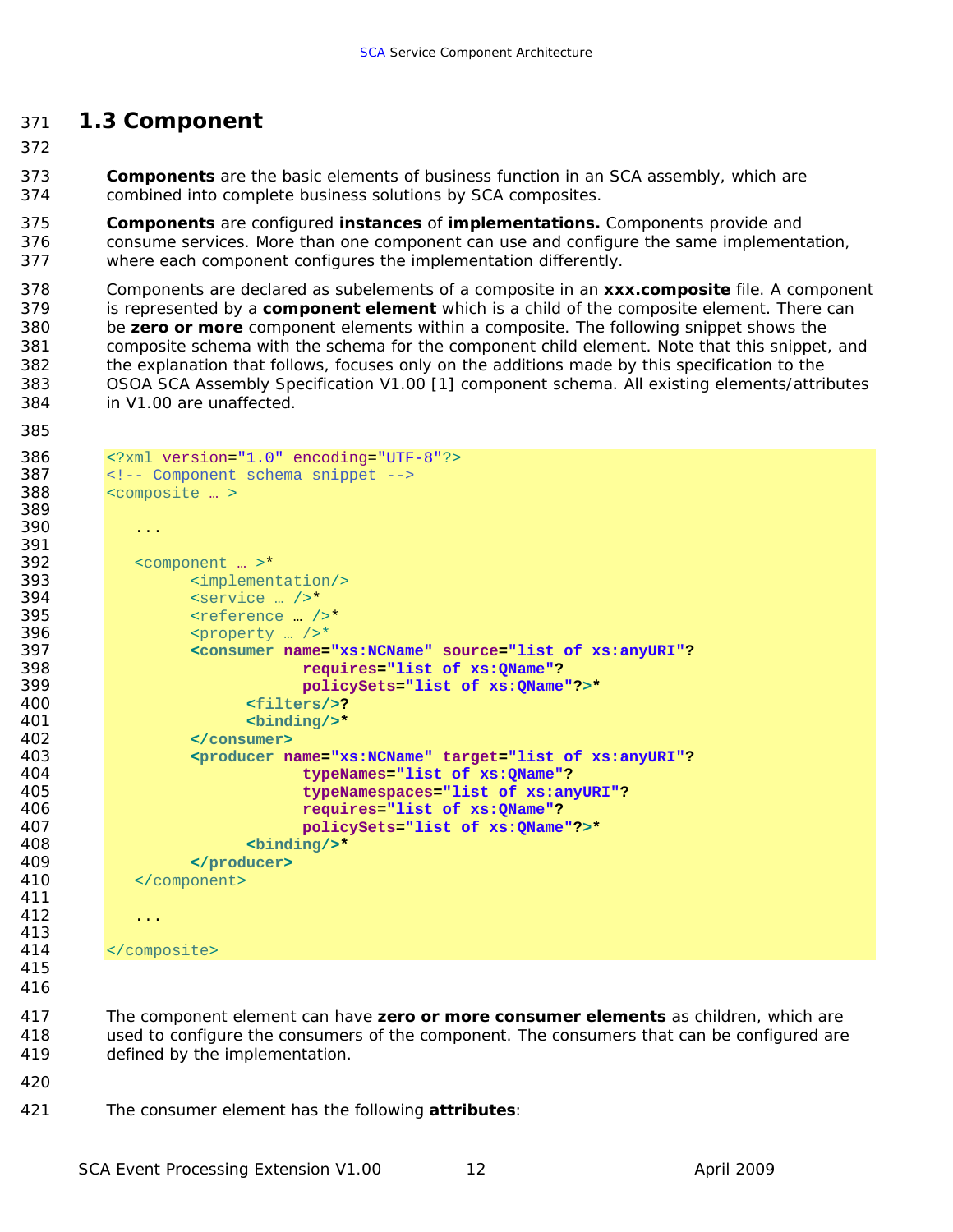| 422<br>423<br>424                                                  | $\bullet$ | name (11) – the name of the consumer. MUST be unique amongst the producer,<br>consumer, service and reference elements of the component. MUST match the name of a<br>consumer defined by the implementation.                                                                                                                                                                                                                                                                                                                                                                                                                                                                                                                                                                                                                                            |
|--------------------------------------------------------------------|-----------|---------------------------------------------------------------------------------------------------------------------------------------------------------------------------------------------------------------------------------------------------------------------------------------------------------------------------------------------------------------------------------------------------------------------------------------------------------------------------------------------------------------------------------------------------------------------------------------------------------------------------------------------------------------------------------------------------------------------------------------------------------------------------------------------------------------------------------------------------------|
| 425<br>426                                                         | $\bullet$ | <i>requires (01)</i> – a list of policy intents. See the <b>Policy Framework</b> specification $[10]$ for<br>a description of this attribute.                                                                                                                                                                                                                                                                                                                                                                                                                                                                                                                                                                                                                                                                                                           |
| 427<br>428                                                         | $\bullet$ | <b>policySets (01)</b> – a list of policy sets. See the <b>Policy Framework</b> specification [10] for a<br>description of this attribute.                                                                                                                                                                                                                                                                                                                                                                                                                                                                                                                                                                                                                                                                                                              |
| 429<br>430                                                         | $\bullet$ | source $(01)$ – a list of one or more of event sources such as the URI of a channel. The<br>form of the URI for a channel is described in section The URI of a Channel.                                                                                                                                                                                                                                                                                                                                                                                                                                                                                                                                                                                                                                                                                 |
| 431                                                                |           |                                                                                                                                                                                                                                                                                                                                                                                                                                                                                                                                                                                                                                                                                                                                                                                                                                                         |
| 432                                                                |           | The consumer element has the following child elements:                                                                                                                                                                                                                                                                                                                                                                                                                                                                                                                                                                                                                                                                                                                                                                                                  |
| 433<br>434<br>435<br>436                                           | $\bullet$ | <b>binding (01)</b> – zero or more binding elements, each of which defines a transport<br>binding which is used for the transmission of events to this consumer. If not specified, an<br>SCA default binding (binding.sca) is used.                                                                                                                                                                                                                                                                                                                                                                                                                                                                                                                                                                                                                     |
| 437<br>438                                                         |           | $filters - (0.1)$ filter elements.                                                                                                                                                                                                                                                                                                                                                                                                                                                                                                                                                                                                                                                                                                                                                                                                                      |
| 439                                                                |           | See the section <b>Filters: Selecting Subsets of Events</b> for a detailed description of Filters.                                                                                                                                                                                                                                                                                                                                                                                                                                                                                                                                                                                                                                                                                                                                                      |
| 440<br>441<br>442                                                  |           | The consumer can receive events from all of the event sources identified in the @source<br>attribute. It is valid to specify no sources (ie the consumer is "unconnected"). If the consumer is<br>unconnected, no events are received.                                                                                                                                                                                                                                                                                                                                                                                                                                                                                                                                                                                                                  |
| 443<br>444<br>445                                                  |           | The component element can have zero or more producer elements as children which are used<br>to configure the producers of the component. The producers that can be configured are defined<br>by the implementation.                                                                                                                                                                                                                                                                                                                                                                                                                                                                                                                                                                                                                                     |
| 446<br>447                                                         |           | The producer element has the following attributes:                                                                                                                                                                                                                                                                                                                                                                                                                                                                                                                                                                                                                                                                                                                                                                                                      |
| 448<br>449<br>450                                                  | $\bullet$ | <i>name <math>(1.1)</math> – the name of the producer. MUST be unique amongst the producer,</i><br>consumer, service and reference elements of the component. MUST match the name of a<br>producer defined by the implementation.                                                                                                                                                                                                                                                                                                                                                                                                                                                                                                                                                                                                                       |
| 451<br>452                                                         | $\bullet$ | <b>requires (01)</b> – a list of policy intents. See the <b>Policy Framework</b> specification $[10]$ for<br>a description of this attribute.                                                                                                                                                                                                                                                                                                                                                                                                                                                                                                                                                                                                                                                                                                           |
| 453<br>454                                                         |           | <b>policySets (01)</b> – a list of policy sets. See the <b>Policy Framework</b> specification [10] for a<br>description of this attribute.                                                                                                                                                                                                                                                                                                                                                                                                                                                                                                                                                                                                                                                                                                              |
| 455<br>456<br>457<br>458                                           | $\bullet$ | <b>target (01)</b> – a list of one or more of targets to which events are sent, such as the URI<br>of a channel. Where multiple targets are identified, all the messages emitted by the<br>producer are sent to each target. The form of the URI for a channel is described in section<br>The URI of a Channel.                                                                                                                                                                                                                                                                                                                                                                                                                                                                                                                                         |
| 459<br>460<br>461<br>462<br>463<br>464<br>465<br>466<br>467<br>468 | $\bullet$ | <b>typeNames (01)</b> – a list of one or more Event Type QNames which are sent by this<br>Each QName in the list MUST be associated with a Namespace URI. This<br>producer.<br>association is performed using the namespace declarations that are in-scope where the<br>QName expression appears. Unprefixed QNames are permitted, provided there is a<br>default namespace declaration in-scope where the QName expression appears. QNames<br>that belong to no namespace are not allowed.<br>If the @typeNames attribute is omitted, the value defaults to the value of the<br>@typeNames attribute for the producer of the same name in the componentType of the<br>implementation used by the component. If the @typeNames attribute is omitted and if the<br>corresponding producer in the component Type of the implementation also does not have |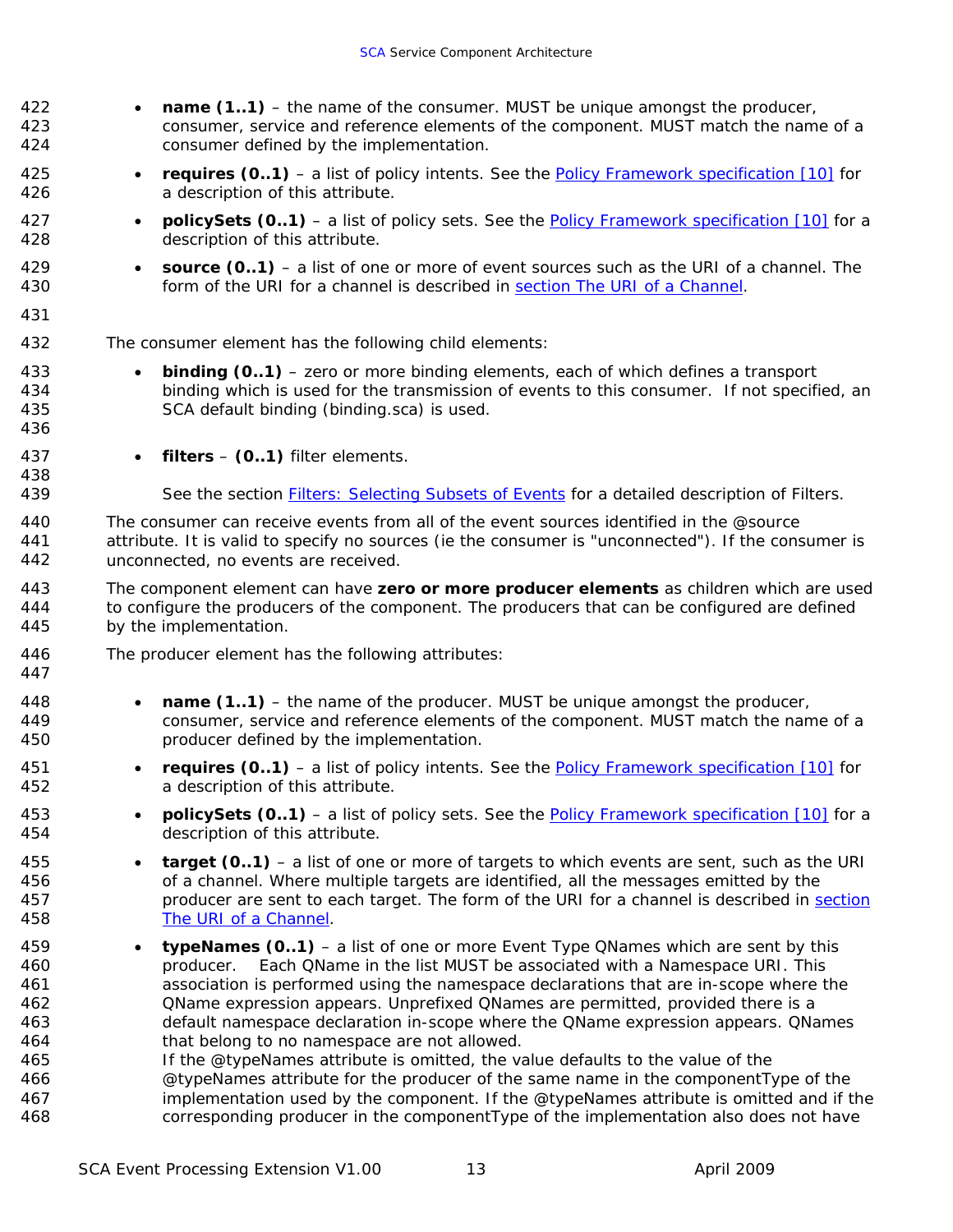<span id="page-19-0"></span>469 470 471 472 this attribute, then the producer is unconstrainted with respect to the Even Type QNames for the events that are sent by the producer. If the componentType has a value for @typeNames then the value of @typeNames for the component producer element MUST match that in the componentType.

473 474 • *typeNamespaces (0..1)* – a list of one or more Event Type Namespace URI for events sent by this producer.

475 476 477 478 479 480 481 482 If the @typeNamespaces attribute is omitted, the value defaults to the value of the @typeNamespaces attribute for the producer of the same name in the componentType of the implementation used by the component. If the @typeNamespaces attribute is omitted, and if the corresponding producer in the componentType of the implementation also does not have this attribute, then the producer is unconstrainted with respect to the Even Type Namespace URI for the events that are sent by the producer. If the componentType has a value for @typeNamespaces then the value of @typeNamespaces for the component producer element MUST match that in the componentType.

483

484 485 486 487 Note that both attributes @typeNames and @typeNamespaces can be used together. If both attributes are specified, then the producer declares that it might send events whose Event Type is either listed in the @typeNames attribute or whose Event Type belongs to one of the Namespaces listed in the @typeNamespaces attribute.

488

490 491 492

489 The producer element has the following child elements:

> • *binding* – (0..1) zero or more binding elements, each of which defines a transport binding which is used for the transmission of events from this producer. If not specified, an SCA default binding (binding.sca) is used.

493 494 495 Events produced by the producer are sent to all the targets identified in the @target attribute. It is valid to specify no targets (ie the producer is "unconnected") - in this case events produced are discarded.

496

#### 497 **1.3.1 Example Component**

498

499 500 The following figure shows the *component symbol* that is used to represent a component in an assembly diagram.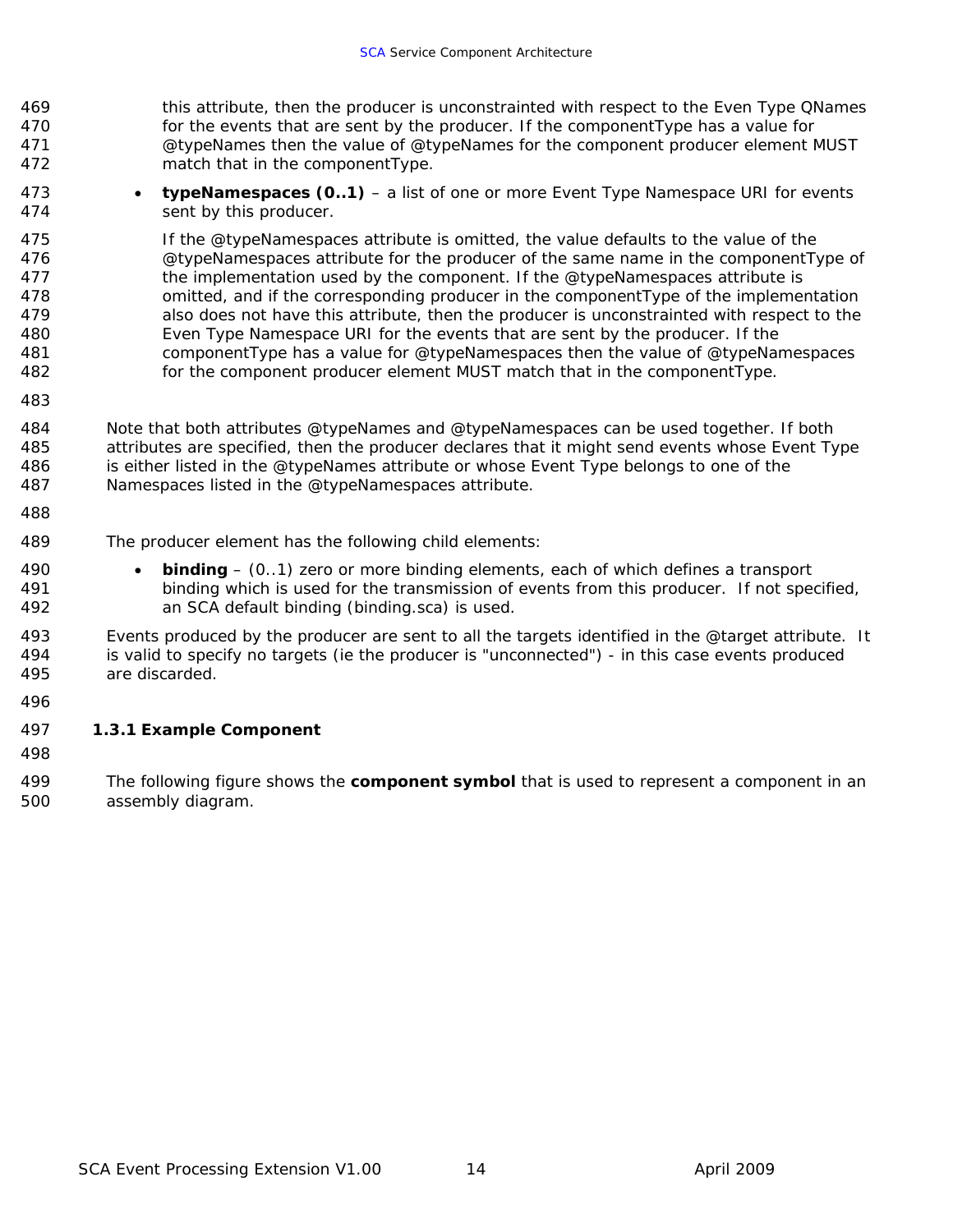<span id="page-20-0"></span>

501

#### 502 **Figure 4 Component Symbol**

503 504 The rest of this section remains unchanged from the original OSOA SCA Assembly Specification V1.00 [1].

#### 506 **1.3.2 Declaration of Event Types on Producers and Consumers**

507

505

- 508 509 510 511 Producers can declare the set of event types that they produce through the attributes producer/@typeNames and producer/@typeNamespaces. Consumers can declare the set of event types that they handle by specifying a type filter. It is also possible to declare that a producer or a consumer handles any event type.
- 512 513 The value of declaring the events that are produced and consumed by components and channels is that:
- 514 515

- When the event types produced and consumed are explicitly declared, it may be possible to avoid the need for runtime event filters on the consumers, providing an optimized path for the handling of the events.
- Because the channel, producer and consumer declarations can include a list of event types, it is possible to report an error when a producer or a consumer is connected to a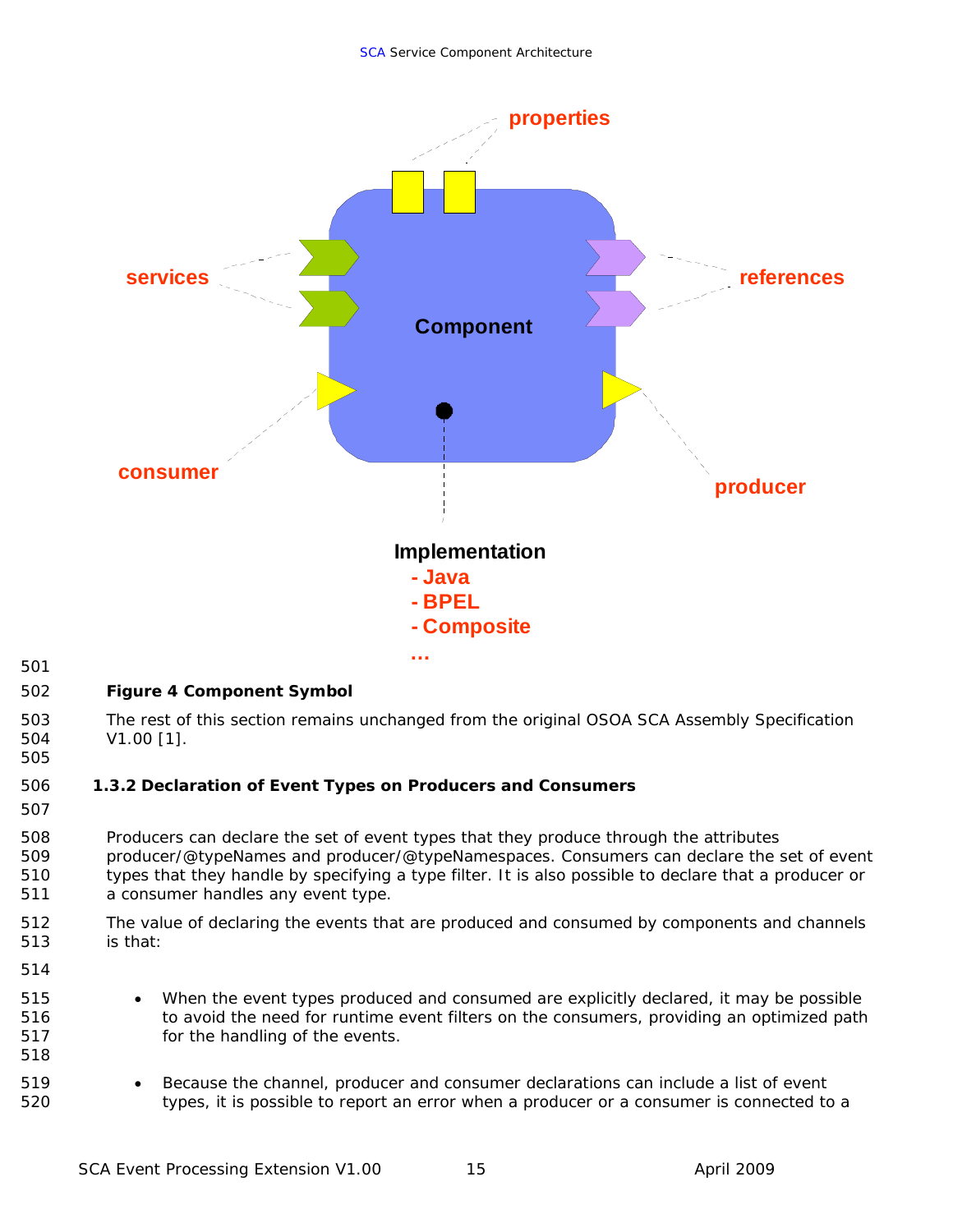- <span id="page-21-0"></span>521 522 channel, where there is no chance that the produced events will be accepted by the channel or the consumer will ever get any event.
- 524 The following apply:
	- A producer SHOULD only produce event types it has declared
	- An SCA Runtime MAY reject events of a type from a producer which does not declare that it produces events of that type

### 530 *1.4 Implementation*

531

523

532 533 534 535 536 537 538 Component *implementations* are concrete implementations of business function. An implementation can provide *services* and it can make *references* to services provided elsewhere. An implementation can have event *producers* and *consumers*. Each producer sends events of one or more event types, while each consumer receives events of one or more event types. Producers and consumers declare the set of event types that they handle through a list of event types. It is also possible to declare that a producer or a consumer handles any event type. In addition, an implementation may have some settable property values.

- 539 540 541 542 543 SCA allows you to choose from any one of a wide range of *implementation types*, such as Java, BPEL or C++, where each type represents a specific implementation technology. The technology may not simply define the implementation language, such as Java, but may also define the use of a specific framework or runtime environment. Examples include Java implementations done using the Spring framework or the Java EE EJB technology.
- 544 545 546 547 548 For example, within a component declaration in a composite file, the elements *implementation.java* and *implementation.bpel* point to Java and BPEL implementation types respectively. *implementation.composite* points to the use of an SCA composite as an implementation. *implementation.spring* and *implementation.ejb* are used for Java components written to the Spring framework and the Java EE EJB technology respectively.
- 549 550 The following snippets show implementation elements for the Java and BPEL implementation types and for the use of a composite as an implementation:
- 551
- 552 <implementation.java class="services.myvalue.MyValueServiceImpl"/>
- 553 <implementation.bpel process="MoneyTransferProcess"/>
- 554 <implementation.composite name="MyValueComposite"/>
- 555

- 556 557 558 559 560 561 **Services, references, consumers, producers and properties** are the configurable aspects of an implementation. SCA refers to them collectively as the *component type*. The characteristics of services, references and properties are described in the Component section. Depending on the implementation type, the implementation can declare the services, references, consumers, producers and properties that it has and it also can set values for the characteristics of those services, references, consumers, producers and properties.
- 562 So, for example:
	- for a service, the implementation can define the interface, binding(s), a URI, intents, and policy sets, including details of the bindings
- 565 566 • for a reference, the implementation can define the interface, binding(s), target URI(s), intents, policy sets, including details of the bindings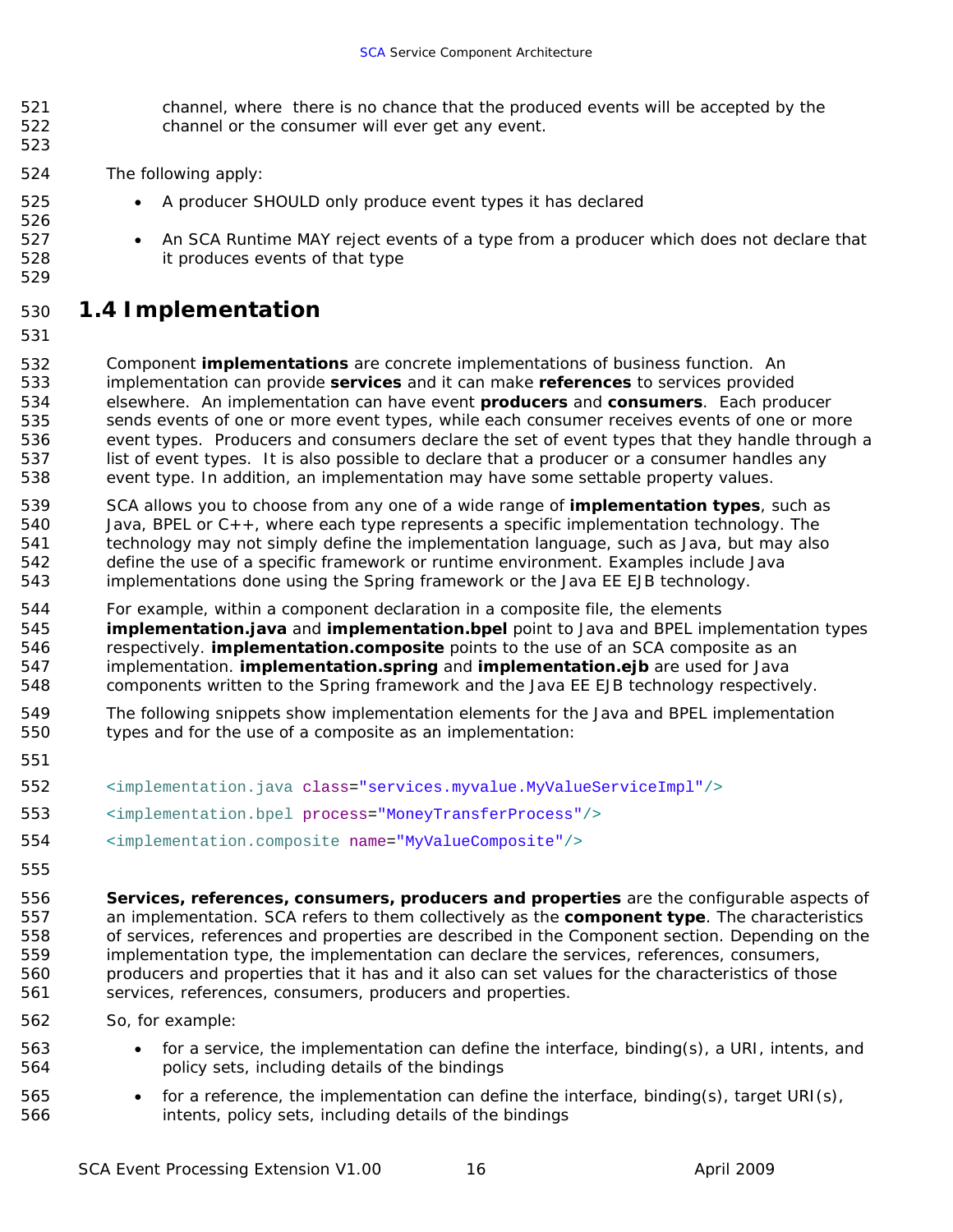- <span id="page-22-0"></span>567 for a consumer, the implementation can define event filters, intents, policy sets, bindings
	- for a property the implementation can define its type and a default value
		- the implementation itself can define intents and policy sets

570 571 572 573 Most of the characteristics of the services, references, consumers, producers and properties can be overridden by a component that uses and configures the implementation, or the component can decide not to override those characteristics. Some characteristics cannot be overridden, such as intents. Other characteristics, such as interfaces, can only be overridden in particular 574 controlled ways (see [the Component section](#page-17-0) for details).

575 576 577 The means by which an implementation declares its services, references, consumers, producers and properties depend on the type of the implementation. For example, some languages, like Java, provide annotations which can be used to declare this information inline in the code.

- 578 At runtime, an *implementation instance* is a specific runtime instantiation of the
- 579 580 581 implementation – its runtime form depends on the implementation technology used. The implementation instance derives its business logic from the implementation on which it is based, but the values for its properties and references are derived from the component which configures
- 582 the implementation.
- 583

568 569



584

#### 585 **Figure 6 Relationship of Component and Implementation**

586

#### 587 **1.4.1 Component Type**

588 589 590 591 592 *Component type* represents the configurable aspects of an implementation. A component type consists of services that are offered, references to other services that can be wired, consumers to which events are delivered, producers that send out events and properties that can be set. The settable properties, the settable references to services and the settable consumers and prodcers are configured by a component which uses the implementation.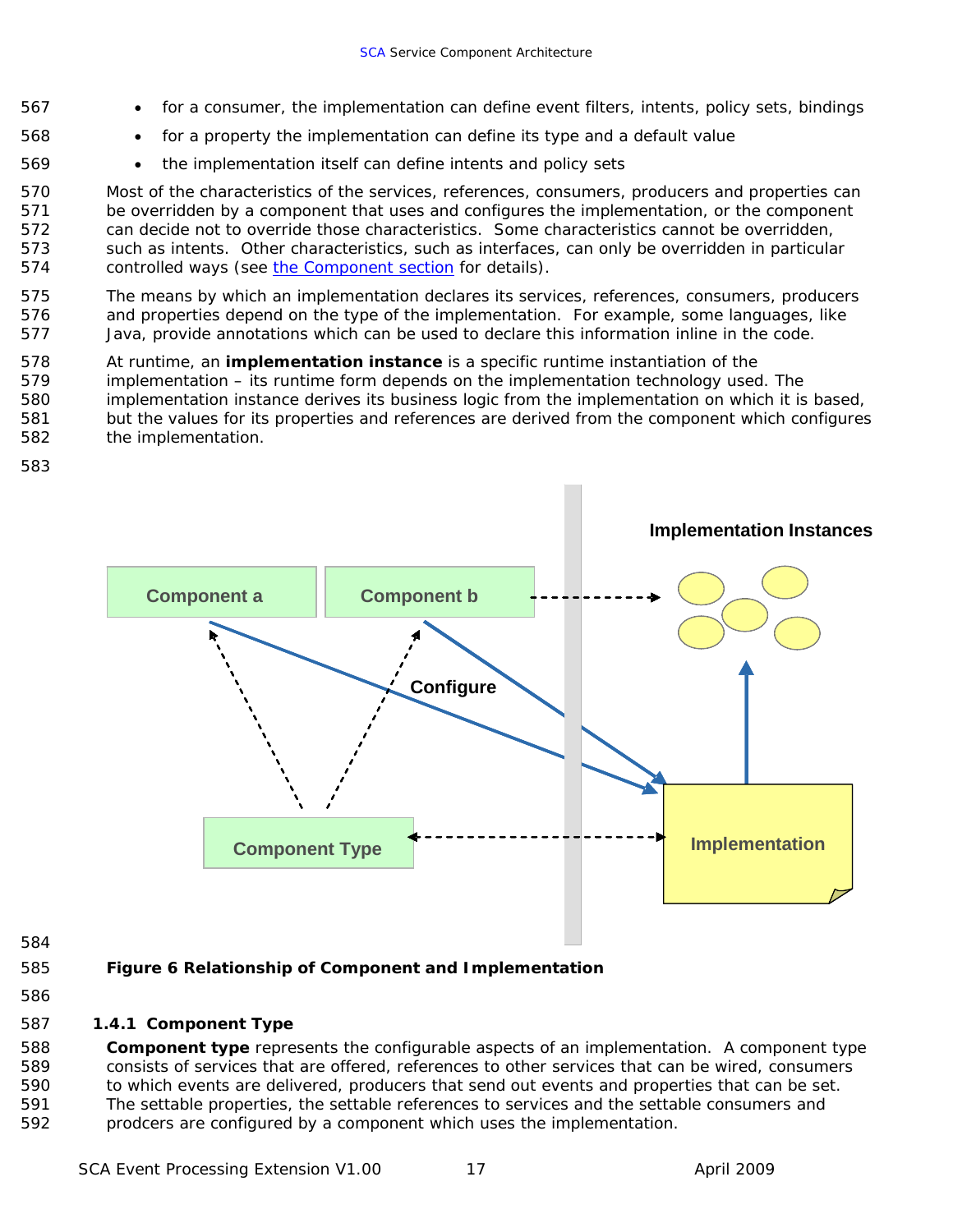- The **component type is calculated in two steps** where the second step adds to the information found in the first step. Step one is introspecting the implementation (if possible), including the inspection of implementation annotations (if available). Step two covers the cases where introspection of the implementation is not possible or where it does not provide complete information and it involves looking for an SCA **component type file**. Component type information found in the component type file must be compatible with the equivalent information found from inspection of the implementation. The component type file can specify partial information, with the remainder being derived from the implementation.
- In the ideal case, the component type information is determined by inspecting the implementation, for example as code annotations. The component type file provides a mechanism for the provision of component type information for implementation types where the information cannot be determined by inspecting the implementation.
- A **component type file** has the same name as the implementation file but has the extension "**.componentType**". The component type is defined by a **componentType element** in the file. The **location** of the component type file depends on the type of the component implementation: it is described in the respective client and implementation model specification for the implementation type.
- The componentType element contains zero or more Service elements, zero or more Reference elements, zero or more Consumer elements, zero or more Producer element and zero or more Property elements.
- The following snippet shows the componentType schema.
- 

```
615 <?xml version="1.0" encoding="ASCII"?> 
616 <!-- Component type schema snippet -->
617 <componentType xmlns="http://www.osoa.org/xmlns/sca/1.0"
618 constrainingType="QName"? > 
619 
620 <service .../>*<br>621 <reference .../
621 \leftarrow \leftarrow \leftarrow \leftarrow \leftarrow \leftarrow \leftarrow \leftarrow \leftarrow \leftarrow \leftarrow \leftarrow \leftarrow \leftarrow \leftarrow \leftarrow \leftarrow \leftarrow \leftarrow \leftarrow \leftarrow \leftarrow \leftarrow \leftarrow \leftarrow \leftarrow \leftarrow \leftarrow \leftarrow \leftarrow \leftarrow \leftarrow \leftarrow \leftarrow \leftarrow \leftarrow 622 <property .../>* 
623 <consumer name="xs:NCName"
624 requires="list of xs:QName"?
                      625 policySets="list of xs:QName"?>*
626 <filters/>?
627 <binding uri="xs:anyURI"? requires="list of xs:QName"?
628 policySets="list of xs:QName"?/>*
629 </consumer> 
630 <producer name="xs:NCName" 
631 typeNames="list of xs:QName"? 
                      632 typeNamespaces="list of xs:anyURI"?
633 requires="list of xs:QName"? 
634 policySets="list of xs:QName"?>*
635 <binding/>*
636 </producer> 
637 
638 <implementation .../>?
639 
640 </componentType> 
641
```
- The ComponentType element has a single attribute:
	- *constrainingType (optional)*  the name of a constrainingType. When specified, the set of services, references and properties of the implementation, plus related intents, is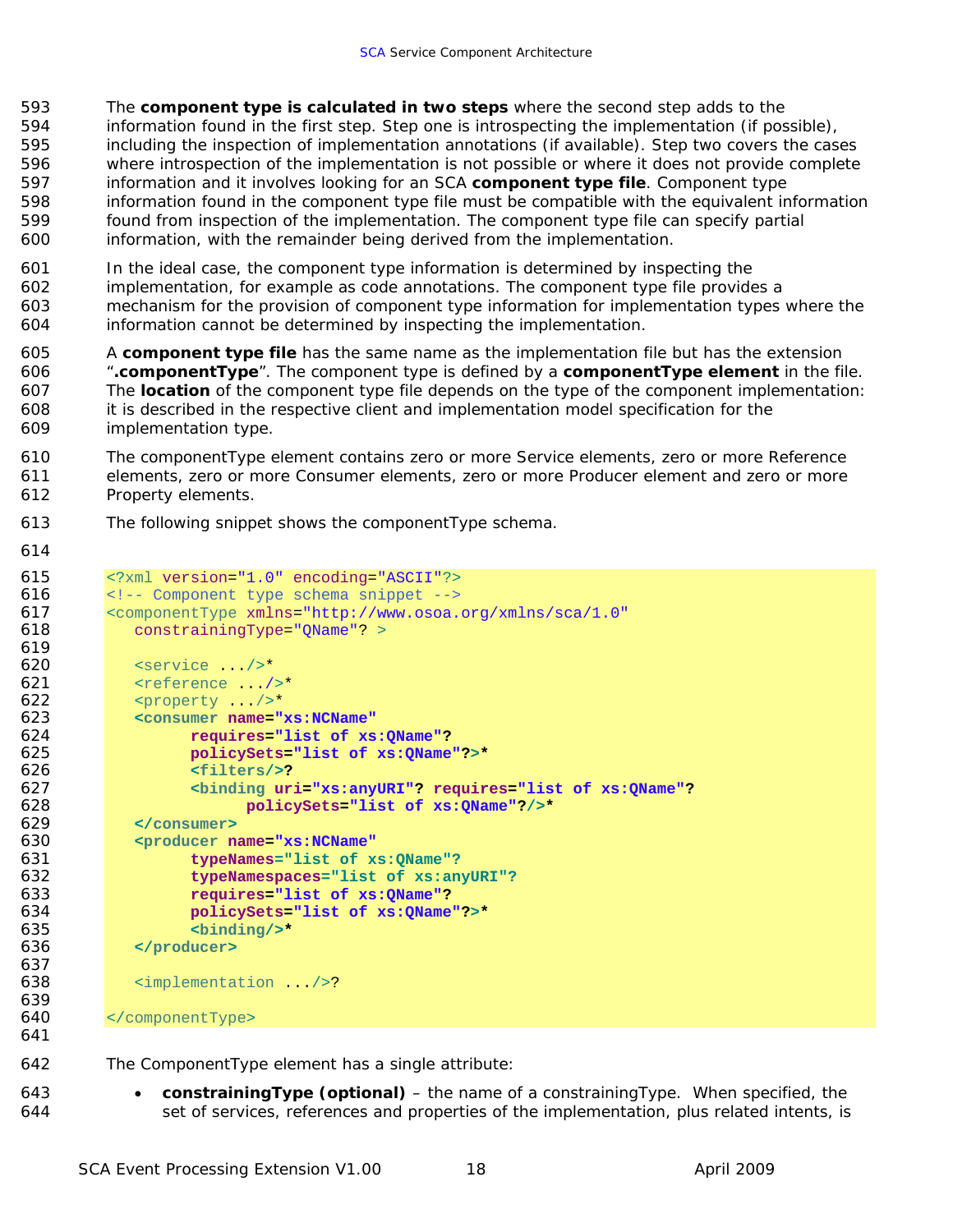<span id="page-24-0"></span>

| 645<br>646               | constrained to the set defined by the constraining Type. See the Constraining Type Section<br>for more details.                                                                                                                                                                                                                                          |  |
|--------------------------|----------------------------------------------------------------------------------------------------------------------------------------------------------------------------------------------------------------------------------------------------------------------------------------------------------------------------------------------------------|--|
| 647                      | The ComponentType element has the following child elements:                                                                                                                                                                                                                                                                                              |  |
| 648<br>649               | <b>Service (0.n)</b> - represents an addressable service interface of the implementation. See<br>$\bullet$<br>the Service section for details.                                                                                                                                                                                                           |  |
| 650<br>651               | <b>Reference (0n)</b> - represents a requirement that the implementation has on a service<br>provided by another component. See the Reference section for details.                                                                                                                                                                                       |  |
| 652<br>653               | <b>Consumer (0.n)</b> - represents a place where events can be delivered to the<br>$\bullet$<br>implementation. See the Component section for details.                                                                                                                                                                                                   |  |
| 654<br>655               | <b>Producer (0.n)</b> - represents a place where the implementation produces events that<br>$\bullet$<br>can be sent to other components. See the Component section for details.                                                                                                                                                                         |  |
| 656<br>657               | <b>Properties (0.n)</b> - allow for the configuration of an implementation with externally set<br>$\bullet$<br>values. See the Property section for details.                                                                                                                                                                                             |  |
| 658<br>659<br>660        | <b>Implementation (01)</b> - represents characteristics inherent to the implementation<br>$\bullet$<br>itself, in particular intents and policies. See the Policy Framework specification [10] for a<br>description of intents and policies.                                                                                                             |  |
| 661                      |                                                                                                                                                                                                                                                                                                                                                          |  |
| 662                      | 1.4.1.1 Example ComponentType                                                                                                                                                                                                                                                                                                                            |  |
| 663<br>664<br>665        | This section remains unchanged from the original OSOA SCA Assembly Specification V1.00 [1].                                                                                                                                                                                                                                                              |  |
| 666                      | 1.4.1.2 Example Implementation                                                                                                                                                                                                                                                                                                                           |  |
| 667<br>668<br>669        | This section remains unchanged from the original OSOA SCA Assembly Specification V1.00 [1].                                                                                                                                                                                                                                                              |  |
| 670<br>671               | 1.5 Interface                                                                                                                                                                                                                                                                                                                                            |  |
| 672<br>673               | This section remains unchanged from the original OSOA SCA Assembly Specification V1.00 [1].                                                                                                                                                                                                                                                              |  |
| 674<br>675               | 1.6 Composite                                                                                                                                                                                                                                                                                                                                            |  |
| 676<br>677<br>678<br>679 | In this section, the only change introduced is the addition of < consumer>, < producer>, and<br><channel> elements to the schema for the composite element. Everything else in this section<br/>remains unchanged from the original OSOA SCA Assembly Specification V1.00 [1].</channel>                                                                 |  |
| 680<br>681<br>682<br>683 | An SCA composite is used to assemble SCA elements in logical groupings. It is the basic unit of<br>composition within an SCA Domain. An SCA composite contains a set of components, channels,<br>consumers, producers, services, references and the wires that interconnect them, plus a set of<br>properties which can be used to configure components. |  |
| 684<br>685<br>686        | A composite is defined in an xxx.composite file. A composite is represented by a composite<br>element. The following snippet shows the schema for the composite element.                                                                                                                                                                                 |  |
|                          |                                                                                                                                                                                                                                                                                                                                                          |  |

687 <? xml version="1.0" encoding="ASCII"?><br>688 <!-- Composite schema snippet --> <!-- Composite schema snippet -->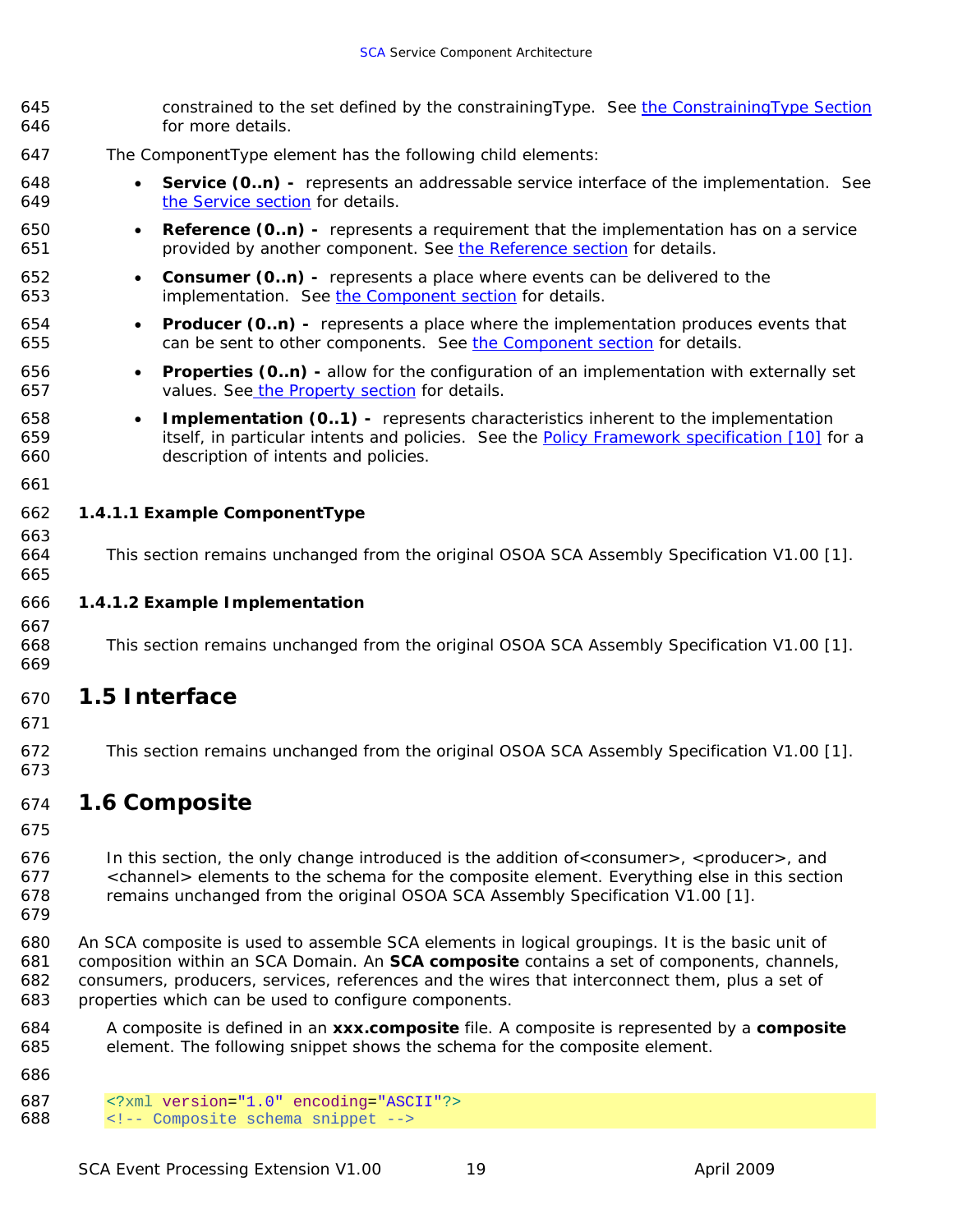- 689 <composite ... > 690  $\begin{array}{c|c|c|c|c} \n691 & \text{include } \dots & \text{--} \\
\hline\n692 & \text{sebruaric}} & \dots & \text{--} \\
\end{array}$ 692 <service ... />\* 693 <reference ... />\*  $694$  eproperty ...  $\frac{7}{5}$ <br> $695$  ecomponent ...  $\frac{7}{5}$ 695 <component ... />\*<br>696 <wire ... />\*  $696$   $\leq$   $\text{wire} \dots /$   $\geq$   $\bullet$   $\leq$   $\text{cosumer} \dots$ 697 **<consumer** ... **/>\***
- 698 **<producer** ... **/>\***  699 **<channel** ... **/>\*** 700
- 701 </composite>

702

#### 703 Composites contain *zero or more properties, services, consumers, producers,*

704 705 *components, channels, references, wires and included composites*. These artifacts are described in detail in the following sections.

- 706 707 708 Components contain configured implementations which hold the business logic of the composite. The components offer services and require references to other services and they send out events via producers and receive events through consumers.
- 709 710 Channels within the composite represent intermediaries transmitting events from producers to consumers entirely within the composite.
- 711 712 713 714 715 Composite services define the public services provided by the composite, which can be accessed from outside the composite. Composite references represent dependencies which the composite has on services provided elsewhere, outside the composite. Composite consumers define public locations where events are received from outside the composite. Composite producers represent places where the composite as a whole sends out events.
- 716 717 Wires describe the connections between component services and component references within the composite. Included composites contribute the elements they contain to the using composite.
- 718 719 720 721 722 723 724 Composite services involve the *promotion* of one service of one of the components within the composite, which means that the composite service is actually provided by one of the components within the composite. Composite references involve the *promotion* of one or more references of one or more components. Multiple component references can be promoted to the same composite reference, as long as all the component references are compatible with one another. Where multiple component references are promoted to the same composite reference, then they all share the same configuration, including the same target service(s).
- 725 726 Composite consumers involve the *promotion* of one or more contained component consumers. Composite producers involve the *promotion* of one or more contained component producers.
- 727 728 729 730 731 Composite services and composite references can use the configuration of their promoted services and references respectively (such as Bindings and Policy Sets). Alternatively composite services and composite references can override some or all of the configuration of the promoted services and references, through the configuration of bindings and other aspects of the composite service or reference.
- 732 733 734 Component services and component references can be promoted to composite services and references and also be wired internally within the composite at the same time. For a reference, this only makes sense if the reference supports a multiplicity greater than 1.
- 735 736 737 738 Component producers can be promoted to composite producers and can be configured to send events to other targets at the same time. Similarly, component consumers can be promoted to composite consumers and can be configured to receive events from other sources at the same time.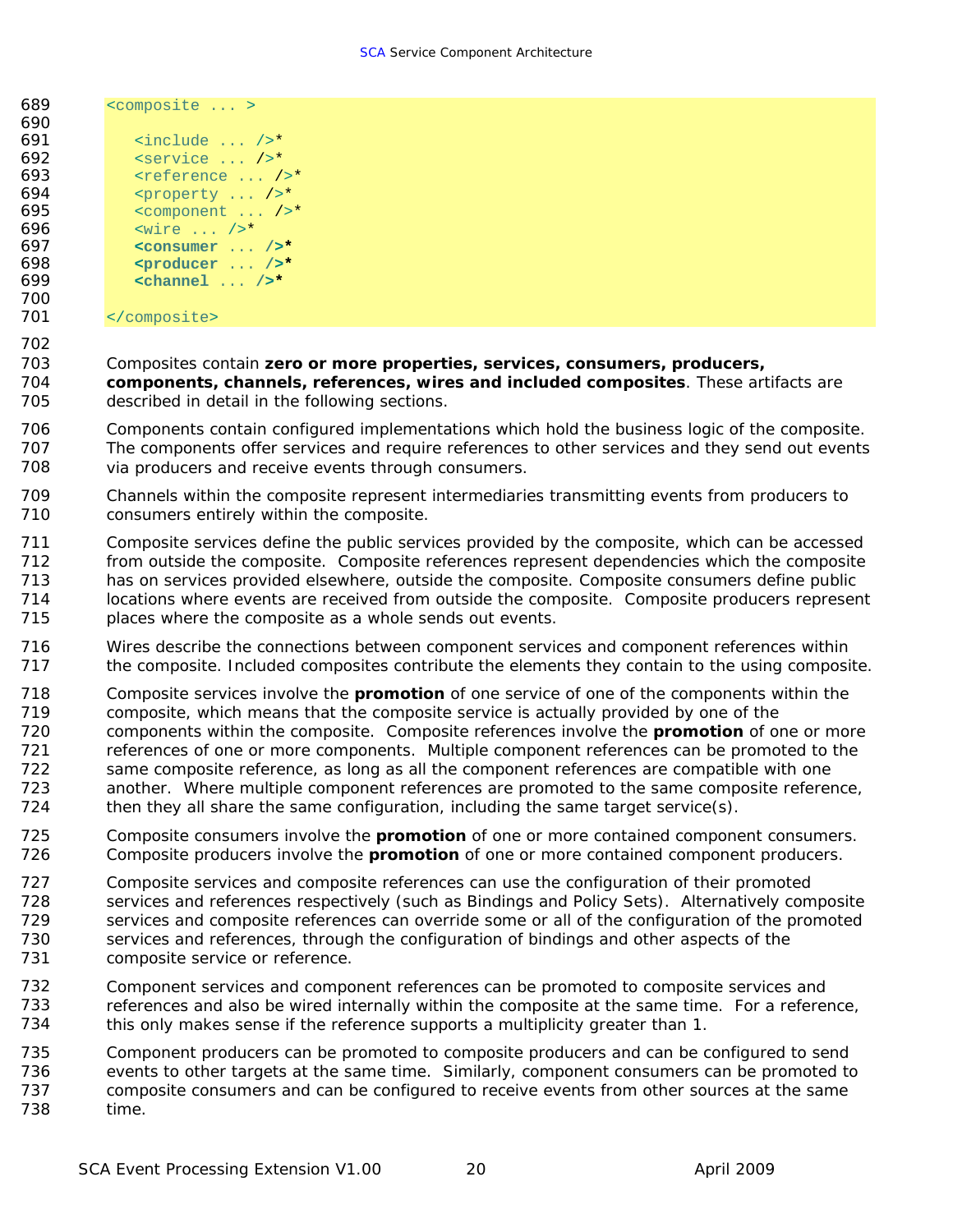<span id="page-26-0"></span>

| 739                             |                                                                                                                                                                                                                                                                                                                                                                                                                                                       |
|---------------------------------|-------------------------------------------------------------------------------------------------------------------------------------------------------------------------------------------------------------------------------------------------------------------------------------------------------------------------------------------------------------------------------------------------------------------------------------------------------|
| 740<br>741                      | 1.6.1 Property - Definition and Configuration                                                                                                                                                                                                                                                                                                                                                                                                         |
| 742<br>743                      | This section remains unchanged from the original OSOA SCA Assembly Specification V1.00 [1].                                                                                                                                                                                                                                                                                                                                                           |
| 744<br>745                      | 1.6.2 References                                                                                                                                                                                                                                                                                                                                                                                                                                      |
| 746<br>747                      | This section remains unchanged from the original OSOA SCA Assembly Specification V1.00 [1].                                                                                                                                                                                                                                                                                                                                                           |
| 748<br>749                      | 1.6.3 Service                                                                                                                                                                                                                                                                                                                                                                                                                                         |
| 750<br>751                      | This section remains unchanged from the original OSOA SCA Assembly Specification V1.00 [1].                                                                                                                                                                                                                                                                                                                                                           |
| 752<br>753                      | 1.6.4 Wire                                                                                                                                                                                                                                                                                                                                                                                                                                            |
| 754<br>755                      | This section remains unchanged from the original OSOA SCA Assembly Specification V1.00 [1].                                                                                                                                                                                                                                                                                                                                                           |
| 756<br>757                      | 1.6.5 Using Composites as Component Implementations                                                                                                                                                                                                                                                                                                                                                                                                   |
| 758<br>759                      | This section remains unchanged from the original OSOA SCA Assembly Specification V1.00 [1].                                                                                                                                                                                                                                                                                                                                                           |
| 760<br>761                      | 1.6.6 Using Composites through Inclusion                                                                                                                                                                                                                                                                                                                                                                                                              |
| 762<br>763                      | This section remains unchanged from the original OSOA SCA Assembly Specification V1.00 [1].                                                                                                                                                                                                                                                                                                                                                           |
| 764<br>765                      | 1.6.7 Composites which Include Component Implementations of Multiple Types                                                                                                                                                                                                                                                                                                                                                                            |
| 766<br>767                      | This section remains unchanged from the original OSOA SCA Assembly Specification V1.00 [1].                                                                                                                                                                                                                                                                                                                                                           |
| 768<br>769                      | 1.6.8 Constraining Type                                                                                                                                                                                                                                                                                                                                                                                                                               |
| 770<br>771                      | This section remains unchanged from the original OSOA SCA Assembly Specification V1.00 [1].                                                                                                                                                                                                                                                                                                                                                           |
| 772<br>773                      | 1.6.9 Producer                                                                                                                                                                                                                                                                                                                                                                                                                                        |
| 774<br>775<br>776<br>777<br>778 | The <b>producers of a composite</b> are defined by promoting producers defined by components<br>contained in the composite. Producers are promoted by means of a composite <i>producer</i><br>element, which is a child element of the composite element. Promotion of the component<br>producer allows the configuration of the composite producer set by a higher level component to<br>override the configuration of the lower component producer. |
| 779                             | Every event sent by any of the promoted producers is sent out by the composite producer.                                                                                                                                                                                                                                                                                                                                                              |
| 780                             | The following snippet shows the schema for a composite producer element:                                                                                                                                                                                                                                                                                                                                                                              |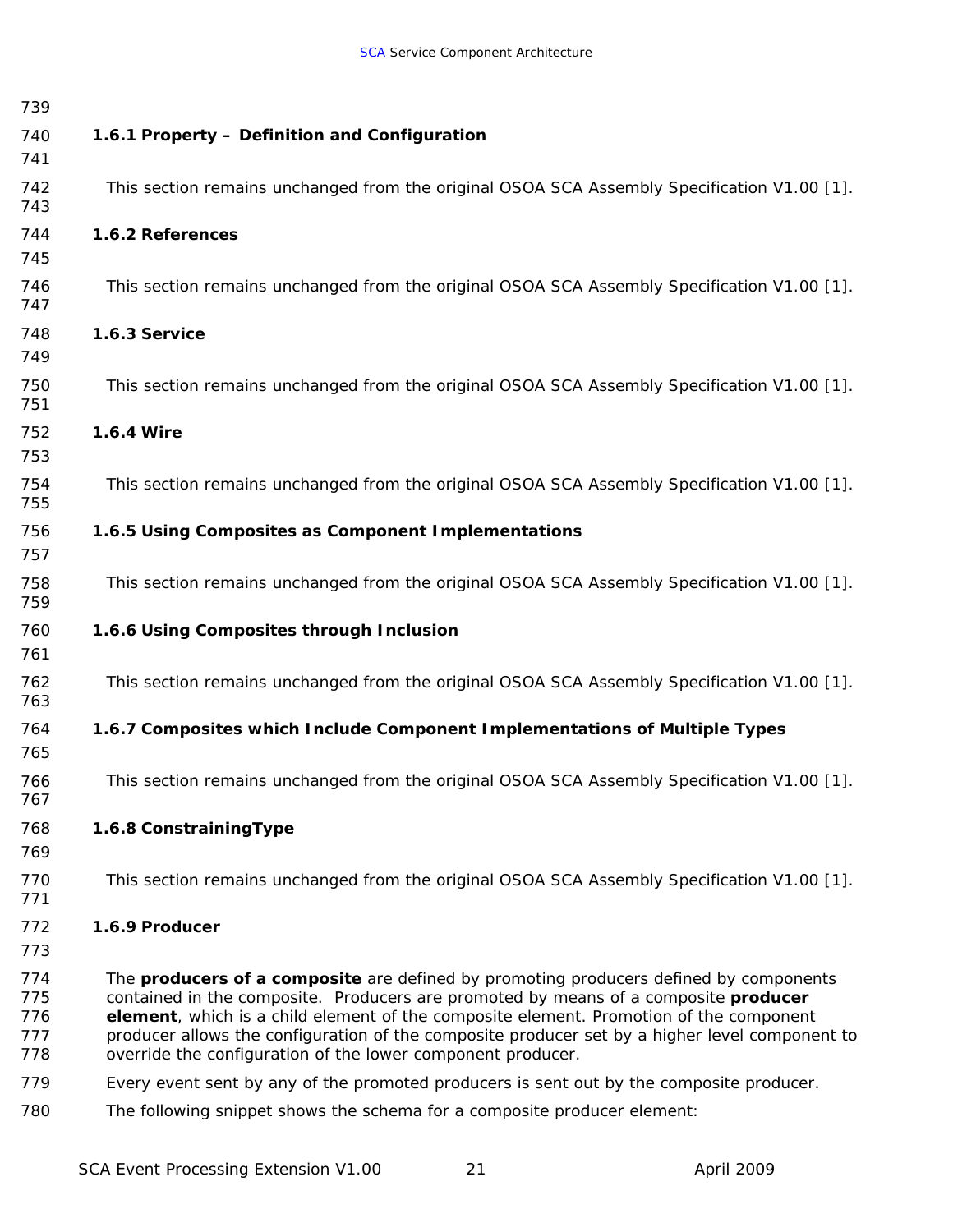| 781<br>782<br>783<br>784<br>785<br>786<br>787<br>788<br>789<br>790 | <producer <br="" name="xs:NCName">promotes="list of xs:anyURI"<br/>requires="list of xs: QName"?<br/>policySets="list of xs: QName"?<br/>typeNames="list of xs: QName"?<br/>typeNamespaces="list of xs:anyURI"?&gt;*<br/><binding ?="" ?<br="" requires="list of xs: QName" uri="xs:anyURI">policySets="list of xs: QName"?/&gt;*<br/></binding></producer>                                                                                                                                           |
|--------------------------------------------------------------------|-------------------------------------------------------------------------------------------------------------------------------------------------------------------------------------------------------------------------------------------------------------------------------------------------------------------------------------------------------------------------------------------------------------------------------------------------------------------------------------------------------|
| 791                                                                | The producer element has the following <i>attributes</i> :                                                                                                                                                                                                                                                                                                                                                                                                                                            |
| 792<br>793<br>794                                                  | <b>name (required)</b> – the name of the producer. MUST be unique amongst the producer<br>$\bullet$<br>elements of the composite. The name MAY be different from the name of any of the<br>promoted producers.                                                                                                                                                                                                                                                                                        |
| 795<br>796                                                         | <b>requires (optional)</b> – a list of policy intents. See the <b>Policy Framework specification</b> [10]<br>$\bullet$<br>for a description of this attribute.                                                                                                                                                                                                                                                                                                                                        |
| 797<br>798                                                         | <b>policySets (optional)</b> – a list of policy sets. See the <b>Policy Framework specification</b> [10]<br>$\bullet$<br>for a description of this attribute.                                                                                                                                                                                                                                                                                                                                         |
| 799<br>800<br>801                                                  | <b>promotes (required)</b> – identifies the promoted producers. The value is a list containing<br>$\bullet$<br>entries of the form <i>componentName/producerName</i> . The producer name is optional if<br>the component only has one producer.                                                                                                                                                                                                                                                       |
| 802<br>803<br>804<br>805<br>806<br>807                             | <b>typeNames (01)</b> – a list of one or more Event Type QNames which are sent by this<br>$\bullet$<br>producer. Each QName in the list MUST be associated with a Namespace URI. This<br>association is performed using the namespace declarations that are in-scope where the<br>QName expression appears. Unprefixed QNames are permitted, provided there is a<br>default namespace declaration in-scope where the QName expression appears. QNames<br>that belong to no namespace are not allowed. |
| 808<br>809<br>810                                                  | If the @typeNames attribute is omitted, the value defaults to the value of the<br>@typeNames attribute, if present, of the associated component producer or the<br>componentType of the component producer that is promoted.                                                                                                                                                                                                                                                                          |
| 811<br>812<br>813                                                  | If the associated component producer or the component Type producer has a value for<br>@typeNames then the value of @typeNames, if present, for the composite producer<br>element MUST match that in the component propducer or the componentType producer.                                                                                                                                                                                                                                           |
| 814<br>815                                                         | typeNamespaces (01) - a list of one or more Event Type Namespace URI for events<br>sent by this producer.                                                                                                                                                                                                                                                                                                                                                                                             |
| 816<br>817<br>818                                                  | If the @typeNamespaces attribute is omitted, the value defaults to the value of the<br>@typeNamespaces attribute, if present, of the associated component producer or the<br>componentType of the component producer that is promoted.                                                                                                                                                                                                                                                                |
| 819<br>820<br>821<br>822                                           | If the associated component producer or the component Type producer has a value for<br>@typeNamespaces then the value of @typeNamespaces, if present, for the composite<br>producer element MUST match that in the component producer or the componentType<br>producer.                                                                                                                                                                                                                               |
| 823                                                                |                                                                                                                                                                                                                                                                                                                                                                                                                                                                                                       |
| 824<br>825<br>826<br>827                                           | Note that both attributes @typeNames and @typeNamespaces can be used together. If both<br>attributes are specified, then the producer declares that it might send events whose Event Type<br>is either listed in the @typeNames attribute or whose Event Type belongs to one of the<br>Namespaces listed in the @typeNamespaces attribute.                                                                                                                                                            |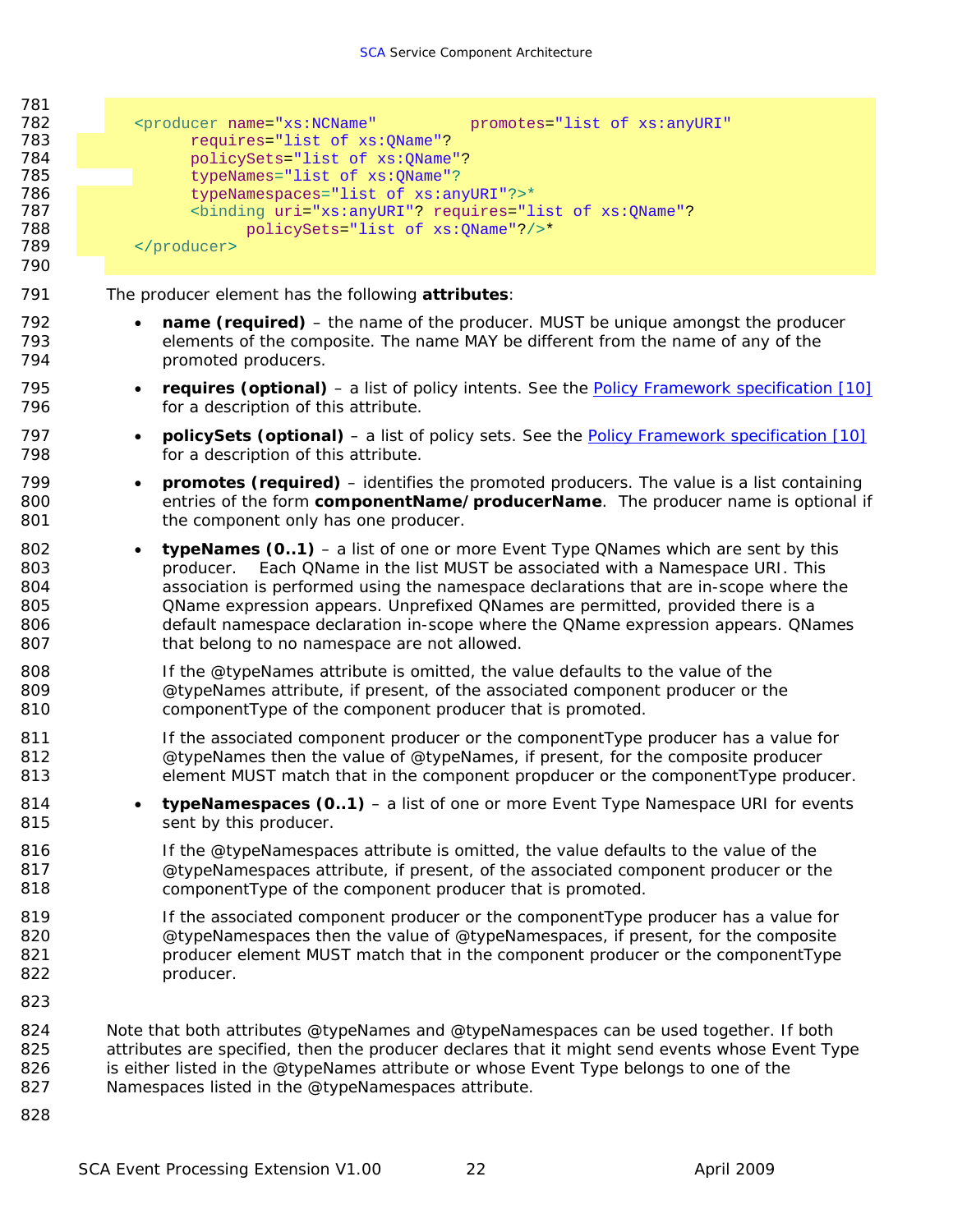- <span id="page-28-0"></span>829 The producer element has the following *child element*:
- 830 831 832 **binding (0..n)** – zero or more binding elements. Each element defines a transport binding which is used for the transmission of events from this producer. If not specified, an SCA default binding (binding.sca) is used.

833 834 835 If bindings are specified they *override* the bindings defined for the promoted component producers from the composite producer perspective. The bindings defined on the component producers are still in effect for local transmission of messages within the composite. Details of 836 the binding element are described in the [Bindings section.](#page-29-0)

837

#### 838 **1.6.10 Consumer**

839

847

861 862

863 864

840 841 842 843 844 The *consumers of a composite* are defined by promoting consumers defined by components contained in the composite. Consumers are promoted by means of a composite *consumer element*, which is a child element of the composite element. Promotion of the component consumer allows the configuration of the composite consumer set by a higher level component to override the configuration of the lower component consumer.

- 845 Every event received by the composite producer is sent on to all of the promoted consumers.
- 846 The following snippet shows the schema for a composite consumer element:

| 848 | <consumer <="" name="xs:NCName" th=""></consumer>                                |
|-----|----------------------------------------------------------------------------------|
| 849 | promotes="list of xs:anyURI"                                                     |
| 850 | requires="list of xs: OName"?                                                    |
| 851 | policySets="list of xs: OName"?>*                                                |
| 852 | $<$ filters/>?                                                                   |
| 853 | <binding ?="" ?<="" requires="list of xs:QName" th="" uri="xs:anyURI"></binding> |
| 854 | policySets="list of xs: OName"?/>*                                               |
| 855 | consumer>                                                                        |

The consumer element sas the following *attributes*:

- *name (required)* the name of the consumer. MUST be unique amongst the consumer elements of the composite. The name MAY be different from the name of any of the promoted consumers.
- *requires (optional)* a list of policy intents. See the [Policy Framework specification \[10\]](#page-51-0) for a description of this attribute.
- *policySets (optional)*  a list of policy sets. See the [Policy Framework specification \[10\]](#page-51-0) for a description of this attribute.
- 865 866 867 • *promote (required)* – identifies the promoted consumers. The value is a list containing entries of the form *componentName/consumerName*. The consumer name is optional if the component only has one consumer.
- 868

- 869 The consumer element has the following *child elements*:
- 870 871 872 **binding (0..n)** – zero or more binding elements. Each element defines a transport binding which is used for the transmission of events to this consumer. If not specified, an SCA default binding (binding.sca) is used.
- 874 filter (0..1) -filter elements
- 875 See the section [Filters: Selecting Subsets of Events](#page-33-0) for a detailed description of Filters.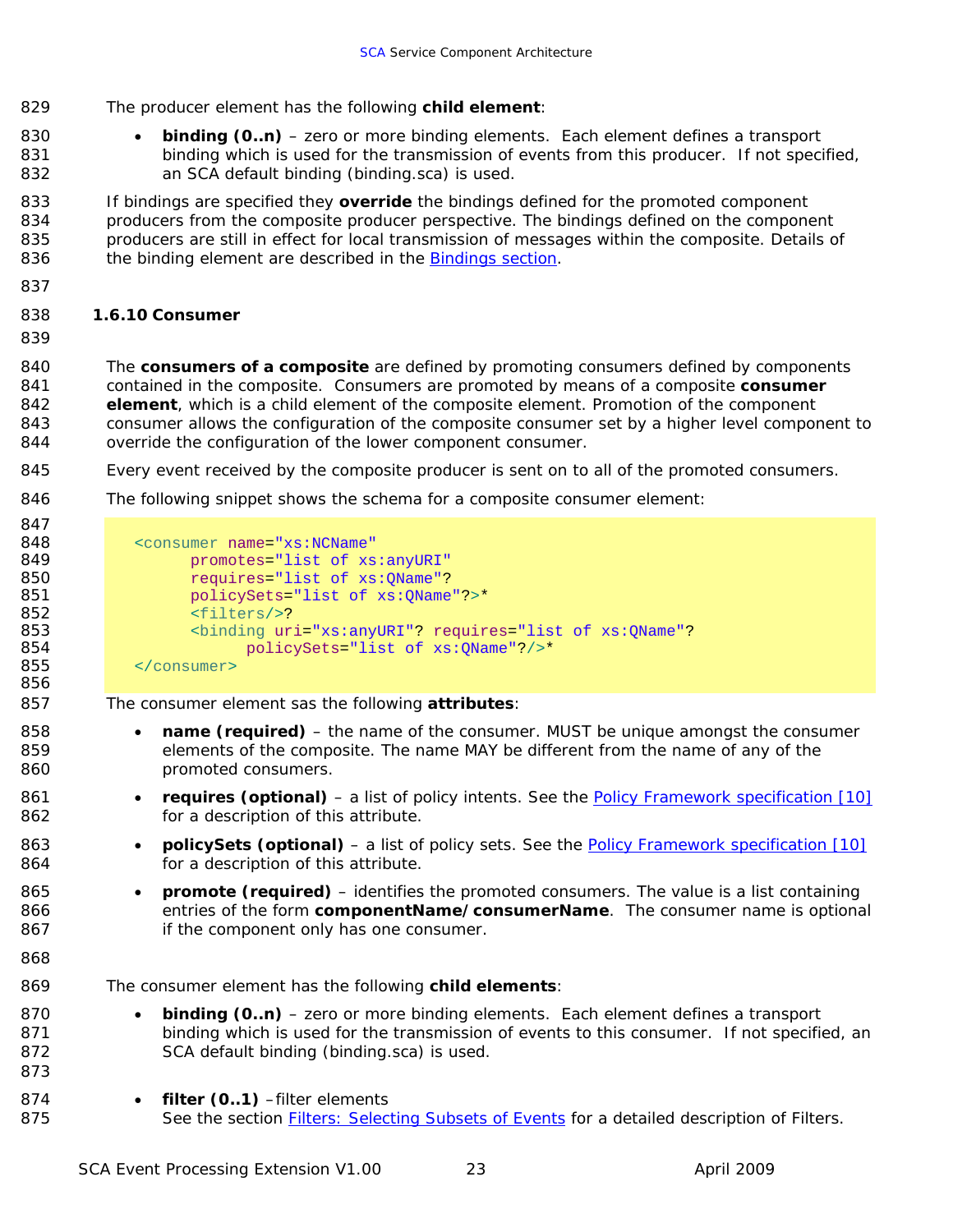<span id="page-29-0"></span>876 877 878 If bindings are specified they *override* any bindings defined for the promoted consumers from the composite producer perspective. The bindings defined on the component consumers are still in effect for local transmission of messages within the composite. Details of the binding element 879 are described in the [Bindings section.](#page-29-0)

880

## 881 *1.7 Binding*

882

883 884 885 886 This section remains unchanged from the original OSOA SCA Assembly Specification V1.00 [1] except bindings are also used by producers, consumers and channels, in addition to services and references. Producers, consumers and channels use bindings to describe the mechanism used to send and receive events.

887 888 A binding is defined by a *binding element* which is a child element of a service, a reference, a producer, a consumer in a composite or in a component, or a channel element in a composite.

889

## 890 *1.8 SCA Definitions*

891

892 This section remains unchanged from the original OSOA SCA Assembly Specification V1.00 [1].

### 893 *1.9 Extension Model*

894

895 This section remains unchanged from the original OSOA SCA Assembly Specification V1.00 [1].

### 896 *1.10 Packaging and Deployment*

897

898 899 This section remains unchanged from the original OSOA SCA Assembly Specification V1.00 [1].

# 900 *1.11 Channels*

901

902 903 904 A *channel* is an SCA artifact that is used to connect a set of event producers to a set of event consumers. The channel can accept events sent by many producers and it can send all of these events to each of the set of consumers, which are subscribed to the channel.

- 905 906 One role of the channel is to act as an intermediary between the set of producers and the set of consumers. The channel exists separately from any individual producer or consumer.
- 907 908 909 A channel acts as if it has a single consumer element with the name "in", to which producers can send events. A channel acts as if it has a single producer element with the name "out", from which subscribers receive events.
- 910 911 A channel may be configured with filters, which defines the set of events that the channel accepts. If an event does not match the filters defined, the event is discarded
- 912
- 913 The pseudo-schema for Channels is shown here:
- 914

915<br>916 916 <channel name="xs:NCName" 917 requires="list of xs:QName"?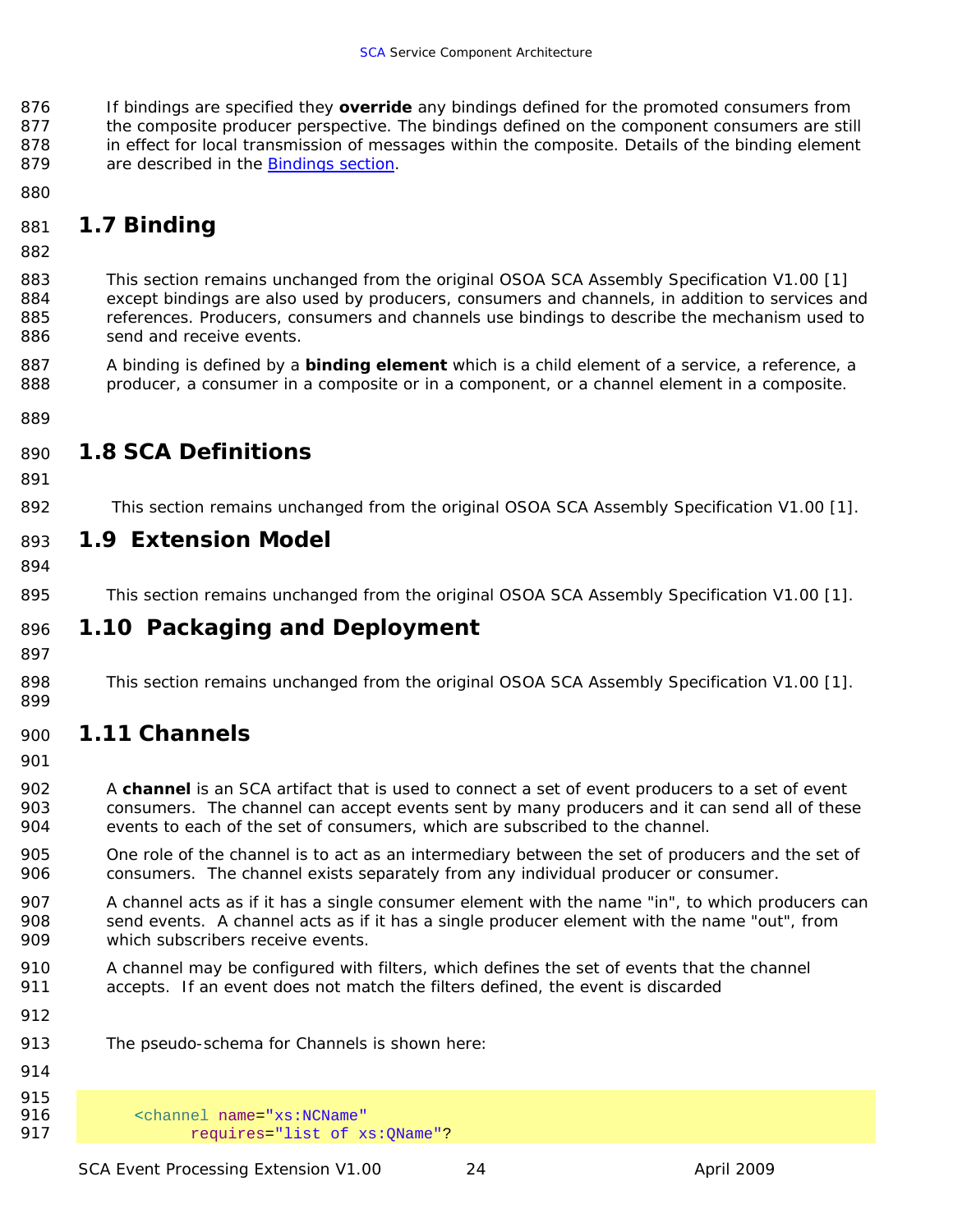<span id="page-30-0"></span>

| 918<br>919<br>920<br>921<br>922 | policySets="list of xs: QName"?>*<br><filters></filters> ?<br><binding></binding> *<br>             |  |
|---------------------------------|-----------------------------------------------------------------------------------------------------|--|
| 923                             |                                                                                                     |  |
| 924<br>925                      | The channel element has the following attributes:                                                   |  |
| 926                             | <b>name (required)</b> – a name for the channel element, which must be unique amongst the           |  |
| 927                             | $\bullet$                                                                                           |  |
| 928                             | channel and component elements of a given composite.                                                |  |
| 929                             | requires – (optional) a list of one or more policy <i>intents</i> which apply to the handling of    |  |
| 930                             | $\bullet$                                                                                           |  |
| 931                             | messages by this channel. See the Policy Framework specification [10] for a description of          |  |
| 932                             | this attribute.                                                                                     |  |
| 933                             | <b>policySets</b> – (optional) a list of the names of one or more policy sets which apply to the    |  |
| 934                             | $\bullet$                                                                                           |  |
| 935                             | handling of messages by this channel. See the Policy Framework specification [10] for a             |  |
| 936                             | description of this attribute.                                                                      |  |
| 937                             | The channel element has the following <i>child elements</i> :                                       |  |
| 938                             |                                                                                                     |  |
| 939                             | filters – (0n) zero or more filter elements, each of which defines a filter expression in a         |  |
| 940                             | $\bullet$                                                                                           |  |
| 941                             | particular dialect.                                                                                 |  |
| 942<br>943                      | See the section <b>Filters: Selecting Subsets of Events</b> for a detailed description of Filters.  |  |
| 944                             | <b>binding (0.n)</b> – zero or more binding elements. Each element defines a transport binding      |  |
| 945                             | $\bullet$                                                                                           |  |
| 946                             | which is used for the transmission of events to this channel. If not specified, an SCA default      |  |
| 947                             | binding (binding.sca) is used.                                                                      |  |
| 948<br>949                      | 1.11.1 Scopes of Channels                                                                           |  |
| 950                             | Channels can exist either at the Domain level or they can exist within a composite used as an       |  |
| 951                             | implementation.                                                                                     |  |
| 952                             | Channels at the Domain level (i.e., channels that are present in the domain-level composite) are    |  |
| 953                             | termed domain channels. They can be used as targets for producers at any level within the           |  |
| 954                             | composition hierarchy. They can be used as sources for consumers at any level within the            |  |
| 955                             | composition hierarchy. SCA runtimes MUST support the use of domain channels. To create a            |  |
| 956                             | Domain Channel, deploy a composite containing a channel directly to the SCA Domain (i.e., do        |  |
| 957                             | not use that composite as the implementation of some component in the Domain).                      |  |
| 958                             | Channels within a composite used as an implementation are private to the components within          |  |
| 959                             | that composite. These <i>private channels</i> can only be the targets for producers existing within |  |
| 960                             | the same composite as the channel. Private channels can only be sources for consumers existing      |  |
| 961                             | withing the same composite as the channel. SCA runtimes MAY support the use of private              |  |
| 962                             | channels - in other words, this capability is optional.                                             |  |
| 963                             | This division of Channels into global channels and private channels permits the assembler of an     |  |
| 964                             | application to control the set of components involved in event exchange, if required. Producers     |  |
| 965                             | and consumers of global channels are effectively uncontrolled – they exist at the Domain and        |  |

966 they can be added or removed at any time through deployment actions. Private channels have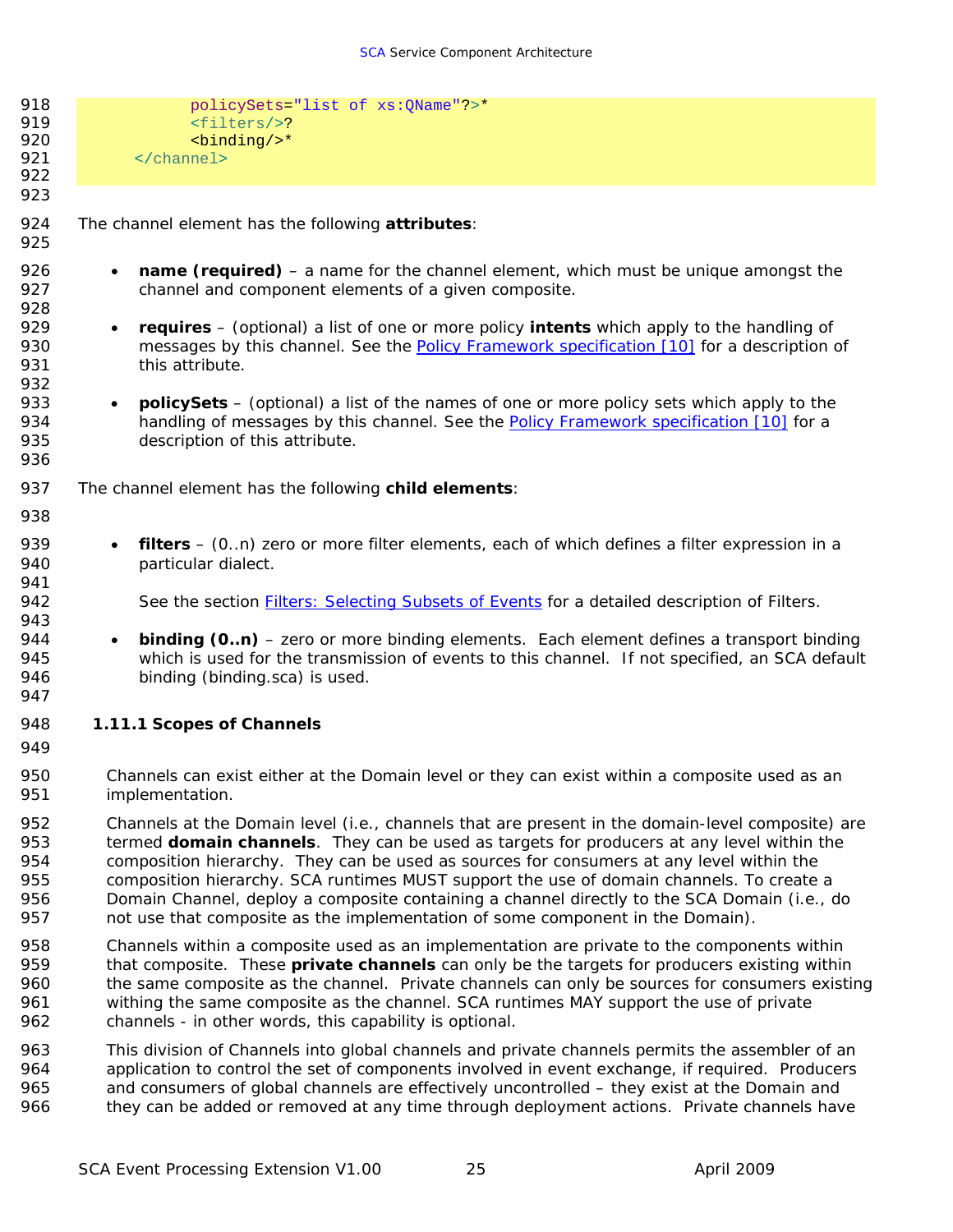- <span id="page-31-0"></span>967 968 restricted sets of producers and consumers – these sets are decided by the assembler when the composite containing them is created.
- 969
- 970 **1.11.2 The Default Domain Channel**
- 971
- 972 In SCA Event processing, there is a special *default channel* which is a domain channel.
- 973 974 The default channel always exists, even if it not declared explicitly in the configuration of the Domain. The default channel has the URI "//".
- 975 976 Producers and consumers at any level in the Domain can communicate using the default channel by using the URI "//" in their target or source attribute respectively.
- 977

978 **1.11.3 The URI of a Channel** 

- 979
- 980 981 When used for the source of a consumer or for the target of a producer, a channel is referenced by a URI. The URI of a channel is built from the name of the channel.
- 982 The URI of a private channel is the name of the channel.
- 983 The URI of a domain channel is "//" followed by the name of the channel.
- 984 The URI of the default domain channel is simply "//".
- 985

## 986 *1.12 Representation of Events and Event Types in SCA*

- 987
- 988 989 Events in SCA MAY have an *event type* associated with them. Each event type is identified by a unique *event type name*.
- 990 991 An event can have no event type metadata associated with it - for example, this can be the case for events which are created by pre-existing non-SCA event sources.
- 992 993 994 995 SCA has a canonical *representation* of event types in terms of XML and of event shapes in terms of XML schema. SCA event shapes are *describable* using XML infoset, although they don't have to be described using XML Schema – other type systems can be used. SCA events can have a wire format that is not XML.
- 996 997 998 Events can also have programming language specific representations. The details of the mapping between language specific formats and XML are defined by the SCA implementation language specifications.
- 999

#### 1000 **1.12.1 Event Type and Associated Metadata**

1001

- 1002 In SCA, *event types* consist of the following:
- 1004 1. a unique *event type QName*
- 1005 1006 2. a set of business data. This data is also called the *shape* of the event. It is possible that the same shape is used by multiple event types.
- 1007 1008 1009 3. optional additional metadata associated with events of this type, such as creation time, and is separate from the event business data.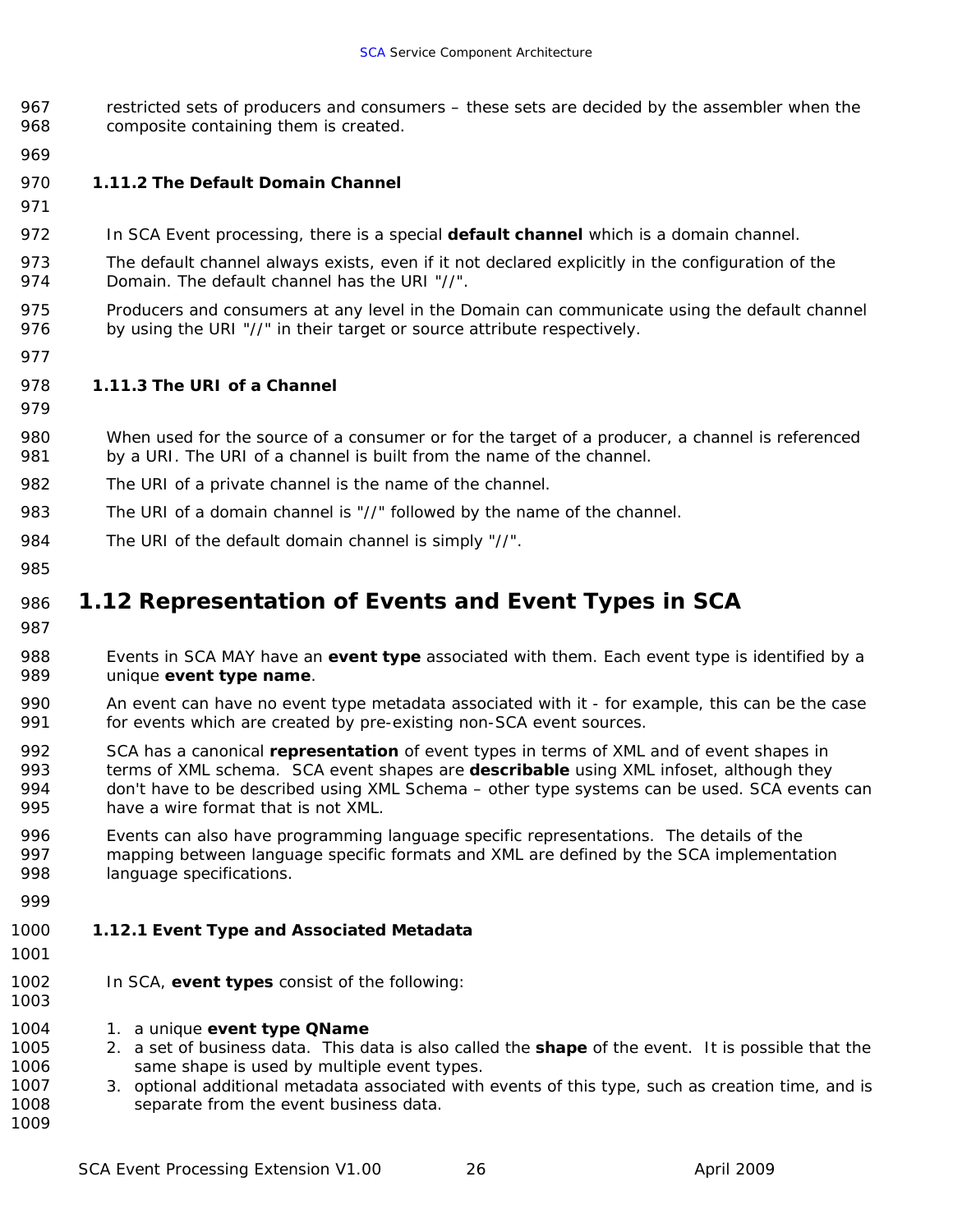- <span id="page-32-0"></span> The shape of the event should be defined in terms of an existing type system. Examples include XSD and Java.
- For event shape defined using XSD, this is done in terms of an XML global element, which is in turn of some XSD simple or complex type.
- 

#### **1.12.2 Format of Event Type Definitions**

 

 

- SCA event types are defined in event definitions files and take the following form:
- <?xml version="1.0" encoding="ASCII"?> <eventDefinitions xmlns="http://www.osoa.org/xmlns/sca/1.0" targetNamespace="xs:anyURI"> <sca:eventType name="xs:NCName"? ... >\* 1025 </sca:eventType>
- </eventDefinitions>
- and, in particular, for an eventType defined using XSD:

```
1031 <sca:eventType.xsd name="xs:NCName"? element="xs:QName" ...>
```
- 1034 <sca:eventType.xsd>
- where *attributes*:
	- *name (0..1)* the event type name, which is qualified by the target namespace of the definitions element. If absent, the event type name uses the name of the global element referenced by the @element attribute (but not its namespace)
	- *element (1..1)* the global XSD element which defines the shape of the event
- any (0..n) - extensibility elements allowing for additional metadata relating to the event type
- an example of an event type definition follows:
- 

```
1046 <eventDefinitions xmlns="http://www.osoa.org/xmlns/sca/1.0" 
1047 xmlns:foo="http://foo.com" 
                    targetNamespace="http://foo.com">
1049 <sca:eventType.xsd name="PrinterEvent" element="foo:PrinterEvent"/> 
1050 </eventDefinitions>
```
 **1.12.3 Events with No Event Type** 

 Events MAY have no event type metadata associated with them.

 From an SCA perspective (and in particular, when dealing with events of this kind in Filter statements), such events are given the special event type name of sca:NULL (a QName). This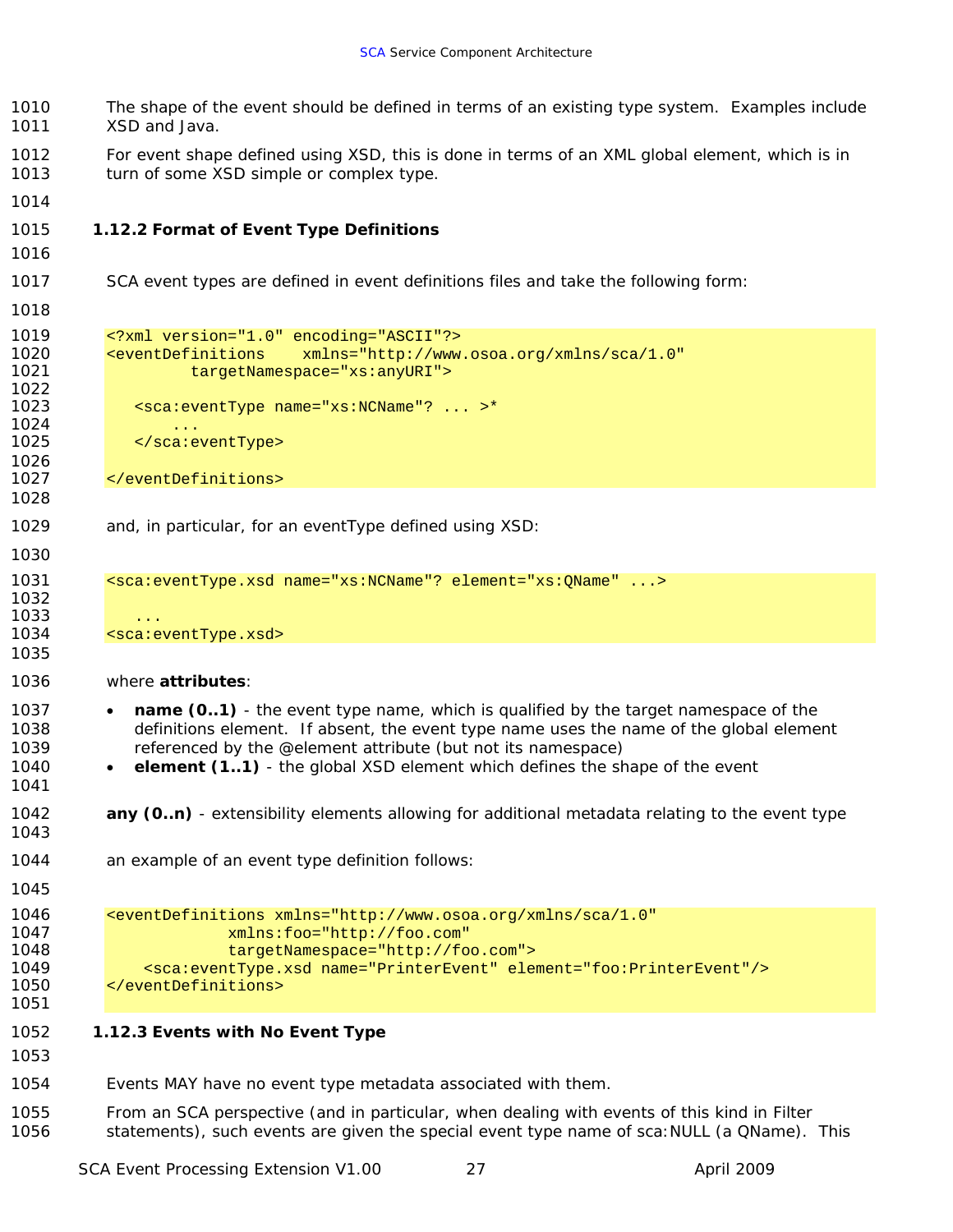<span id="page-33-0"></span>1057 1058 1059 special event type name MUST NOT be used in event instances for its type metadata. It is reserved for use in composite files (such as in type filters on comsumer and type declarations on producers) to identify event instances that do not have any type metadata.

1060

#### 1061 *1.13 Filters: Selecting Subsets of Events*

- 1062
- 1063 1064 1065 Event filters are used to select subsets of events from an event source. Event filters can be specified on consumers and on channels, and are then applied to the event instances that would otherwise be received by those consumers or channels.
- 1066 Filters can operate against various sorts of data relating to an event instance:
- 1067 • Event types
- 1068 Event business data
- 1069 Other event metadata
- 1070 1071 The mechanism for expressing filters is extensible, so that in the future filters can be added that operate against other data, such as Properties of the Event channel.
- 1072 1073 1074 1075 Filters can be expressed in a variety of dialects of filter language. It is possible to use different filter language dialects for different types of data - eg Event Metadata vs Business Data. It is possible to specify multiple filters (of the same type or different types) on a single consumer or channel.
- 1076 1077 1078 1079 Each filter expression must resolve to a boolean where "false" means that the event instance is discarded and "true" means that the event instance is passed by the filter. Where multiple filters are present, they are logically "AND"ed together so that only messages that pass all of the filters are passed by the collection of filters.
- 1080 1081 1082 1083 Filters can be specified on a Component consumer, Composite consumer, or a consumer in the Component Type of an implementation. All filter expressions specified on a consumer, regardless of where (Component Type, Component or Composite) they are specified are logically "AND"ed together.
- 1084 1085 1086 1087 Filters have no side effects and filters have no state. They are evaluated against a particular event instance and indicate whether the event passes the filter or not – there are no other implications. This means that the order in which multiple filters are applied does not matter – the same result occurs whatever the order.
- 1088

#### 1089 **1.13.1 Form of Explicit Filter Elements**

- 1090 1091 Explicit filters can be attached to various elements in SCA, such as consumers and channels. The syntax used to express the filters conveys three things:
- 1092 1. The type of data that the filter operates against (the "subject")
- 1093 2. The language used to express the filter (the "dialect")
- 1094 3. The filter expression itself.
- 1095 1096 The choice of dialect might be constrained by the choice of subject; there are some dialect/subject combinations that do not make sense.
- 1097 The filters, if any, that are attached to a consumer of channel are all contained in a single
- 1098 <sca:filters> element. The filters themselves MUST appear as child element of <sca:filters> and
- 1099 1100 any element that is included as a child element of <sca: filters> MUST be a filter. The QName of the element indicates the subject of the filter and its dialect; SCA provides element declarations
- 1101 for all the filter subjects that it defines.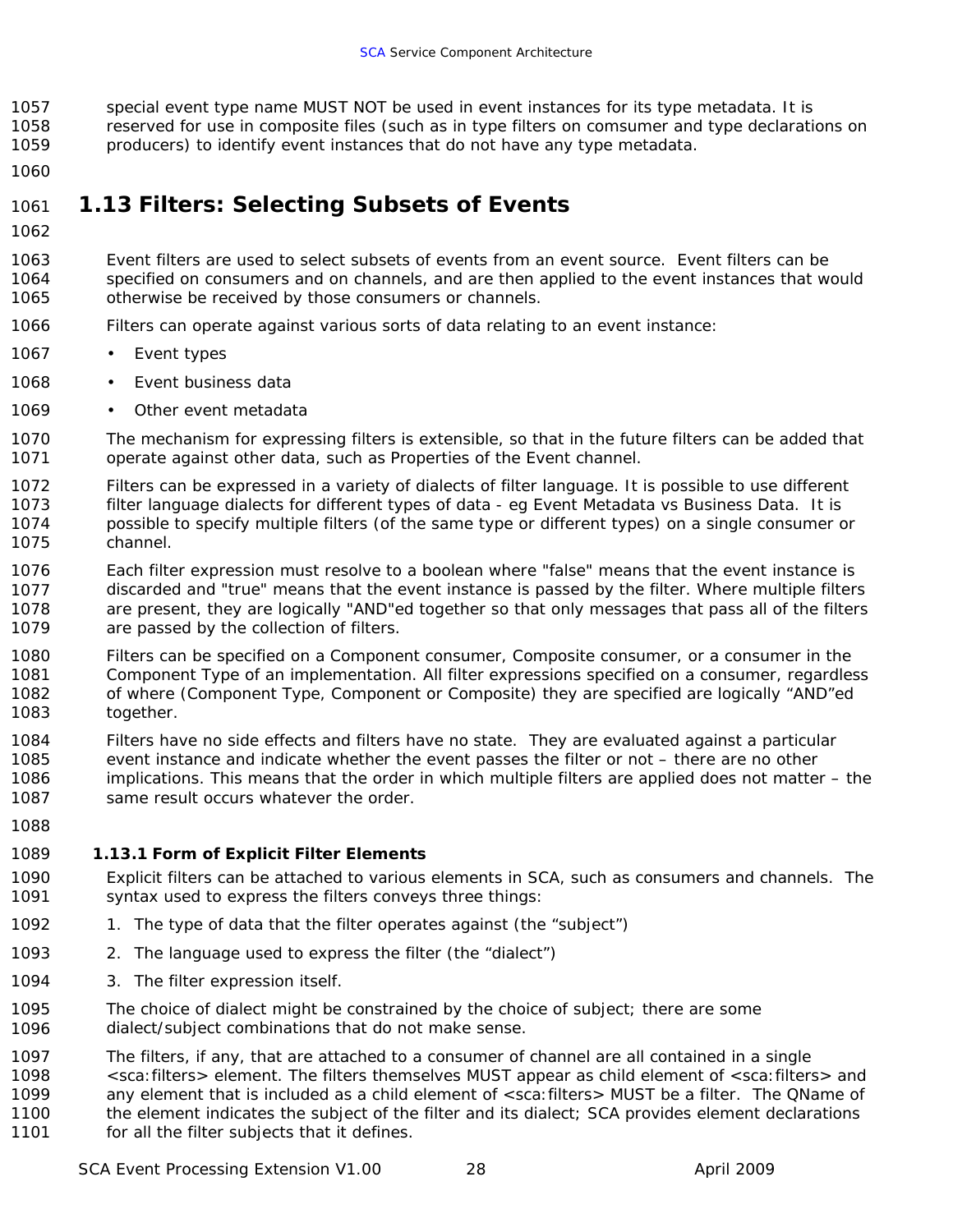- <span id="page-34-0"></span>1102 The element content is used to convey the expression, and is constrained by the dialect chosen.
- 1103 1104 The SCA specification defines a number of predefined filter subject/dialect elements. These are described in the following sections, but are summarized in this pseudo-schema:

| 1106                                         | <filters></filters>                                                                                                                                                                                                                                                                                                                                                                                                                                                                                                                      |
|----------------------------------------------|------------------------------------------------------------------------------------------------------------------------------------------------------------------------------------------------------------------------------------------------------------------------------------------------------------------------------------------------------------------------------------------------------------------------------------------------------------------------------------------------------------------------------------------|
| 1107                                         | <type ?="" ?<br="" namespaces="list of xs:anyURI" qnames="list of xs:QName"><math>/</math> &gt;*</type>                                                                                                                                                                                                                                                                                                                                                                                                                                  |
| 1108                                         | <body.xpath1> xs:string </body.xpath1> *                                                                                                                                                                                                                                                                                                                                                                                                                                                                                                 |
| 1109                                         |                                                                                                                                                                                                                                                                                                                                                                                                                                                                                                                                          |
| 1110                                         | <metadata.xpath1> xs:string </metadata.xpath1> *                                                                                                                                                                                                                                                                                                                                                                                                                                                                                         |
| 1111                                         |                                                                                                                                                                                                                                                                                                                                                                                                                                                                                                                                          |
| 1112<br>1113<br>1114                         | $\langle \text{any} \rangle$ $\rightarrow$ *<br>?                                                                                                                                                                                                                                                                                                                                                                                                                                                                                        |
| 1115<br>1116<br>1117<br>1118<br>1119<br>1120 | Note that the event filters are extensible, allowing new filter types to be defined as an extension<br>and to be used at the place that the <any></any> subelement is shown in the pseudo-schema. An SCA<br>runtime is not required to support filter types not defined by this specification - but if an<br>extended filter type is declared within a <filters></filters> element and the SCA runtime does not<br>support that extended filter type, then the SCA runtime MUST generate an error when it<br>encounters the declaration. |
| 1121                                         |                                                                                                                                                                                                                                                                                                                                                                                                                                                                                                                                          |
| 1122                                         | 1.13.2 Event Type Filters                                                                                                                                                                                                                                                                                                                                                                                                                                                                                                                |
| 1123                                         | Event type filters filter events based on the Event Type metadata of the event.                                                                                                                                                                                                                                                                                                                                                                                                                                                          |
| 1124                                         | Only one dialect is currently defined for event type with the element name <sca:type></sca:type>                                                                                                                                                                                                                                                                                                                                                                                                                                         |
| 1125<br>1126                                 | <filters><br/><type ?="" namespaces="list of xs: anyURI" qnames="list of xs: QName"></type>*</filters>                                                                                                                                                                                                                                                                                                                                                                                                                                   |
| 1127<br>1128                                 | $\sim$ $\sim$ $\sim$<br>                                                                                                                                                                                                                                                                                                                                                                                                                                                                                                                 |
| 1129<br>1130<br>1131<br>1132                 | In this dialect, a filter expression consists of either a list of one or more QNames specified as a<br>value of the attribute @qname or a list of one of more namespace URIs specified as a value of<br>the attribute @namespaces or both.                                                                                                                                                                                                                                                                                               |
| 1133<br>1134<br>1135<br>1136<br>1137         | Each QName in the list MUST be associated with a Namespace URI. This association is performed<br>using the namespace declarations that are in-scope where the QName expression appears (e.g.<br>in the SCDL document containing sca: Filter element). Unprefixed QNames are permitted,<br>provided there is a default namespace declaration in-scope where the QName expression<br>appears. QNames that belong to no namespace are not allowed.                                                                                          |
| 1138                                         | A filter expressed in this dialect returns true if and only if either of the following is true:                                                                                                                                                                                                                                                                                                                                                                                                                                          |
| 1139<br>1140                                 | 1. at least one of the QNames specified in the @qnames attribute matches the QName of the<br>event's Event Type. In order for a match to occur both these conditions must be true:                                                                                                                                                                                                                                                                                                                                                       |
| 1141<br>1142                                 | The associated Namespace URI's must contain an identical sequence of characters<br>$\bullet$<br>when expressed as Unicode code points.                                                                                                                                                                                                                                                                                                                                                                                                   |
| 1143<br>1144                                 | The local parts of each QName must contain an identical sequence of characters<br>when expressed as Unicode code points.                                                                                                                                                                                                                                                                                                                                                                                                                 |
| 1145                                         | 2. at least one of the namespaces specified in the @namespace attribute matches the                                                                                                                                                                                                                                                                                                                                                                                                                                                      |

namespace of the event's Event Type.

1105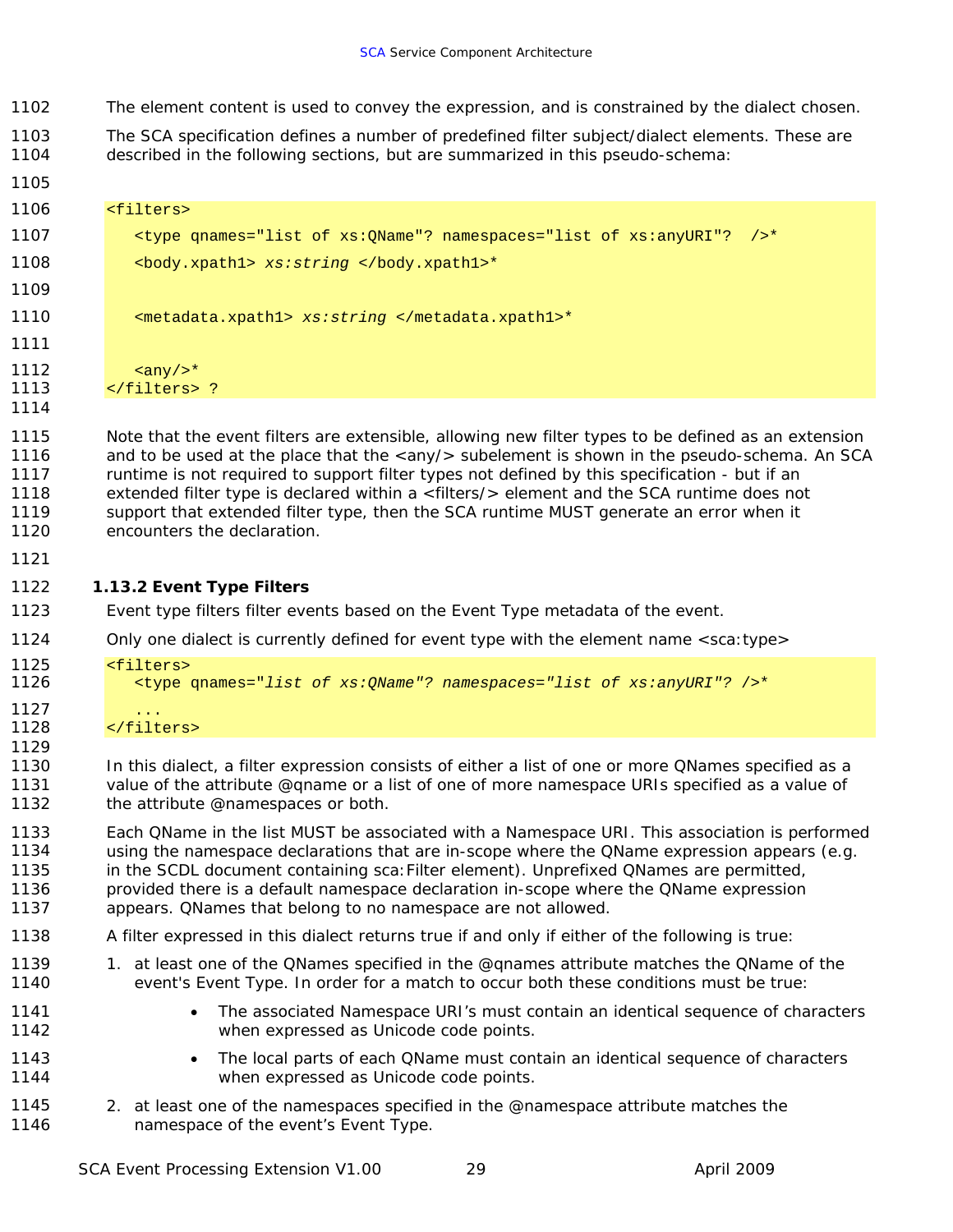- <span id="page-35-0"></span>1147 1148 • The Namespace URI's must contain an identical sequence of characters when expressed as Unicode code points.
- 1149
- 1150 *1.13.2.1 Event Type Filter Examples*
- 1151
- 1152 A filter that expresses interest in the events of types ns1: printer or ns2: printer:
- 1153 <type qnames="ns1:printer ns2:printer" />
- 1154 A filter that expresses interest in events that do not have a type metadata:
- 1155 <type qnames="sca:NULL" />
- 1156 1157 A filter that expresses interest in events that either do not have type metadata or are of type ns1:printer:
- 1158 <type qnames="sca:NULL ns1:printer" />
- 1159 1160 A filter that expresses interest in events whose type belongs to one of the two namespaces "http://example.org/ns1" or "http://example.org/ns2":
- 1161 <type namespaces="http://example.org/ns1 http://example.org/ns2" />
- 1162 1163 A filter that expresses interest in events whose type belongs to the namespaces http://example.org/ns2 or is of type ns1:printer or is untyped:
- 1164 <type qnames="ns1:printer sca:NULL"
- 1165 namespaces="http://example.org/ns2" />
- 1166

#### 1167 **1.13.3 Business Data Filters**

- 1168
- 1169 Business data filters filter events based on the business data contained within the event.
- 1170 Element name: <sca:body.*dialect*>
- 1171 The following dialects are defined - xpath1.
- 1172

1173 *1.13.3.1 XPATH 1.0 Dialect* 

- 1174
- 1175 Filter element QName: <sca:body.xpath1>
- 1176 The Filter expression is an XPath 1.0 expression (not a predicate) whose context is:
- 1177 1178 • Context Node: the root element of the document being searched based upon the subject. In this case (the Business Data Subject) it is the root element of the event business data.
- 1179 • Context Position: 1
- 1180 • Context Size: 1
- 1181 • Variable Binding: None
- 1182 • Function Libraries: Core function library
- 1183 1184 • Namespace Declarations: Any namespace declarations in-scope where the XPath expression appears (e.g. in the SCDL document containing sca:Filter element)
- 1185
- 1186 1187 This XPath expression can evaluate to one of four possible types: a node-set, a boolean, a number or a string. These result types are converted to a boolean value as follows: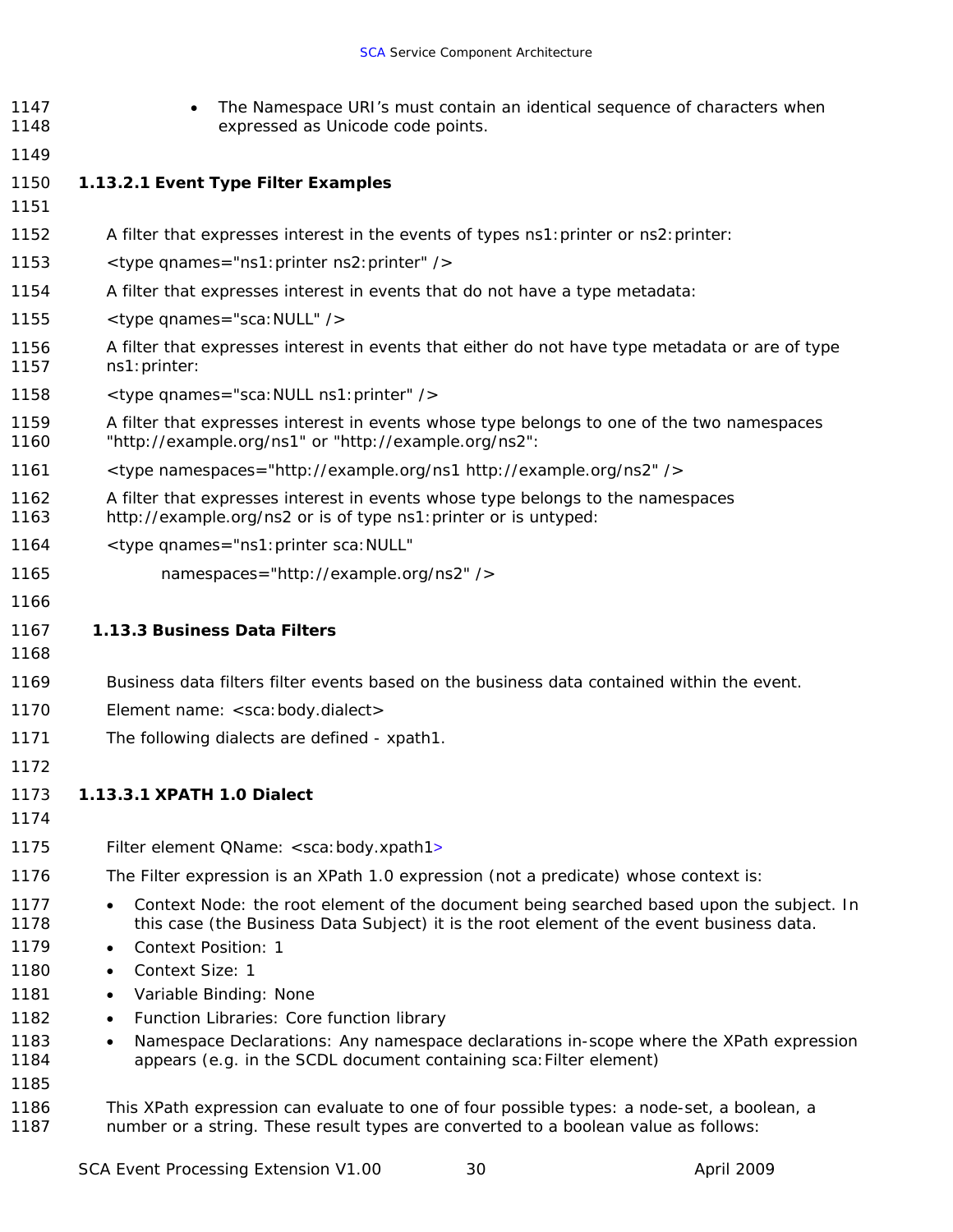- <span id="page-36-0"></span>1188 • Node-set – false if no nodes, true otherwise
- 1189 • boolean – no conversion
- 1190 • string – false is empty string, true otherwise
- 1191 • number – false if 0, true otherwise
- 1192

#### 1193 **1.13.4 Event Metadata Filters**

- 1194
- 1195 Event metadata filters filter events based on the content of the event metadata.
- 1196 1197 1198 Since specific event metadata is an optional feature of SCA Event Processing, it cannot be guaranteed that an event metadata filter will find any metadata on which to operate. In this case, at runtime the filter produces a "false" result and the event is rejected by the filter.
- 1199 Element name: <sca:metadata.*dialect*>

1200 1201 1202 Event metadata is modelled as an XML document in which each piece of metadata appears as an immediate child element of the document root. This document is separate from the business data portion of the event. The following dialects are defined:

- 1203
- XPATH 1.0 This is the same as the XPATH 1.0 dialect used for Business data except that the Context Node is the root of the event metadata
- 1204 1205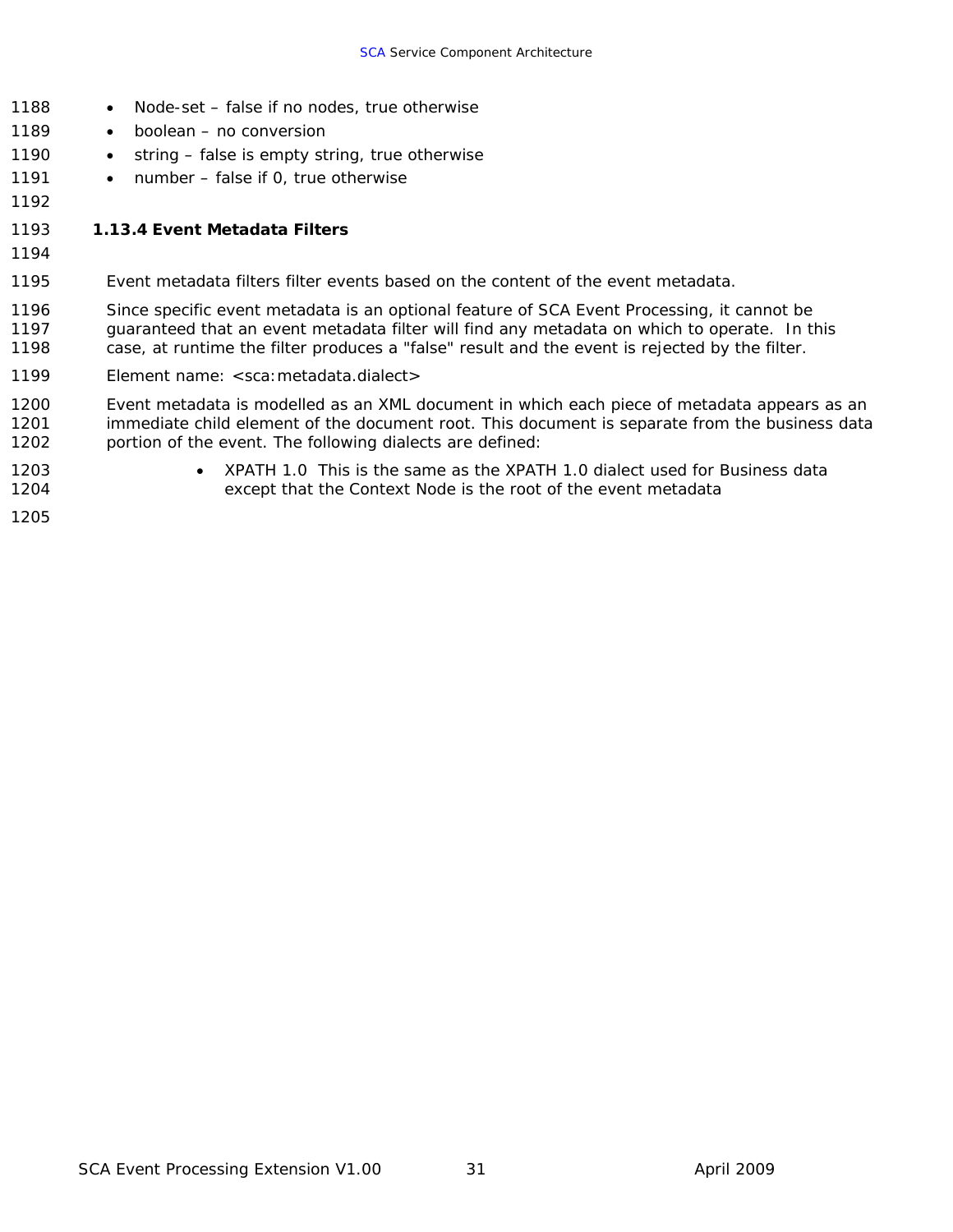<span id="page-37-0"></span>

| 1206         | 2 Appendix 1                                                                                                          |
|--------------|-----------------------------------------------------------------------------------------------------------------------|
| 1207         |                                                                                                                       |
| 1208         | 2.1 XML Schemas                                                                                                       |
| 1209         |                                                                                                                       |
| 1210         |                                                                                                                       |
|              | $2.1.1$ sca.xsd                                                                                                       |
| 1211<br>1212 |                                                                                                                       |
|              |                                                                                                                       |
| 1213<br>1214 | This section remains unchanged from the original OSOA SCA Assembly Specification V1.00 [1].                           |
| 1215         | 2.1.2 sca-core.xsd                                                                                                    |
| 1216         |                                                                                                                       |
| 1217         | xml version="1.0" encoding="UTF-8"?                                                                                   |
| 1218         | (c) Copyright SCA Collaboration 2006, 2007                                                                            |
| 1219         | <schema <="" th="" xmlns="http://www.w3.org/2001/XMLSchema"></schema>                                                 |
| 1220         | targetNamespace="http://www.osoa.org/xmlns/sca/1.0"                                                                   |
| 1221         | xmlns:sca="http://www.osoa.org/xmlns/sca/1.0"                                                                         |
| 1222         | elementFormDefault="qualified">                                                                                       |
| 1223<br>1224 |                                                                                                                       |
| 1225         | <element name="componentType" type="sca:ComponentType"></element><br><complextype name="ComponentType"></complextype> |
| 1226         | <sequence></sequence>                                                                                                 |
| 1227         | <element maxoccurs="1" minoccurs="0" ref="sca:implementation"></element>                                              |
| 1228         | <choice maxoccurs="unbounded" minoccurs="0"></choice>                                                                 |
| 1229         | <element name="service" type="sca:ComponentService"></element>                                                        |
| 1230         | <element name="reference" type="sca:ComponentReference"></element>                                                    |
| 1231         | <element name="property" type="sca:Property"></element>                                                               |
| 1232         | <element name="consumer" type="sca:ComponentConsumer"></element>                                                      |
| 1233         | <element name="producer" type="sca:ComponentProducer"></element>                                                      |
| 1234         |                                                                                                                       |
| 1235         | <any <="" minoccurs="0" namespace="##other" processcontents="lax" th=""></any>                                        |
| 1236<br>1237 | maxOccurs="unbounded"/>                                                                                               |
| 1238         | <br><attribute name="constrainingType" type="QName" use="optional"></attribute>                                       |
| 1239         | <anyattribute namespace="##any" processcontents="lax"></anyattribute>                                                 |
| 1240         |                                                                                                                       |
| 1241         |                                                                                                                       |
| 1242         | <element name="composite" type="sca:Composite"></element>                                                             |
| 1243         | <complextype name="Composite"></complextype>                                                                          |
| 1244         | <sequence></sequence>                                                                                                 |
| 1245         | <element <="" minoccurs="0" name="include" th="" type="anyURI"></element>                                             |
| 1246         | maxOccurs="unbounded"/>                                                                                               |
| 1247<br>1248 | <choice maxoccurs="unbounded" minoccurs="0"></choice>                                                                 |
| 1249         | <element name="service" type="sca:Service"></element><br><element name="property" type="sca:Property"></element>      |
| 1250         | <element name="component" type="sca:Component"></element>                                                             |
| 1251         | <element name="reference" type="sca:Reference"></element>                                                             |
| 1252         | <element name="wire" type="sca:Wire"></element>                                                                       |
| 1253         | <element name="consumer" type="sca:Consumer"></element>                                                               |
| 1254         | <element name="producer" type="sca:Producer"></element>                                                               |
| 1255         | <element name="channel" type="sca:Channel"></element>                                                                 |
| 1256         |                                                                                                                       |
| 1257         | <any <="" minoccurs="0" namespace="##other" processcontents="lax" th=""></any>                                        |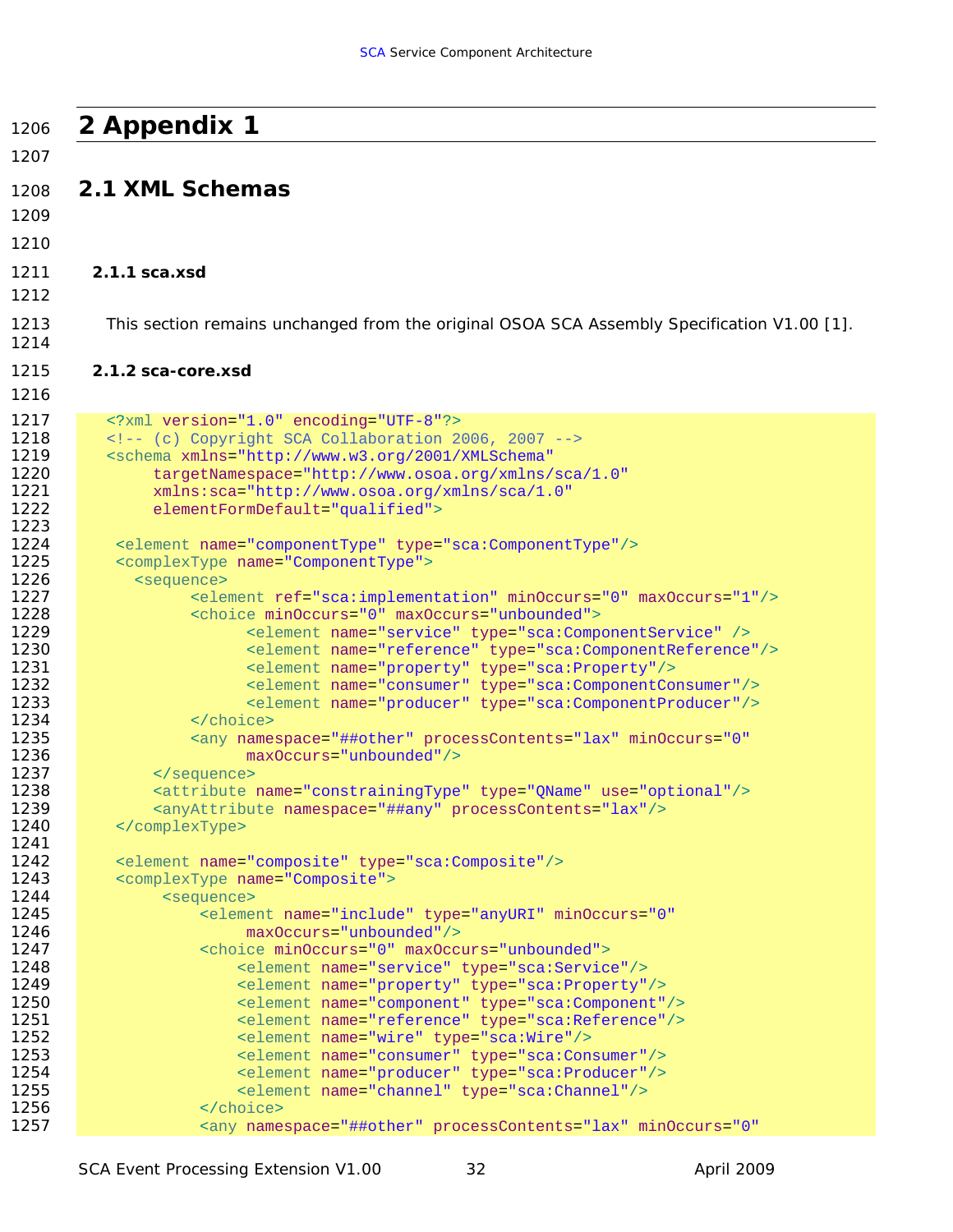```
1258 maxOccurs="unbounded"/>
1259 </sequence>
1260 <attribute name="name" type="NCName" use="required"/>
1261 • <attribute name="targetNamespace" type="anyURI" use="required"/>
1262 <attribute name="local" type="boolean" use="optional" default="false"/>
1263 <attribute name="autowire" type="boolean" use="optional" 
1264 default="false"/>
1265 <attribute name="constrainingType" type="QName" use="optional"/>
1266 <attribute name="requires" type="sca:listOfQNames" use="optional"/>
1267 <attribute name="policySets" type="sca:listOfQNames" use="optional"/>
1268 <anyAttribute namespace="##any" processContents="lax"/>
1269 </complexType>
1270 
1271 <complexType name="Service">
1272 <sequence>
1273 <element ref="sca:interface" minOccurs="0" maxOccurs="1" />
1274 • Clement name="operation" type="sca:Operation" minOccurs="0"
1275 maxOccurs="unbounded" />
1276 <choice minOccurs="0" maxOccurs="unbounded">
1277 Table 1277 School Communist Communist Communist Communist Communist Communist Communist Communist Communist Communist Communist Communist Communist Communist Communist Communist Communist Communist Communist Commun
1278 And Strain Controller Controller Assembly cany namespace="##other" processContents="lax"
1279 minOccurs="0" maxOccurs="unbounded" />
1280 </choice>
1281 <element ref="sca:callback" minOccurs="0" maxOccurs="1" />
1282 <any namespace="##other" processContents="lax" minOccurs="0"
1283 maxOccurs="unbounded" /><br>1284 </sequence>
1284 </sequence><br>1285 <attribute i
           1285 <attribute name="name" type="NCName" use="required" />
1286 • Cattribute name="promote" type="anyURI" use="required" />
1287 <attribute name="requires" type="sca:listOfQNames" use="optional" />
           1288 <attribute name="policySets" type="sca:listOfQNames" use="optional"/>
1289 <anyAttribute namespace="##any" processContents="lax" />
1290 </complexType>
1291 
1292 <element name="interface" type="sca:Interface" abstract="true" />
1293 <complexType name="Interface" abstract="true"/>
1294 
1295 <complexType name="Reference">
1296 Sequence>
1297 <element ref="sca:interface" minOccurs="0" maxOccurs="1" />
1298 <element name="operation" type="sca:Operation" minOccurs="0" 
1299 maxOccurs="unbounded" />
1300 <choice minOccurs="0" maxOccurs="unbounded">
1301 <element ref="sca:binding" />
1302 Alternative Controller Assess Contents="lax" />
1303 </choice>
1304 <element ref="sca:callback" minOccurs="0" maxOccurs="1" />
1305 <any namespace="##other" processContents="lax" minOccurs="0"
1306 maxOccurs="unbounded" />
1307 </sequence>
1308 <attribute name="name" type="NCName" use="required" />
1309 <attribute name="target" type="sca:listOfAnyURIs" use="optional"/>
1310 <attribute name="wiredByImpl" type="boolean" use="optional" 
1311 default="false"/>
1312 <attribute name="multiplicity" type="sca:Multiplicity"
1313 use="optional" default="1..1" />
1314 • Cattribute name="promote" type="sca:listOfAnyURIs" use="required" />
1315 • Cattribute name="requires" type="sca:listOfQNames" use="optional" />
1316 • <attribute name="policySets" type="sca:listOfQNames" use="optional"/>
```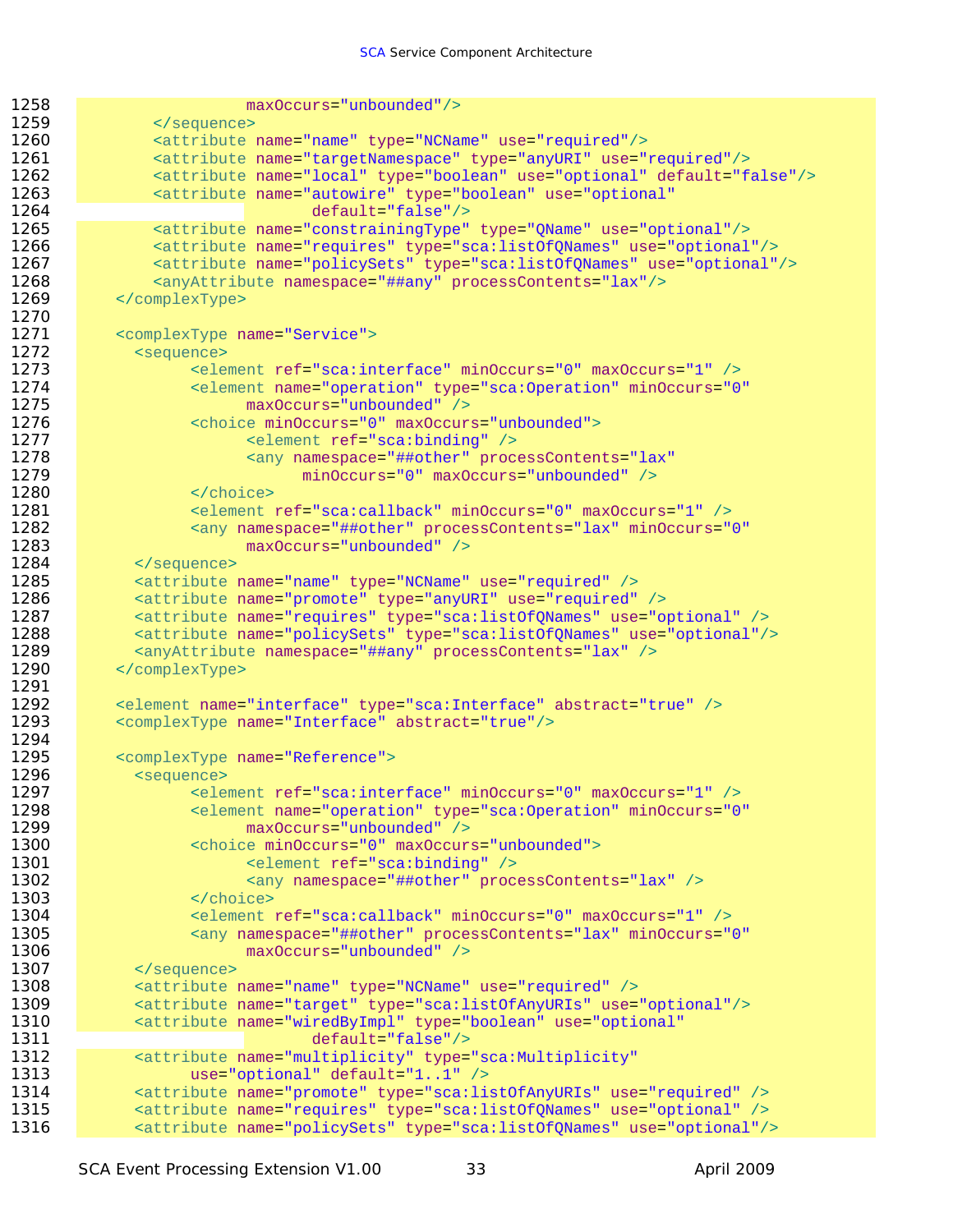```
1317 <anyAttribute namespace="##any" processContents="lax" />
1318 </complexType>
1319 
1320 <complexType name="Consumer"> 
1321 <complexContent>
1322 <extension base="sca:ComponentConsumer"> 
                         1323 <attribute name="promote" type="sca:listOfAnyURIs" 
1324 use="required" /> 
1325 </extension><br>1326 </complexContent>
             </complexContent>
1327 </complexType>
1328 
1329 <complexType name="Producer"><br>1330 <complexContent>
1330 <complexContent><br>1331 <complexContent>
                   1331 <extension base="sca:ComponentProducer"> 
1332 <attribute name="promote" type="sca:listOfAnyURIs"<br>1333 use="required" />
                         use="required" />
1334 </extension>
1335 </complexContent>
1336 </complexType>
1337 
1338 <complexType name="Channel">
1339 <sequence> 
1340 <element ref="sca:filters" minOccurs="0" maxOccurs="1" />
1341 <element ref="sca:binding" minOccurs="0" maxOccurs="unbounded"/>
1342 > \leftarrow \leftarrow \leftarrow \leftarrow \leftarrow \leftarrow \leftarrow \leftarrow \leftarrow \leftarrow \leftarrow \leftarrow \leftarrow \leftarrow \leftarrow \leftarrow \leftarrow \leftarrow \leftarrow \leftarrow \leftarrow \leftarrow \leftarrow \leftarrow \leftarrow \leftarrow \leftarrow \leftarrow \leftarrow \leftarrow \leftarrow \leftarrow \leftarrow \leftarrow \leftarrow \leftarrow1343 maxOccurs="unbounded" />
            1344 </sequence>
1345 <attribute name="name" type="NCName" use="required" />
1346 <attribute name="requires" type="sca:listOfQNames" use="optional" />
            1347 <attribute name="policySets" type="sca:listOfQNames" use="optional"/> 
1348 <anyAttribute namespace="##any" processContents="lax" />
1349 </complexType>
1350 
1351 <complexType name="SCAPropertyBase" mixed="true">
1352 <!-- mixed="true" to handle simple type -->
1353 <sequence>
1354 <any namespace="##any" processContents="lax" minOccurs="0"
1355 maxOccurs="1" />
1356 External 2012 \leq 1 -- NOT an extension point; This xsd:any exists to accept
1357 the element-based or complex type property
1358 i.e. no element-based extension point under "sca:property" 
1359 -->
1360 </sequence>
1361 </complexType>
1362 
1363 <!-- complex type for sca:property declaration --> 
1364 <complexType name="Property" mixed="true">
1365 <complexContent>
1366 CONFIDENTIAL SETS <extension base="sca:SCAPropertyBase">
1367 \leq -- extension defines the place to hold default value -->
1368 <attribute name="name" type="NCName" use="required"/>
1369 <attribute name="type" type="QName" use="optional"/> 
1370 <attribute name="element" type="QName" use="optional"/>
1371 <attribute name="many" type="boolean" default="false" 
1372 use="optional"/>
1373 <attribute name="mustSupply" type="boolean" default="false" 
1374 use="optional"/>
                       1375 <anyAttribute namespace="##any" processContents="lax"/>
```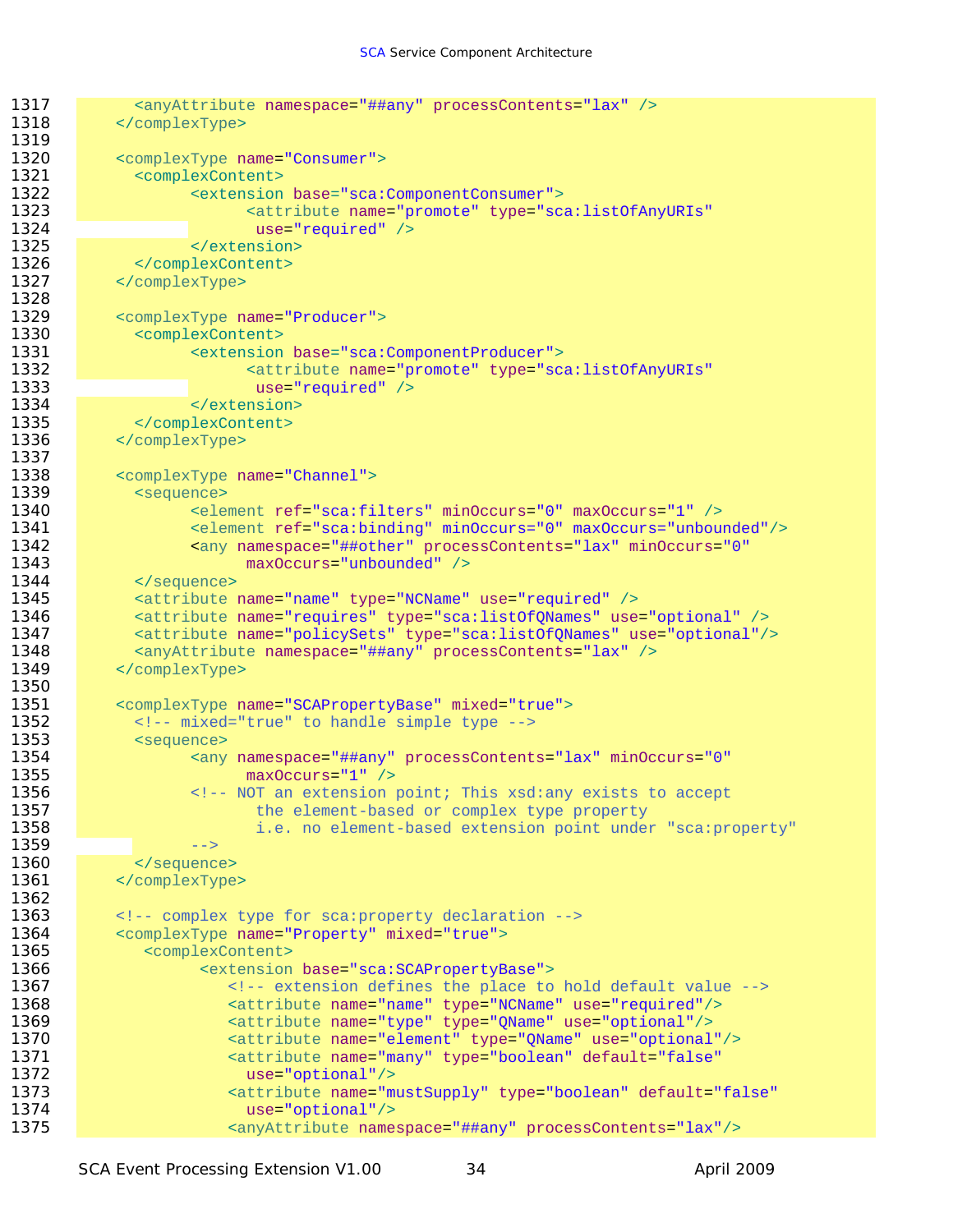```
1376 External State 2 -- an extension point ; attribute-based only -->
1377 </extension>
1378 </complexContent>
1379 </complexType>
1380 
1381 <complexType name="PropertyValue" mixed="true">
1382 <complexContent>
1383 <extension base="sca:SCAPropertyBase">
1384 <attribute name="name" type="NCName" use="required"/>
                  1385 <attribute name="type" type="QName" use="optional"/> 
1386 <attribute name="element" type="QName" use="optional"/> 
1387 <attribute name="many" type="boolean" default="false"
1388 use="optional"/><br>1389 1389 sattribute name="sour
                 1389 <attribute name="source" type="string" use="optional"/>
1390 <attribute name="file" type="anyURI" use="optional"/> 
1391 <anyAttribute namespace="##any" processContents="lax"/>
                  1392 <!-- an extension point ; attribute-based only --> 
1393 </extension>
1394 </complexContent>
1395 </complexType>
1396 
1397 <element name="binding" type="sca:Binding" abstract="true"/>
1398 <complexType name="Binding" abstract="true">
1399 Sequence>
1400 Celement name="operation" type="sca:Operation" minOccurs="0"
1401 maxOccurs="unbounded" /><br>1402 </sequence>
           1402 </sequence>
1403 <attribute name="uri" type="anyURI" use="optional"/>
1404 <attribute name="name" type="NCName" use="optional"/>
1405 <attribute name="requires" type="sca:listOfQNames" use="optional"/>
             1406 <attribute name="policySets" type="sca:listOfQNames" use="optional"/>
1407 </complexType>
1408 
1409 <element name="bindingType" type="sca:BindingType"/>
1410 <complexType name="BindingType">
1411 <sequence minOccurs="0" maxOccurs="unbounded">
1412 <any namespace="##other" processContents="lax" />
1413 </sequence>
1414 <attribute name="type" type="QName" use="required"/>
1415 <attribute name="alwaysProvides" type="sca:listOfQNames" use="optional"/>
1416 • <attribute name="mayProvide" type="sca:listOfQNames" use="optional"/>
1417 <anyAttribute namespace="##any" processContents="lax"/>
1418 </complexType>
1419 
1420 <element name="callback" type="sca:Callback"/>
1421 <complexType name="Callback">
1422 <choice minOccurs="0" maxOccurs="unbounded"><br>1423 <element ref="sca:binding"/>
                 1423 <element ref="sca:binding"/>
1424 <any namespace="##other" processContents="lax"/>
1425 \le /choice>
1426 <attribute name="requires" type="sca:listOfQNames" use="optional"/>
1427 <attribute name="policySets" type="sca:listOfQNames" use="optional"/>
1428 <anyAttribute namespace="##any" processContents="lax"/>
1429 </complexType>
1430 
1431 <complexType name="Component">
1432 <sequence>
1433 <element ref="sca:implementation" minOccurs="0" maxOccurs="1"/>
                  1434 <choice minOccurs="0" maxOccurs="unbounded">
```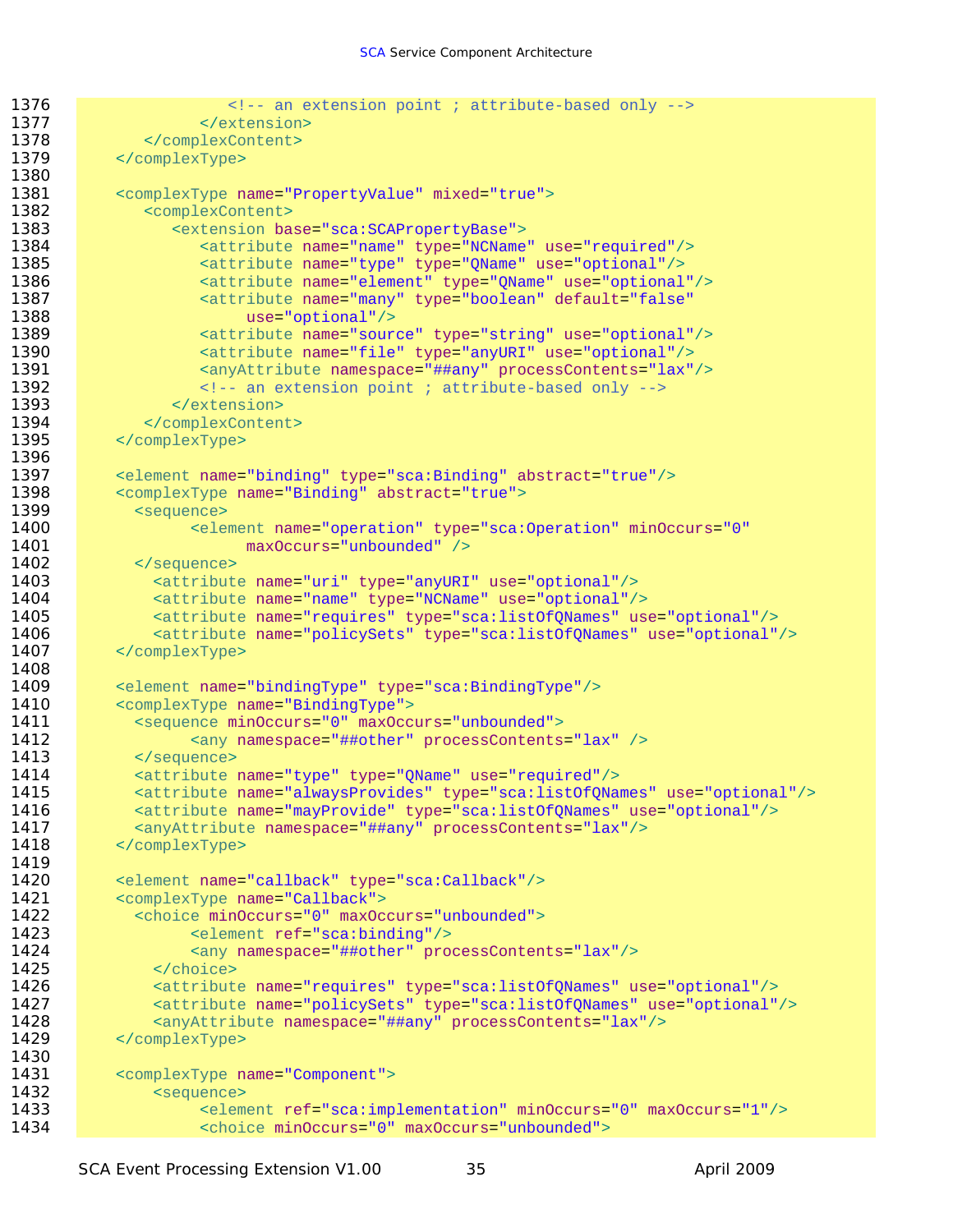| 1435 | <element name="service" type="sca:ComponentService"></element>                   |
|------|----------------------------------------------------------------------------------|
| 1436 | <element name="reference" type="sca:ComponentReference"></element>               |
| 1437 | <element name="property" type="sca:PropertyValue"></element>                     |
| 1438 | <element name="consumer" type="sca:ComponentConsumer"></element>                 |
| 1439 | <element name="producer" type="sca:ComponentProducer"></element>                 |
| 1440 |                                                                                  |
| 1441 | <any <="" minoccurs="0" namespace="##other" processcontents="lax" th=""></any>   |
| 1442 | maxOccurs="unbounded"/>                                                          |
| 1443 |                                                                                  |
| 1444 | <attribute name="name" type="NCName" use="required"></attribute>                 |
| 1445 | <attribute <="" name="autowire" th="" type="boolean" use="optional"></attribute> |
| 1446 | $default="false"$ />                                                             |
| 1447 | <attribute name="constrainingType" type="QName" use="optional"></attribute>      |
| 1448 | <attribute name="requires" type="sca:listOfQNames" use="optional"></attribute>   |
| 1449 | <attribute name="policySets" type="sca:listOfQNames" use="optional"></attribute> |
| 1450 | <anyattribute namespace="##any" processcontents="lax"></anyattribute>            |
| 1451 |                                                                                  |
| 1452 |                                                                                  |
| 1453 | <complextype name="ComponentService"></complextype>                              |
| 1454 | <complexcontent></complexcontent>                                                |
| 1455 | <restriction base="sca:Service"></restriction>                                   |
| 1456 | <sequence></sequence>                                                            |
| 1457 | <element <="" minoccurs="0" ref="sca:interface" th=""></element>                 |
| 1458 | $maxOccurs = "1"$                                                                |
| 1459 | <element <="" name="operation" th="" type="sca:Operation"></element>             |
| 1460 | minOccurs="0" maxOccurs="unbounded" />                                           |
| 1461 | <choice maxoccurs="unbounded" minoccurs="0"></choice>                            |
| 1462 | <element ref="sca:binding"></element>                                            |
| 1463 | <any <="" namespace="##other" processcontents="lax" th=""></any>                 |
| 1464 | minOccurs="0" maxOccurs="unbounded"/>                                            |
| 1465 |                                                                                  |
| 1466 | <element <="" minoccurs="0" ref="sca:callback" th=""></element>                  |
| 1467 | $maxOccurs = "1"$                                                                |
| 1468 | <any <="" namespace="##other" processcontents="lax" th=""></any>                 |
| 1469 | minOccurs="0" maxOccurs="unbounded"/>                                            |
| 1470 |                                                                                  |
| 1471 | <attribute name="name" type="NCName" use="required"></attribute>                 |
| 1472 | <attribute <="" name="requires" th="" type="sca:listOfQNames"></attribute>       |
| 1473 | $use="optional"/>$                                                               |
| 1474 | <attribute <="" name="policySets" th="" type="sca:listOfQNames"></attribute>     |
| 1475 | use="optional"/>                                                                 |
| 1476 | <anyattribute namespace="##any" processcontents="lax"></anyattribute>            |
| 1477 |                                                                                  |
| 1478 |                                                                                  |
| 1479 |                                                                                  |
| 1480 |                                                                                  |
| 1481 | <complextype name="ComponentReference"></complextype>                            |
| 1482 | <complexcontent></complexcontent>                                                |
| 1483 | <restriction base="sca:Reference"></restriction>                                 |
| 1484 | <sequence></sequence>                                                            |
| 1485 | <blement <="" maxoccurs="1" minoccurs="0" ref="sca:interface" th=""></blement>   |
| 1486 | /                                                                                |
| 1487 | <element <="" name="operation" th="" type="sca:Operation"></element>             |
| 1488 | minOccurs="0" maxOccurs="unbounded" />                                           |
| 1489 | <choice maxoccurs="unbounded" minoccurs="0"></choice>                            |
| 1490 | <element ref="sca:binding"></element>                                            |
| 1491 | <any namespace="##other" processcontents="lax"></any>                            |
| 1492 |                                                                                  |
| 1493 | <br><br>celement ref="sca:callback" minOccurs="0" maxOccurs="1"                  |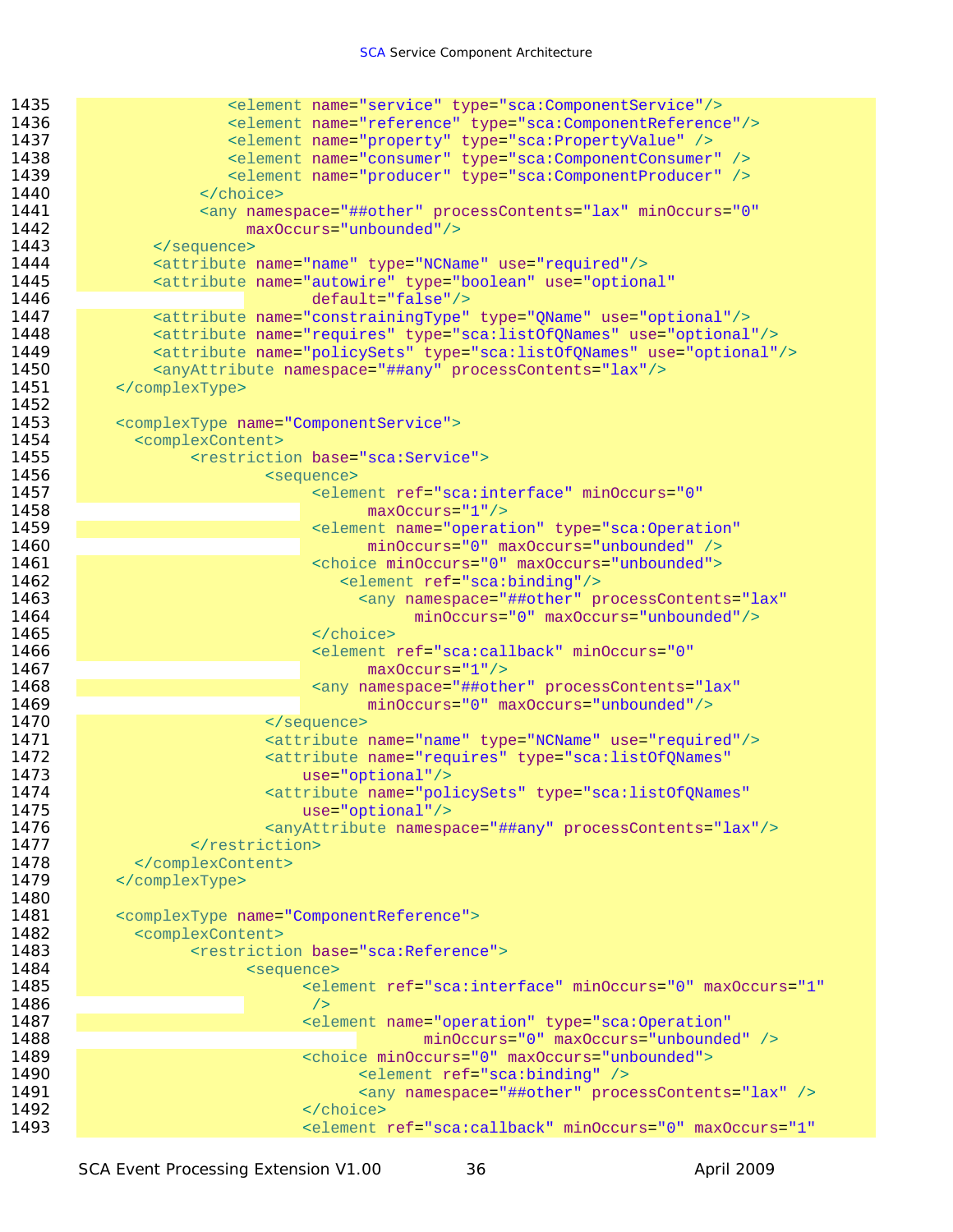| 1494         | /                                                                                     |
|--------------|---------------------------------------------------------------------------------------|
| 1495         | <any <="" namespace="##other" processcontents="lax" th=""></any>                      |
| 1496         | $minOccurs="0" maxOccurs="unbounded"$                                                 |
| 1497         |                                                                                       |
| 1498         | <attribute name="name" type="NCName" use="required"></attribute>                      |
| 1499         | <attribute <="" name="autowire" th="" type="boolean" use="optional"></attribute>      |
| 1500         | $default='false"/>$                                                                   |
| 1501         | <attribute <="" name="wiredByImpl" th="" type="boolean" use="optional"></attribute>   |
| 1502         | $default="false"$ />                                                                  |
| 1503         | <attribute <="" name="target" th="" type="sca:listOfAnyURIs"></attribute>             |
| 1504         | $use="optional"$                                                                      |
| 1505         | <attribute <="" name="multiplicity" th="" type="sca:Multiplicity"></attribute>        |
| 1506         | use="optional" default="11" />                                                        |
| 1507         | <attribute <="" name="requires" th="" type="sca:listOfQNames"></attribute>            |
| 1508         | $use="optional"$                                                                      |
| 1509         | <attribute <="" name="policySets" th="" type="sca:listOfQNames"></attribute>          |
| 1510         | $use="optional"$                                                                      |
| 1511         | <anyattribute namespace="##any" processcontents="lax"></anyattribute>                 |
| 1512         |                                                                                       |
| 1513         |                                                                                       |
| 1514         |                                                                                       |
| 1515         |                                                                                       |
| 1516         | <complextype name="ComponentConsumer"></complextype>                                  |
| 1517         | <sequence></sequence>                                                                 |
| 1518         | <element maxoccurs="1" minoccurs="0" ref="sca:filters"></element>                     |
| 1519         | <element maxoccurs="unbounded" minoccurs="0" ref="sca:binding"></element>             |
| 1520         | <any <="" minoccurs="0" namespace="##other" processcontents="lax" th=""></any>        |
| 1521         | maxOccurs="unbounded" /><                                                             |
| 1522         |                                                                                       |
| 1523         | <attribute name="name" type="NCName" use="required"></attribute>                      |
| 1524         | <attribute name="requires" type="sca:listOfQNames" use="optional"></attribute>        |
| 1525         | <attribute name="policySets" type="sca:listOfQNames" use="optional"></attribute>      |
| 1526         | <anyattribute namespace="##any" processcontents="lax"></anyattribute>                 |
| 1527         |                                                                                       |
| 1528         |                                                                                       |
| 1529         | <complextype name="ComponentProducer"></complextype>                                  |
| 1530         | <sequence></sequence>                                                                 |
| 1531         | <element maxoccurs="unbounded" minoccurs="0" ref="sca:binding"></element>             |
| 1532         | <any <="" minoccurs="0" namespace="##other" processcontents="lax" th=""></any>        |
| 1533         | $maxOccurs="unbounded"$ /><                                                           |
| 1534         |                                                                                       |
| 1535         | <attribute name="name" type="NCName" use="required"></attribute>                      |
| 1536         | <attribute name="requires" type="sca:listOfQNames" use="optional"></attribute>        |
| 1537         | <attribute name="policySets" type="sca:listOfQNames" use="optional"></attribute>      |
| 1538         | <attribute name="typeNames" type="sca:listOfQNames" use="optional"></attribute>       |
| 1539         | <attribute name="typeNamespaces" type="sca:listOfAnyURIs" use="optional"></attribute> |
| 1540         | <anyattribute namespace="##any" processcontents="lax"></anyattribute>                 |
| 1541         |                                                                                       |
| 1542         |                                                                                       |
| 1543         | <element <="" name="implementation" th="" type="sca: Implementation"></element>       |
| 1544         | abstract="true" />                                                                    |
| 1545         | <complextype abstract="true" name="Implementation"></complextype>                     |
| 1546<br>1547 | <attribute name="requires" type="sca:listOfQNames" use="optional"></attribute>        |
| 1548         | <attribute name="policySets" type="sca:listOfQNames" use="optional"></attribute>      |
| 1549         |                                                                                       |
| 1550         | <element name="implementationType" type="sca:ImplementationType"></element>           |
| 1551         | <complextype name="ImplementationType"></complextype>                                 |
| 1552         | <sequence maxoccurs="unbounded" minoccurs="0"></sequence>                             |
|              |                                                                                       |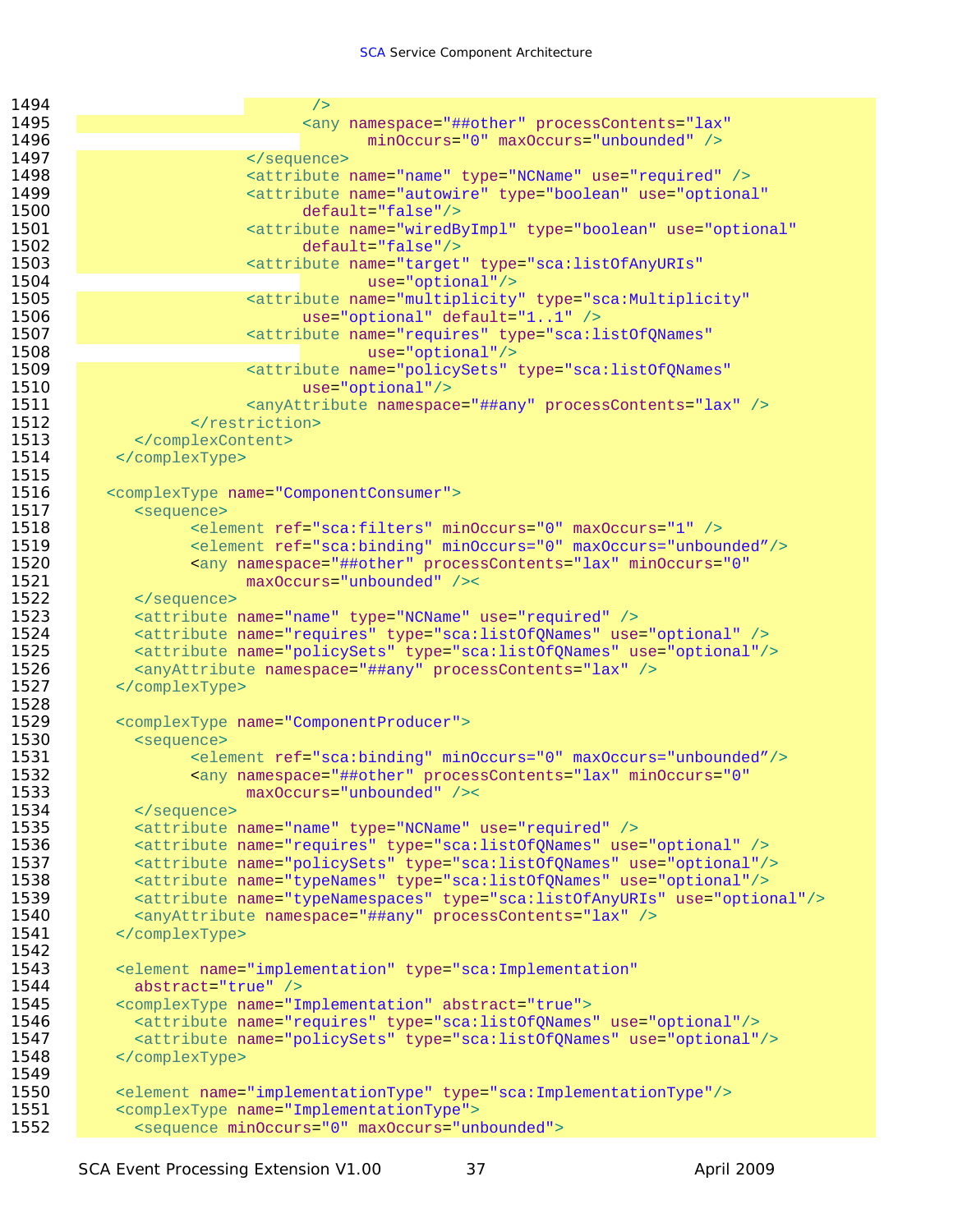```
1553 <any namespace="##other" processContents="lax" />
1554 </sequence>
1555 <attribute name="type" type="QName" use="required"/>
1556 <attribute name="alwaysProvides" type="sca:listOfQNames" use="optional"/>
1557 <attribute name="mayProvide" type="sca:listOfQNames" use="optional"/>
1558 <anyAttribute namespace="##any" processContents="lax"/>
1559 </complexType>
1560 
1561 <complexType name="Wire">
1562 <sequence><br>1563 <sequence>
                1563 <any namespace="##other" processContents="lax" minOccurs="0" 
1564 maxOccurs="unbounded"/>
1565 </sequence><br>1566 <attribute
             1566 <attribute name="source" type="anyURI" use="required"/>
1567 <attribute name="target" type="anyURI" use="required"/>
1568 <anyAttribute namespace="##any" processContents="lax"/><br>1569 </complexType>
         1569 </complexType>
1570 
1571 <element name="include" type="sca:Include"/>
1572 <complexType name="Include">
1573 <attribute name="name" type="QName"/>
1574 <anyAttribute namespace="##any" processContents="lax"/> 
1575 </complexType>
1576 
1577 <complexType name="Operation">
1578 <attribute name="name" type="NCName" use="required"/>
1579 <attribute name="requires" type="sca:listOfQNames" use="optional"/>
           1580 <attribute name="policySets" type="sca:listOfQNames" use="optional"/>
1581 <anyAttribute namespace="##any" processContents="lax"/>
1582 </complexType>
1583 
1584 <element name="constrainingType" type="sca:ConstrainingType"/>
1585 <complexType name="ConstrainingType">
1586 <sequence>
1587 <choice minOccurs="0" maxOccurs="unbounded">
1588 <element name="service" type="sca:ComponentService"/>
1589 <element name="reference" type="sca:ComponentReference"/>
1590 <element name="property" type="sca:Property" />
1591 </choice>
1592 • Cany namespace="##other" processContents="lax" minOccurs="0"
1593 maxOccurs="unbounded"/>
1594 </sequence>
1595 <attribute name="name" type="NCName" use="required"/>
1596 <attribute name="targetNamespace" type="anyURI"/>
1597 <attribute name="requires" type="sca:listOfQNames" use="optional"/>
1598 <anyAttribute namespace="##any" processContents="lax"/>
1599 </complexType>
1600 
1601 
1602 <simpleType name="Multiplicity">
1603 <restriction base="string">
1604 <enumeration value="0..1"/>
1605 <enumeration value="1..1"/>
1606 Southern Commention value="0..n"/>
1607 <enumeration value="1..n"/>
1608 </restriction>
1609 </simpleType>
1610 
1611 <simpleType name="OverrideOptions">
```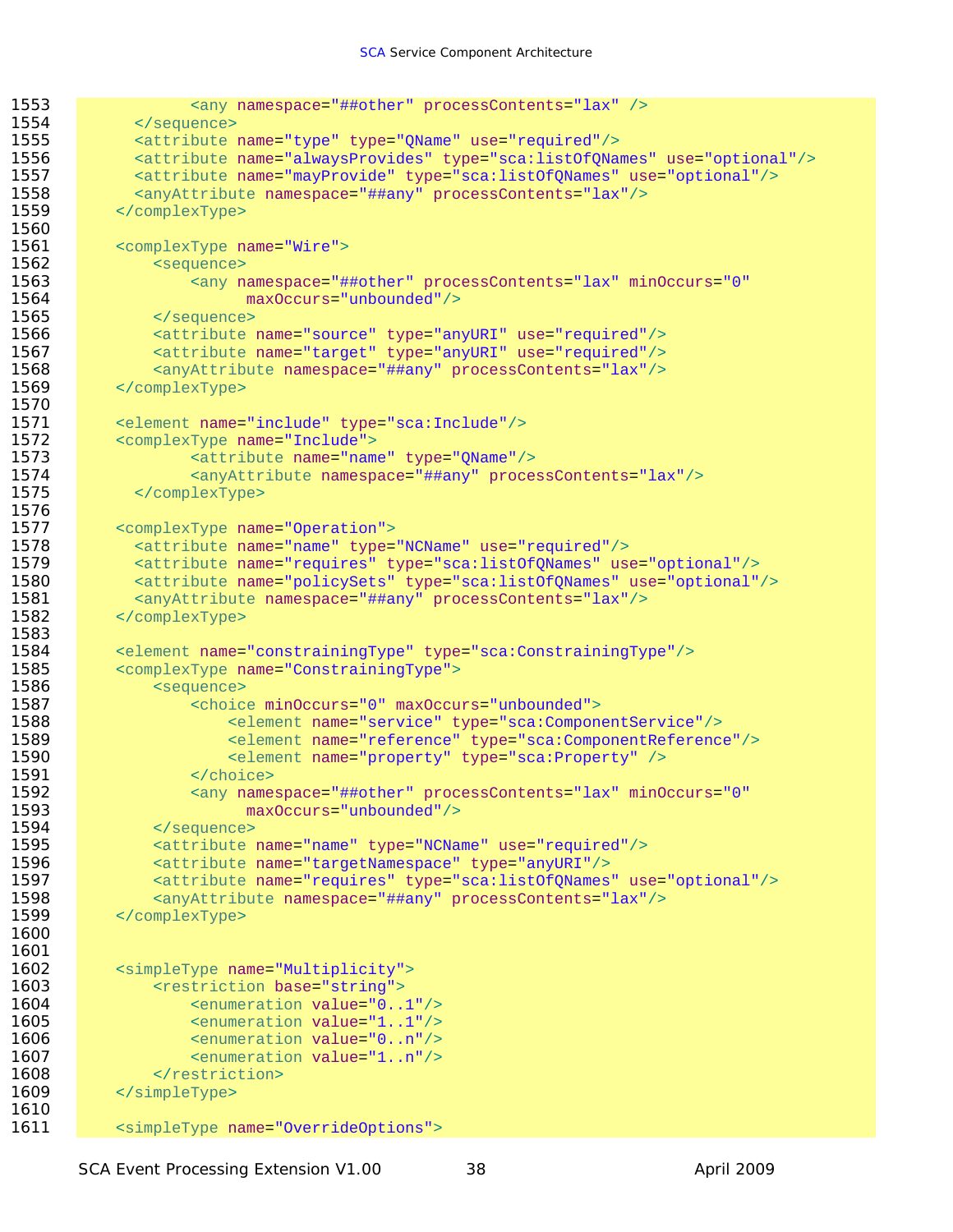```
1612 External Section base="string">
1613 <aril <aril <aril <aril <aril <aril <aril <aril <aril <aril <aril <aril <aril <aril <aril <aril <aril <aril <aril <aril <aril <aril <aril <aril <aril <aril <aril <aril <aril <aril <aril <aril <aril <aril <aril <aril <
1614 Source Address Contracts <enumeration value="may"/>
1615 Southern Commention value="must"/>
1616 </restriction>
1617 </simpleType>
1618 
1619 Since 18 <!-- Global attribute definition for @requires to permit use of intents
1620 within WSDL documents --><br>1621 sattribute name="requires" typ
           1621 <attribute name="requires" type="sca:listOfQNames"/>
1622 
1623 <!-- Global attribute defintion for @endsConversation to mark operations 
1624 as ending a conversation --><br>1625 <br>
Sattribute name="endsConversation
           1625 <attribute name="endsConversation" type="boolean" default="false"/>
1626 
1627 <simpleType name="listOfQNames">
1628 <list itemType="QName"/>
1629 </simpleType>
1630 
1631 <simpleType name="listOfAnyURIs">
1632 <list itemType="anyURI"/>
1633 </simpleType>
1634 
1635 <element name="filters" type="sca:Filter"/>
1636 <complexType name="Filter">
1637 (sequence <sequence><br>1638 (choic
                   <choice minOccurs="0" maxOccurs="unbounded">
1639 <element ref="sca:type" />
1640 <element ref="sca:body.xpath1" /> 
1641 <element ref="sca:metadata.xpath1" /><br>1642 </choice>
                   </choice>
1643 • Cany namespace="##other" processContents="lax" minOccurs="0"
1644 maxOccurs="unbounded"/>
1645 </sequence>
1646 <anyAttribute namespace="##other" processContents="lax"/>
1647 </complexType>
1648 
1649 <element name="type" type="sca:Type"/>
1650 <complexType name="Type">
1651 <sequence>
1652 According to August 2012 <any namespace="##other" processContents="lax" minOccurs="0"
1653 maxOccurs="unbounded"/>
1654 </sequence>
1655 <attribute name="qnames" type="sca:listOfQNames" /> 
1656 <attribute name="namespaces" type="sca:listOfAnyURIs" />
1657 <anyAttribute namespace="##other" processContents="lax" />
1658 </complexType>
1659 
1660 <element name="body.xpath1" type="string" /> 
1661 
1662 <element name="metadata.xpath1" type="string" />
1663 
1664 < \le/schema>
1665
```
#### 1666 **2.1.3 sca-binding-sca.xsd**

1667

1668 This section remains unchanged from the original OSOA SCA Assembly Specification V1.00 [1].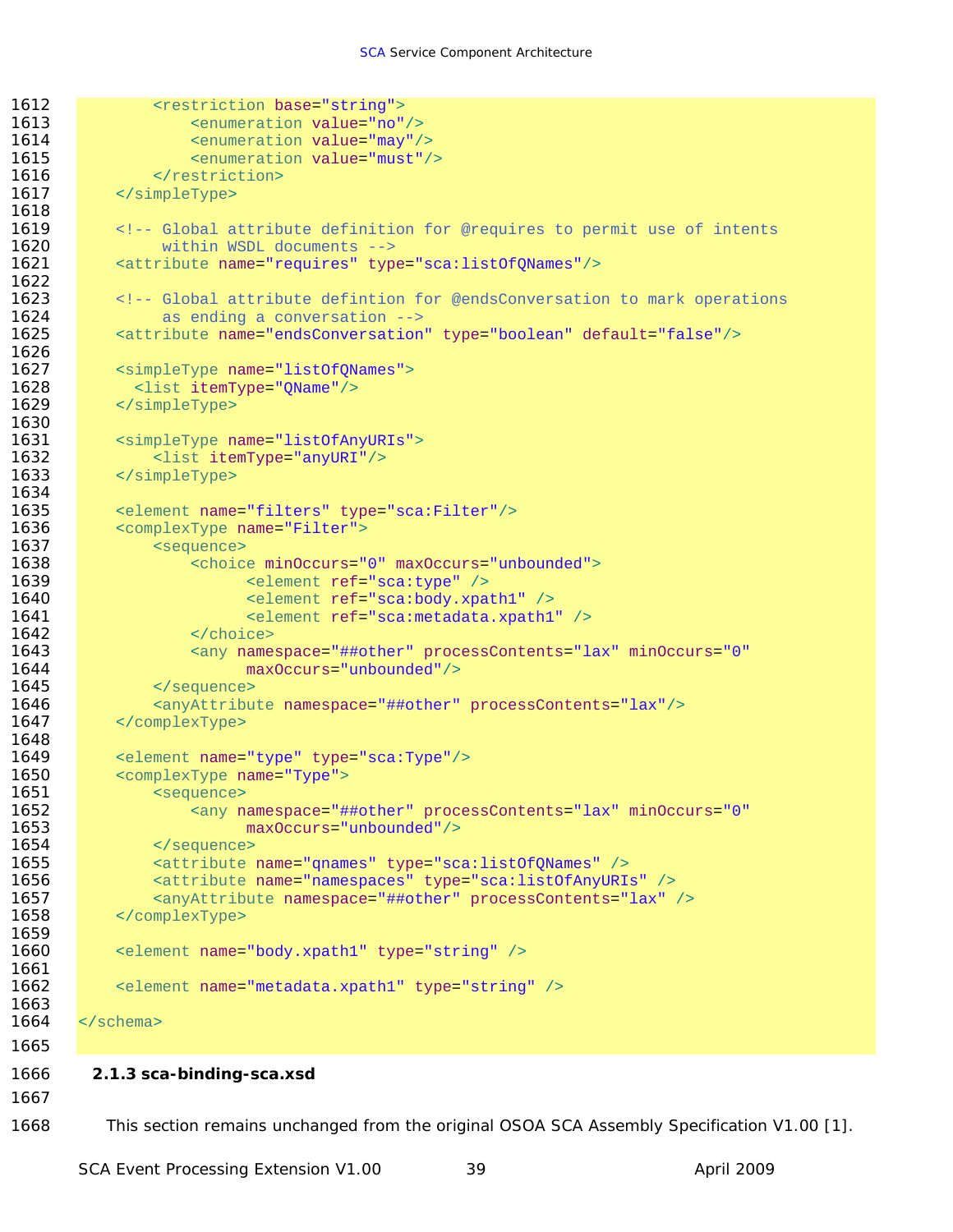<span id="page-45-0"></span>

| 1669                                                 |                                                                                                                                                                                                                                                                                              |
|------------------------------------------------------|----------------------------------------------------------------------------------------------------------------------------------------------------------------------------------------------------------------------------------------------------------------------------------------------|
| 1670                                                 | 2.1.4 sca-interface-java.xsd                                                                                                                                                                                                                                                                 |
| 1671                                                 |                                                                                                                                                                                                                                                                                              |
| 1672<br>1673                                         | This section remains unchanged from the original OSOA SCA Assembly Specification V1.00 [1].                                                                                                                                                                                                  |
| 1674<br>1675                                         | 2.1.5 sca-interface-wsdl.xsd                                                                                                                                                                                                                                                                 |
| 1676<br>1677                                         | This section remains unchanged from the original OSOA SCA Assembly Specification V1.00 [1].                                                                                                                                                                                                  |
| 1678<br>1679                                         | 2.1.6 sca-implementation-java.xsd                                                                                                                                                                                                                                                            |
| 1680<br>1681                                         | This section remains unchanged from the original OSOA SCA Assembly Specification V1.00 [1].                                                                                                                                                                                                  |
| 1682<br>1683                                         | 2.1.7 sca-implementation-composite.xsd                                                                                                                                                                                                                                                       |
| 1684<br>1685                                         | This section remains unchanged from the original OSOA SCA Assembly Specification V1.00 [1].                                                                                                                                                                                                  |
| 1686<br>1687                                         | 2.1.8 sca-definitions.xsd                                                                                                                                                                                                                                                                    |
| 1688<br>1689                                         | This section remains unchanged from the original OSOA SCA Assembly Specification V1.00 [1].                                                                                                                                                                                                  |
| 1690                                                 | 2.1.9 sca-binding-webservice.xsd                                                                                                                                                                                                                                                             |
| 1691                                                 |                                                                                                                                                                                                                                                                                              |
| 1692                                                 | Is described in the SCA Web Services Binding specification [9]                                                                                                                                                                                                                               |
| 1693                                                 |                                                                                                                                                                                                                                                                                              |
| 1694<br>1695                                         | 2.1.10 sca-binding-jms.xsd                                                                                                                                                                                                                                                                   |
| 1696                                                 | Is described in the SCA JMS Binding specification [11]                                                                                                                                                                                                                                       |
| 1697                                                 |                                                                                                                                                                                                                                                                                              |
| 1698<br>1699                                         | 2.1.11 sca-policy.xsd                                                                                                                                                                                                                                                                        |
| 1700                                                 | Is described in the SCA Policy Framework specification [10]                                                                                                                                                                                                                                  |
| 1701                                                 |                                                                                                                                                                                                                                                                                              |
| 1702                                                 | 2.1.12 sca-eventDefinition.xsd                                                                                                                                                                                                                                                               |
| 1703                                                 |                                                                                                                                                                                                                                                                                              |
| 1704<br>1705<br>1706<br>1707<br>1708<br>1709<br>1710 | xml version="1.0" encoding="UTF-8"?<br>(c) Copyright SCA Collaboration 2009<br><schema <br="" xmlns="http://www.w3.org/2001/XMLSchema">targetNamespace="http://www.osoa.org/xmlns/sca/1.0"<br/>xmlns:sca="http://www.osoa.org/xmlns/sca/1.0"<br/>elementFormDefault="qualified"&gt;</schema> |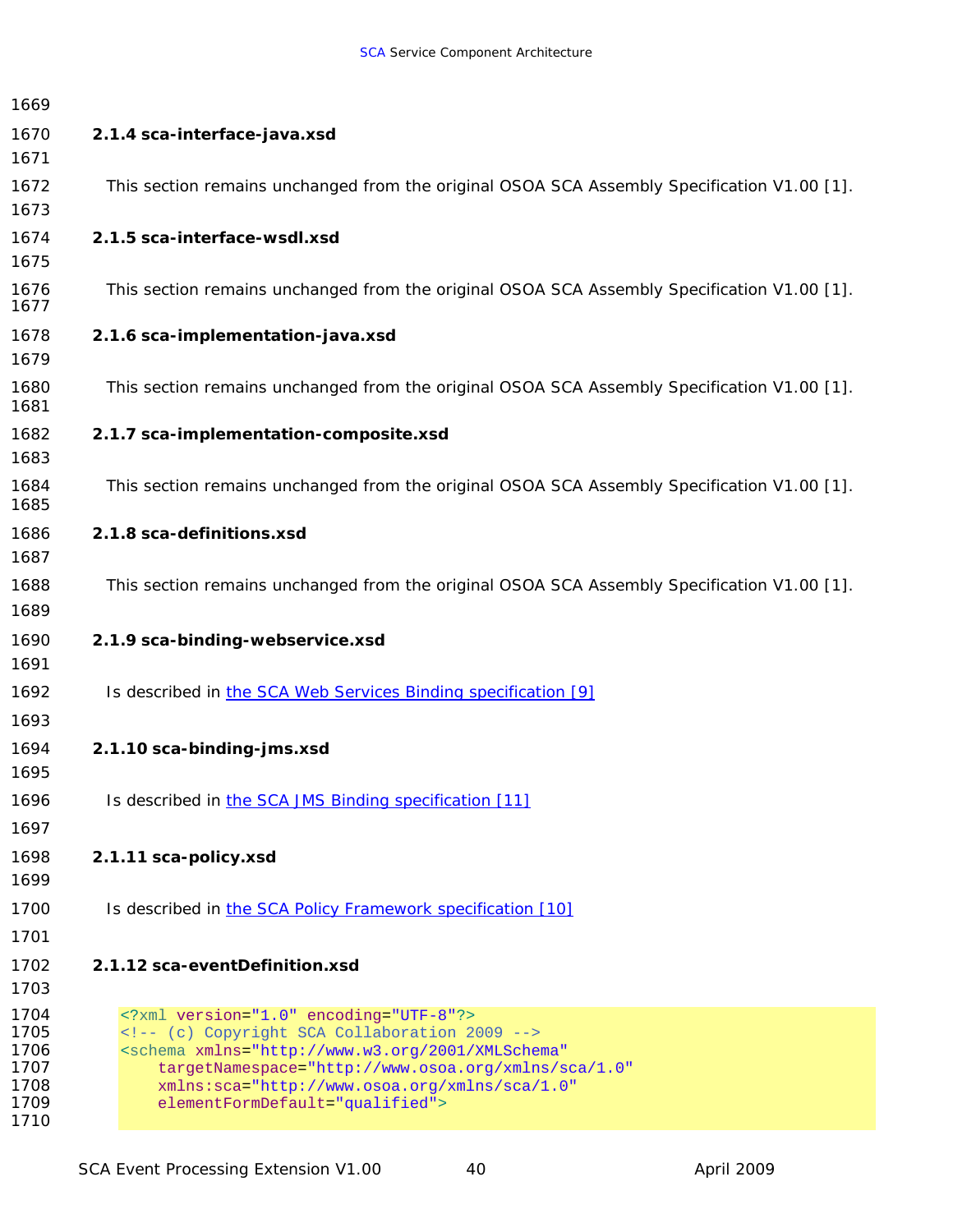| 1711 | <element name="eventDefinitions" type="sca:EventDefinitions"></element>                |
|------|----------------------------------------------------------------------------------------|
| 1712 | <complextype name="EventDefinitions"></complextype>                                    |
| 1713 | <sequence></sequence>                                                                  |
| 1714 | <blement <="" maxoccurs="unbounded" minoccurs="0" ref="sca:eventType" td=""></blement> |
| 1715 | /                                                                                      |
| 1716 | <any <="" minoccurs="0" namespace="##other" processcontents="lax" td=""></any>         |
| 1717 | $maxOccurs="unbounded"$                                                                |
| 1718 |                                                                                        |
| 1719 | <attribute name="targetNamespace" type="anyURI" use="required"></attribute>            |
| 1720 | <anyattribute namespace="##other" processcontents="lax"></anyattribute>                |
| 1721 |                                                                                        |
| 1722 |                                                                                        |
| 1723 | <element abstract="true" name="eventType" type="sca:EventType"></element>              |
| 1724 | <complextype abstract="true" name="EventType"></complextype>                           |
| 1725 | <attribute name="name" type="NCName"></attribute>                                      |
| 1726 |                                                                                        |
| 1727 |                                                                                        |
| 1728 | <element <="" name="eventType.xsd" td="" type="sca:XSDEventType"></element>            |
| 1729 | substitutionGroup="sca:eventType" />                                                   |
| 1730 | <complextype name="XSDEventType"></complextype>                                        |
| 1731 | <complexcontent></complexcontent>                                                      |
| 1732 | <extension base="sca:EventType"></extension>                                           |
| 1733 | <attribute name="element" type="QName" use="required"></attribute>                     |
| 1734 | <anyattribute namespace="##other" processcontents="lax"></anyattribute>                |
| 1735 |                                                                                        |
| 1736 |                                                                                        |
| 1737 |                                                                                        |
| 1738 |                                                                                        |
| 1739 | $\langle$ schema>                                                                      |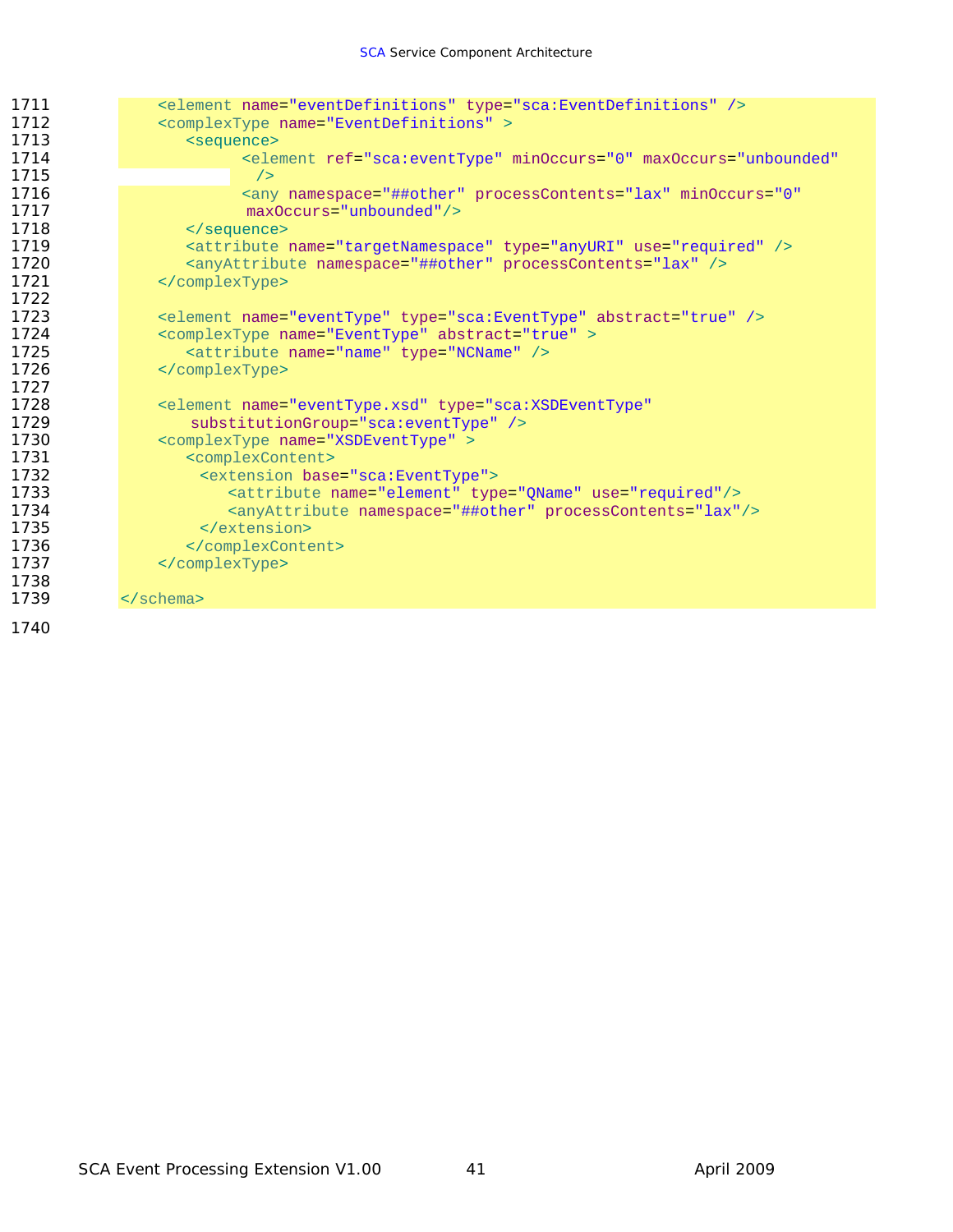#### <span id="page-47-0"></span>1741 *2.2 SCA Concepts*

1742

1743 This section remains unchanged from the original OSOA SCA Assembly Specification V1.00 [1].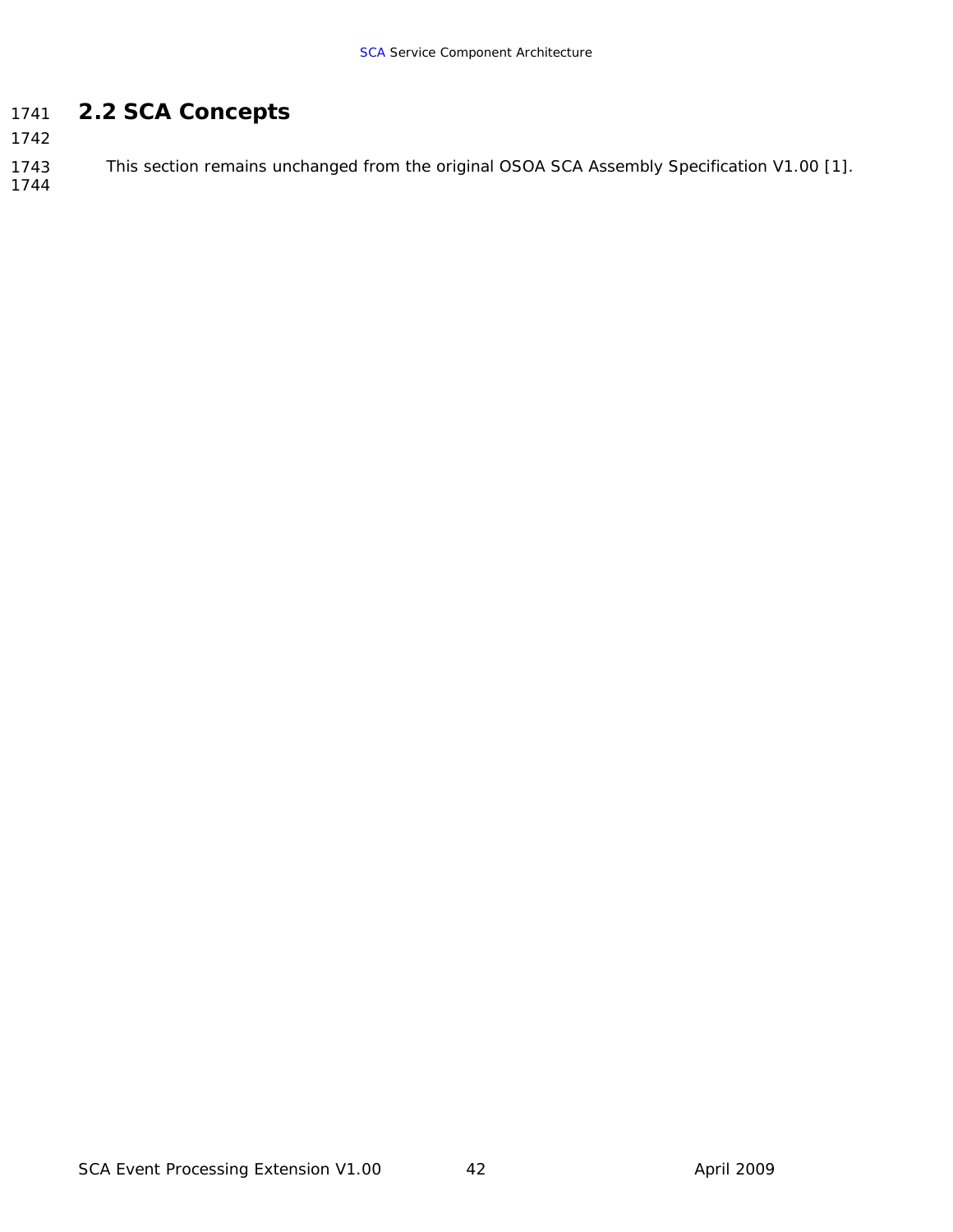# <span id="page-48-0"></span><sup>1745</sup>**3 Java Implementation Type**

1746

1747 1748 1749 1750 This appendix describes an outline of how SCA Event Processing capabilities are handled for implementations that are written in the Java language. This section is not normative and is provided for information only. Once the SCA Assembly extensions for Event Processing are accepted, it is anticipated that the SCA Java Implementation specifications will be modified and extended to

- 1751 describe these capabilities normatively.
- 1752 The Java Implementation for Event Processing is an extension of the standard SCA Java

1753 1754 Implementation model. All the standard SCA Java implementation features continue to be available to Java implementations. The following features are added:

- 1755 1756 • Ability to define one or more methods of the implementation class to be *consumer methods*, consuming one or more *event types*
- 1757 1758 • Ability to define a field or setter method of the implementation class as an event *producer*, with one or more business methods producing one or more *event types*
- 1759 • Ability to define *event types* as Java POJO classes
- 1760

#### 1761 *3.1 Event Consumer methods*

1762

1763 1764 Where a Java implementation needs to receive events and process them, it declares one or more methods of the implementation as *event consumer* methods.

1765 1766 1767 1768 1769 Each method of the implementation that is a consumer for events is annotated with a *@Consumer* annotation. Each method with a @Consumer annotation must have a *void* return type and a single parameter that is either a specific event type or a superclass of one or more event types, including java.lang.Object, which is treated as the supertype of all event types. The @Consumer annotation has the *consumer name* as a required parameter.

1770 1771 1772 Where a consumer method handles more than one event type, the set of event types accepted by the method can optionally be declared using the *@EventTypes* annotation on the method. The @EventTypes annotation contains a list of one or more event type names.

- 1773 1774 1775 1776 1777 1778 1779 Multiple methods of the implementation can be annotated with the @Consumer annotation. Where the @Consumer annotations have different consumer names, each method is treated as a separate consumer, receiving different streams of events. Where two or more @Consumer annotations have the same consumer name, all the methods with the same consumer name are handled as part of a single consumer, sharing a single event stream. Where multiple methods are declared to belong to the same consumer, each method MUST deal with a separate set of event types - any event received by the implementation is only sent to *one* of the methods.
- 1780 1781 1782 Each consumer forms part of the Java implementation's component type and is configured to receive events from (zero or more) event producers by the component which uses the implementation.
- 1783 1784 1785 1786 The following example is a Java class with a single method *someBusinessMethod* which is annotated with @Consumer, with the consumer name set to *ExampleConsumer*. In this case the event type accepted by the method is defined by the parameter of the method being a class that is annotated with the @EventType annotation.
- 1787 public class ConsumerExample {
- 1788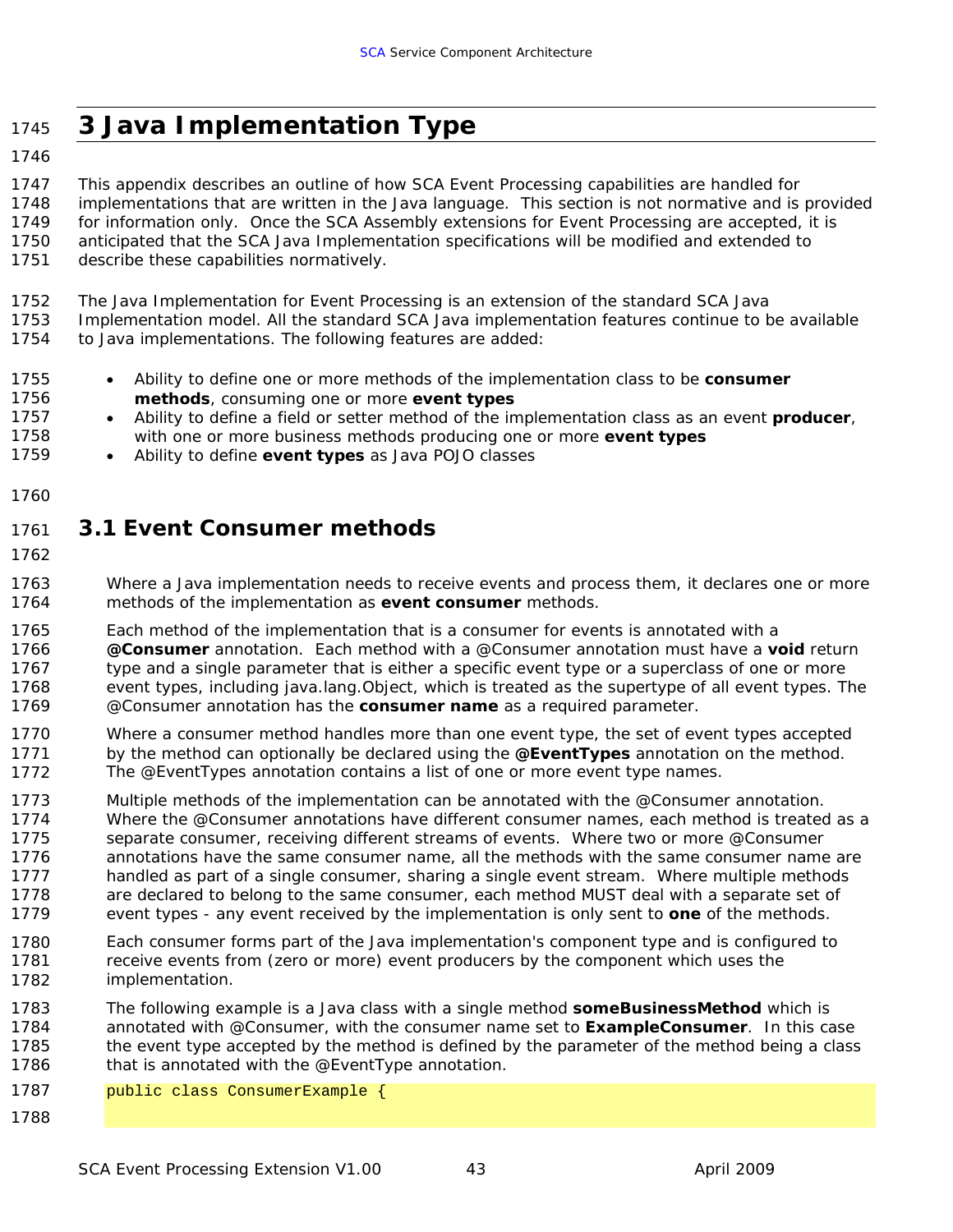<span id="page-49-0"></span>1789 **@Consumer(ExampleConsumer)** 1790 **public void someBusinessMethod( ExampleEvent theEvent ) {** 1791 String businessData = theEvent.eventData; 1792 // do business processing... 1793 **}** // end method someBusinessMethod 1794

- 1795 } // end class
- 1796

1797 *3.2 Event Producers* 

1798

1819

1799 1800 1801 Where a Java implementation needs to produce and send events for others to consumer, it declares an *event producer*, which is identified as a Field or a Setter method annotated with a *@Producer* annotation.

1802 1803 1804 1805 It is required that the Field or Setter method annotated with @Producer is typed by a Java interface. The Java interface must have one or more methods, each of which has a *void* return type and a single parameter that is either a specific event type or a superclass of one or more event types, including java.lang.Object, which is treated as the supertype of all event types.

- 1806 1807 1808 1809 Where a producer method handles more than one event type, the set of event types produced by the method can be declared using the *@EventTypes* annotation on the method. The @EventTypes annotation contains a list of one or more event type names. This is particularly useful if the formal method parameter is some general type such as java.lang.Object.
- 1810 1811 1812 1813 1814 The @Producer annotation has the *producer name* as a required parameter. Multiple fields and/or setter methods can be annotated with the @Producer annotation, but each one MUST use a unique producer name. Each distinct producer represents a different stream of events. Each producer forms part of the component type of the Java implementation and is configured to send events to (zero or more) event consumers by the component which uses the implementation.

1815 1816 1817 1818 The following example is a Java class with a setter method called *setEventProducer* which is annotated with @Producer and which is given the producer name *ExampleEvent*. The event type handled by this producer is declared as the parameter of the *produceExampleEvent* method in the *ExampleProducer* interface.

| .    |                                                   |
|------|---------------------------------------------------|
| 1820 | @Remotable                                        |
| 1821 | public interface ExampleProducer {                |
| 1822 |                                                   |
| 1823 | void produceExampleEvent( ExampleEvent theEvent); |
| 1824 |                                                   |
| 1825 | / // end interface ExampleProducer                |
| 1826 |                                                   |
| 1827 | @EventType(ExampleEvent)                          |
| 1828 |                                                   |
| 1829 | public class ExampleEvent {                       |
| 1830 |                                                   |
| 1831 | public String eventData;                          |
| 1832 |                                                   |
| 1833 | / // end class ExampleEvent                       |
| 1834 |                                                   |
| 1835 | public class ProducerExample {                    |
|      |                                                   |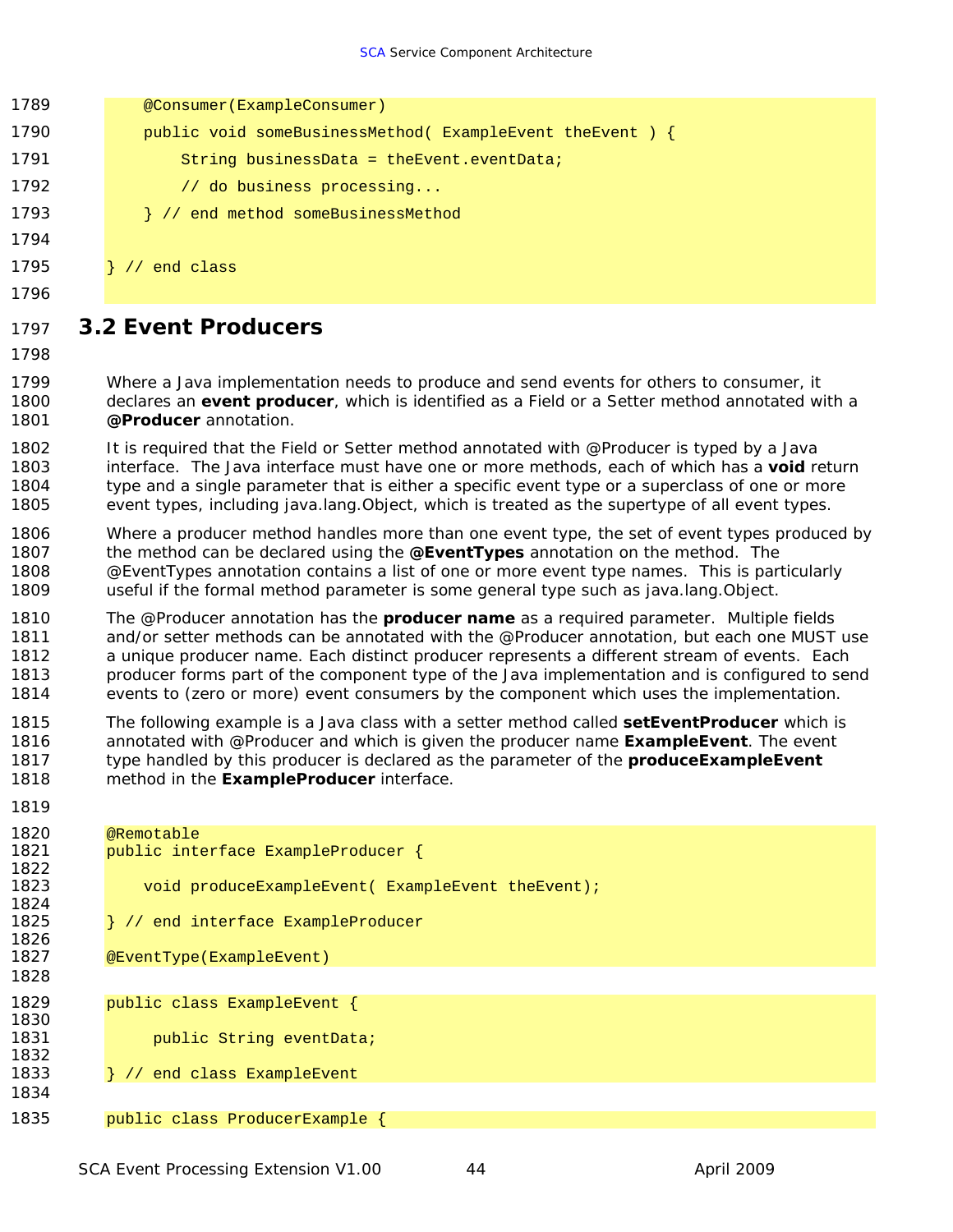<span id="page-50-0"></span>

| 1836         |                                                                                                    |
|--------------|----------------------------------------------------------------------------------------------------|
| 1837         | private ExampleProducer eventProducer;                                                             |
| 1838         |                                                                                                    |
| 1839         | @Producer(ExampleEvent)                                                                            |
| 1840         | public void setEventProducer( ExampleProducer theProducer ) {                                      |
| 1841         | $eventProduct = theProduct$                                                                        |
| 1842<br>1843 | return;                                                                                            |
| 1844         | } // end method setEventProducer                                                                   |
| 1845         | public void someBusinessMethod() {                                                                 |
| 1846         | the Event = $new$ Example Event();                                                                 |
| 1847         | the Event. event Data = "Some Data";                                                               |
| 1848         | eventProducer.produceExampleEvent(theEvent);                                                       |
| 1849         | // end method someBusinessMethod                                                                   |
| 1850         |                                                                                                    |
| 1851         | // end class                                                                                       |
| 1852         |                                                                                                    |
| 1853         | 3.3 Event Types                                                                                    |
|              |                                                                                                    |
| 1854         |                                                                                                    |
| 1855         | Event types are defined through Java classes which are annotated with a @EventType                 |
| 1856         | annotation. The @EventType annotation has a single parameter which is the name of the event        |
| 1857         | type.                                                                                              |
| 1858         | @EventType(ExampleEventType)                                                                       |
|              |                                                                                                    |
| 1859         | public class ExampleEvent {                                                                        |
| 1860         |                                                                                                    |
| 1861         | public String eventData;                                                                           |
| 1862         |                                                                                                    |
|              |                                                                                                    |
| 1863         | } // end class ExampleEvent                                                                        |
| 1864         | The name may be:                                                                                   |
|              |                                                                                                    |
| 1865         | <b>unqualified</b> , in which case the EventType name is qualified by the package name of the Java |
| 1866         | class itself                                                                                       |
| 1867         | <i>qualified</i> , in which case the EventType name is used as it is declared                      |
|              |                                                                                                    |
| 1868         | Note that the Event Type name maps to an XSD QName using the Java-to-WSDL mapping as               |
| 1869         | defined by JAX-WS.                                                                                 |
|              |                                                                                                    |
| 1870         | The Event type(s) handled by a consumer method or a producer method is defined in one of two       |
| 1871         | ways:                                                                                              |
|              |                                                                                                    |
| 1872         | 1. The method has a parameter that is of a class annotated with the @EventType annotation (of      |
| 1873         | a single event type)                                                                               |
| 1874         | 2. The method is itself annotated with the @EventTypes annotation for one or more event types      |
| 1875         | - where the method parameter is of some generic type such as java.lang. Object which does          |
| 1876         | not directly specify an EventType                                                                  |